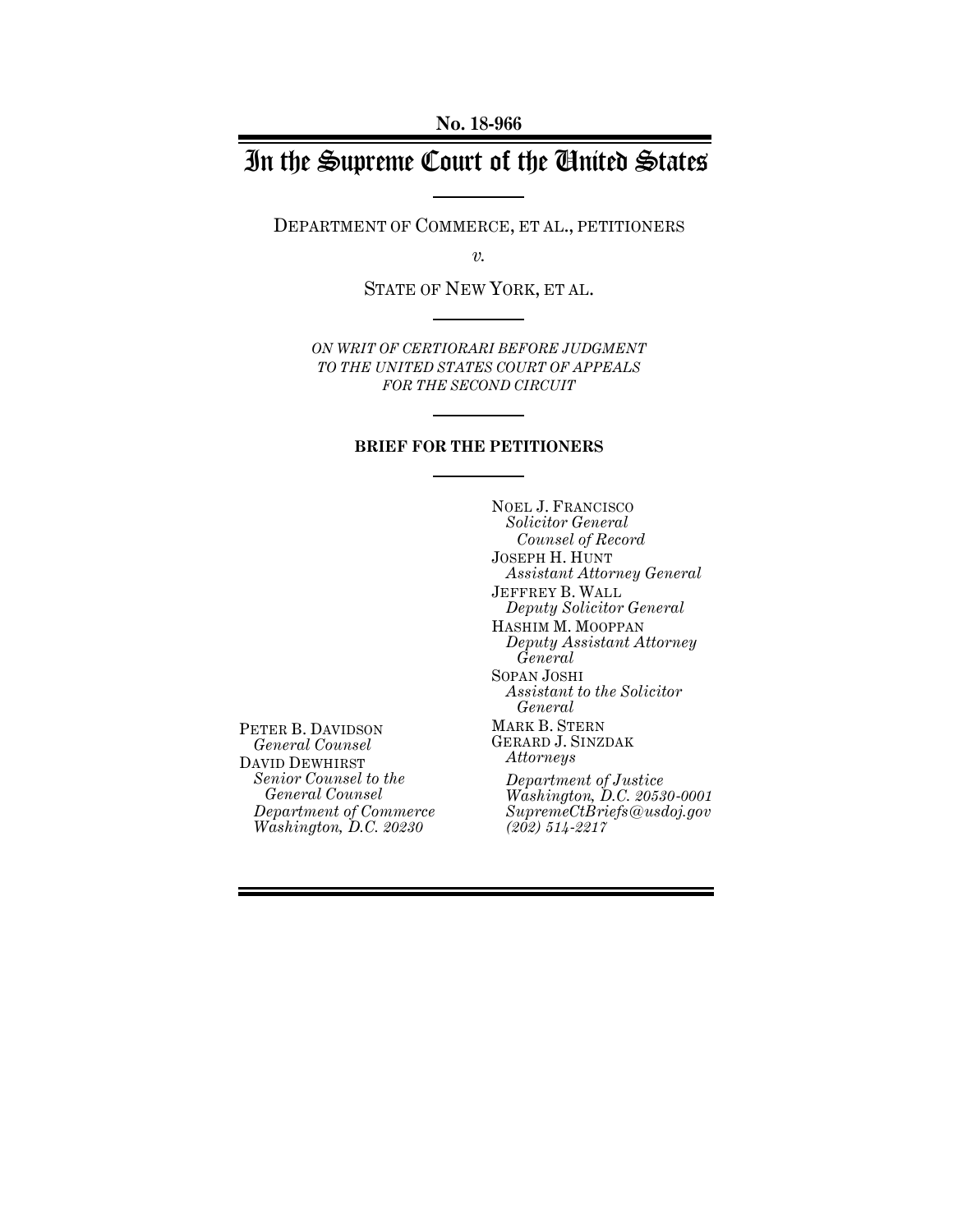#### **QUESTIONS PRESENTED**

1. Whether the district court erred in enjoining the Secretary of Commerce from reinstating a question about citizenship to the 2020 decennial census on the ground that the Secretary's decision violated the Administrative Procedure Act (APA), 5 U.S.C. 701 *et seq.*

2. Whether, in an action seeking to set aside agency action under the APA, a district court may order discovery outside the administrative record to probe the mental processes of the agency decisionmaker—including by compelling the testimony of high-ranking Executive Branch officials—without a strong showing that the decisionmaker disbelieved the objective reasons in the administrative record, irreversibly prejudged the issue, or acted on a legally forbidden basis.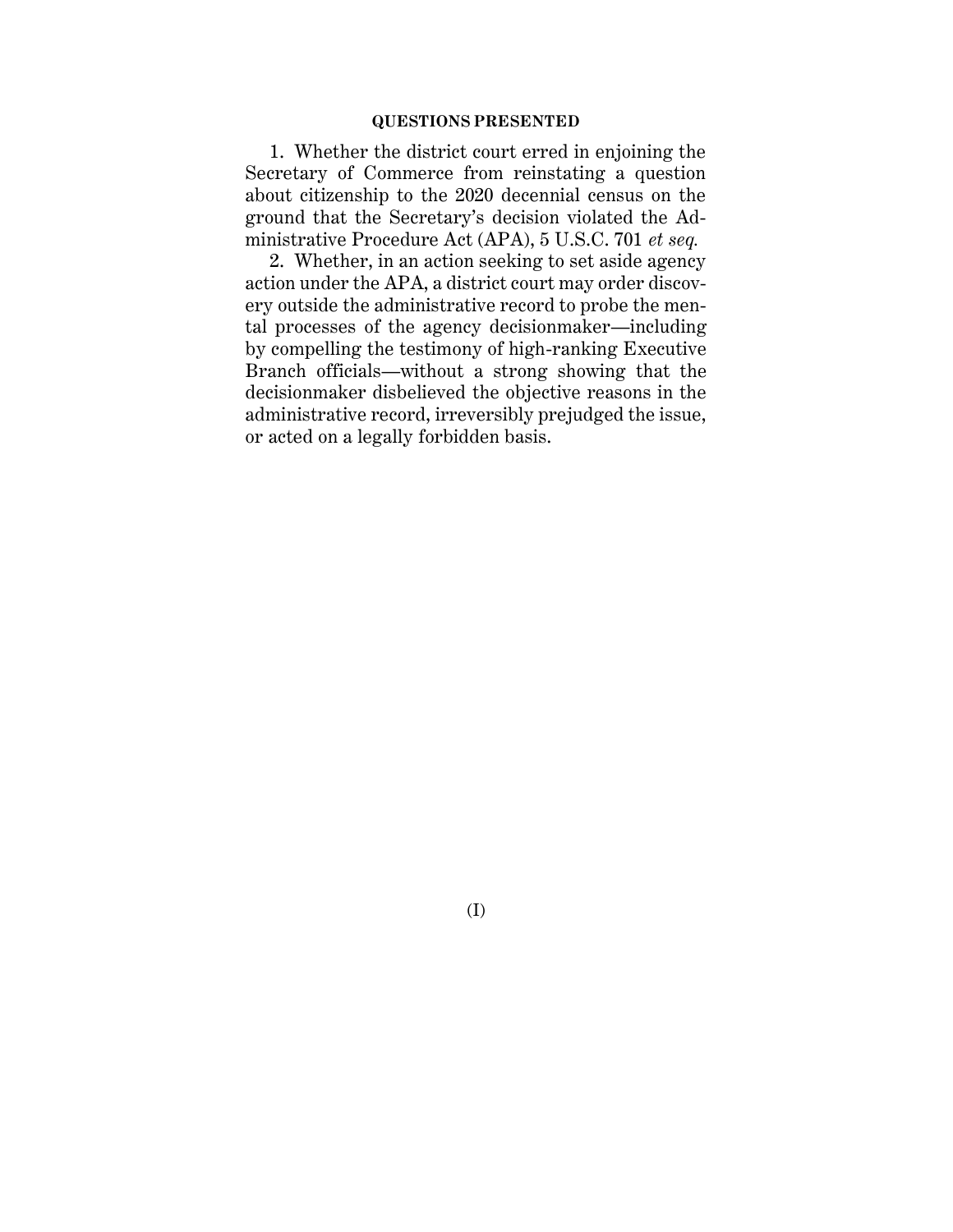## **TABLE OF CONTENTS**

| Argument:                                                 |
|-----------------------------------------------------------|
| The district court erred in enjoining the Secretary<br>I. |
| from reinstating the citizenship question to the          |
|                                                           |
| A. Respondents lack Article III standing  17              |
| B. The content of the census questionnaire is             |
| committed to agency discretion by law 21                  |
| C. The Secretary's decision was not arbitrary             |
|                                                           |
| The Secretary's stated rationale cannot be set<br>D.      |
|                                                           |
| E. The Secretary's decision was in accordance             |
|                                                           |
| Section 6(c) of the Census Act does not<br>1.             |
| support setting aside the Secretary's                     |
|                                                           |
| Section 141(f) of the Census Act does not<br>2.           |
| support setting aside the Secretary's                     |
|                                                           |
| F. Respondents' constitutional claims do not              |
| provide alternative grounds for affirmance  53            |
| The district court erred in authorizing discovery<br>II.  |
| beyond the administrative record to probe the             |
|                                                           |
|                                                           |
| Appendix - Constitutional and statutory provisions  1a    |

(III)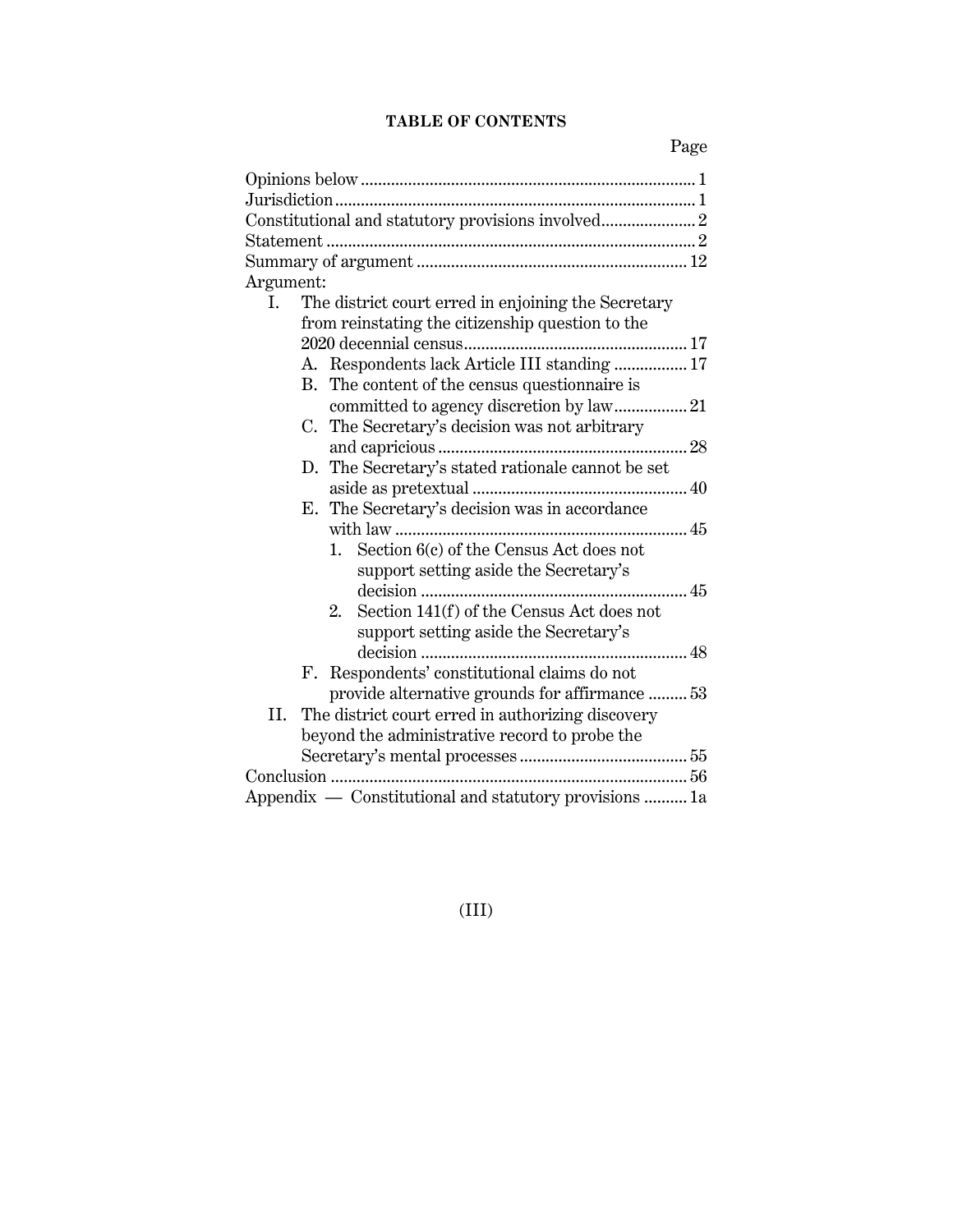# **TABLE OF AUTHORITIES**

| Cases:<br>Page                                                                                         |
|--------------------------------------------------------------------------------------------------------|
| Air Transp. Ass'n of Am., Inc. v. National<br><i>Mediation Bd.</i> , 663 F.3d 476 (D.C. Cir. 2011)  42 |
| Attias v. CareFirst Inc., 865 F.3d 620<br>(D.C. Cir. 2017), cert. denied, 138 S. Ct. 891 (2018)  20    |
| Bantam Books, Inc. v. Sullivan, 372 U.S. 58 (1963) 18                                                  |
| Bennett v. Spear, 520 U.S. 154 (1997) 17, 18, 36                                                       |
|                                                                                                        |
| Carey v. Klutznick, 637 F.2d 834 (2d Cir. 1980) 25                                                     |
| Caring Hearts Pers. Home Servs., Inc. v. Burwell,                                                      |
| Citizens to Preserve Overton Park, Inc. v. Volpe,                                                      |
| City of Los Angeles v. Lyons, 461 U.S. 95 (1983) 19                                                    |
| City of Tacoma v. FERC, 460 F.3d 53                                                                    |
| City of Willacoochee v. Baldrige, 556 F. Supp. 551                                                     |
| Clapper v. Amnesty Int'l USA, 568 U.S. 398 (2013)  13, 18                                              |
| Department of Commerce v. United States House of                                                       |
| <i>Department of Commerce, In re, 139 S. Ct. 16 (2018)</i> 44                                          |
| FCC v. Fox Television Stations, Inc., 556 U.S. 502                                                     |
| FERC v. Electric Power Supply Ass'n, 136 S. Ct. 760                                                    |
| Florida Power & Light Co. v. Lorion, 470 U.S. 729<br>. 55                                              |
| $Franklin v. Massachusetts, 505 U.S. 788 (1992) 26$                                                    |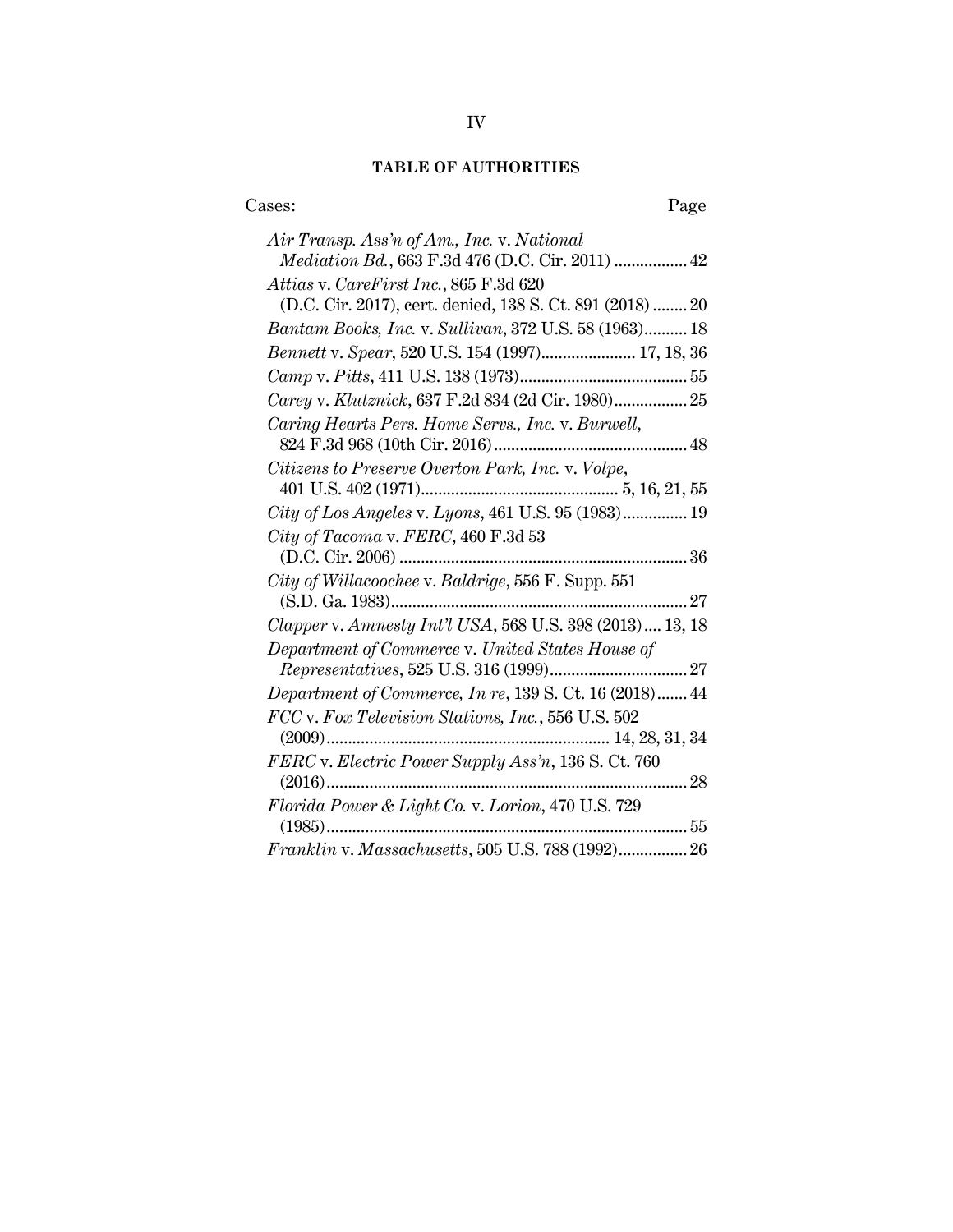| Cases—Continued:                                                                                                        | Page |
|-------------------------------------------------------------------------------------------------------------------------|------|
| Friends of Richards-Gebaur Airport v. FAA,<br>251 F.3d 1178 (8th Cir. 2001), cert. denied,                              |      |
|                                                                                                                         | 48   |
| Guerrero v. Clinton, 157 F.3d 1190 (9th Cir. 1998) 50, 51                                                               |      |
| Heckler v. Chaney, 470 U.S. 821 (1985) 13, 21, 24                                                                       |      |
| ICC v. Brotherhood of Locomotive Eng'rs,                                                                                |      |
| $\label{Jager} \emph{Jagers}\text{ v.}\ \emph{Federal}\ \emph{Crop}\ \emph{Ins.}\ \emph{Corp.,}\ \emph{758 F.3d\ 1179}$ |      |
|                                                                                                                         |      |
| Jinks v. Richland County, 538 U.S. 456 (2003) 22                                                                        |      |
| Lambert v. Hartman, 517 F.3d 433 (6th Cir. 2008),                                                                       |      |
| Lujan v. Defenders of Wildlife, 504 U.S. 555 (1992) 19                                                                  |      |
| Massachusetts v. EPA, 549 U.S. 497 (2007)  36                                                                           |      |
|                                                                                                                         |      |
|                                                                                                                         |      |
| Mississippi Comm'n on Envtl. Quality v. EPA,                                                                            |      |
| Motor Vehicle Mfrs. Ass'n of U.S., Inc. v. State<br>Farm Mut. Auto. Ins. Co., 463 U.S. 29 (1983) passim                 |      |
| National Ass'n of Home Builders v. Defenders of                                                                         |      |
| Wildlife, 551 U.S. 644 (2007) 14, 28, 29, 30, 36, 41                                                                    |      |
| National R.R. Passenger Corp. v. Boston & Maine                                                                         |      |
| Natural Res. Def. Council v. National Highway<br><i>Traffic Safety Admin.</i> , 894 F.3d 95 (2d Cir. 2018) 20           |      |
| Natural Res. Def. Council, Inc. v. Hodel,<br>865 F.2d 288 (D.C. Cir. 1988) 16, 49, 50, 51                               |      |
| Philadelphia v. Klutznick, 503 F. Supp. 663<br>(E.D. Pa. 1980)                                                          |      |
| Rothstein v. UBS AG, 708 F.3d 82 (2d Cir. 2013)  21                                                                     |      |
| Senate of State of Cal. v. Mosbacher, 968 F.2d 974                                                                      |      |
|                                                                                                                         |      |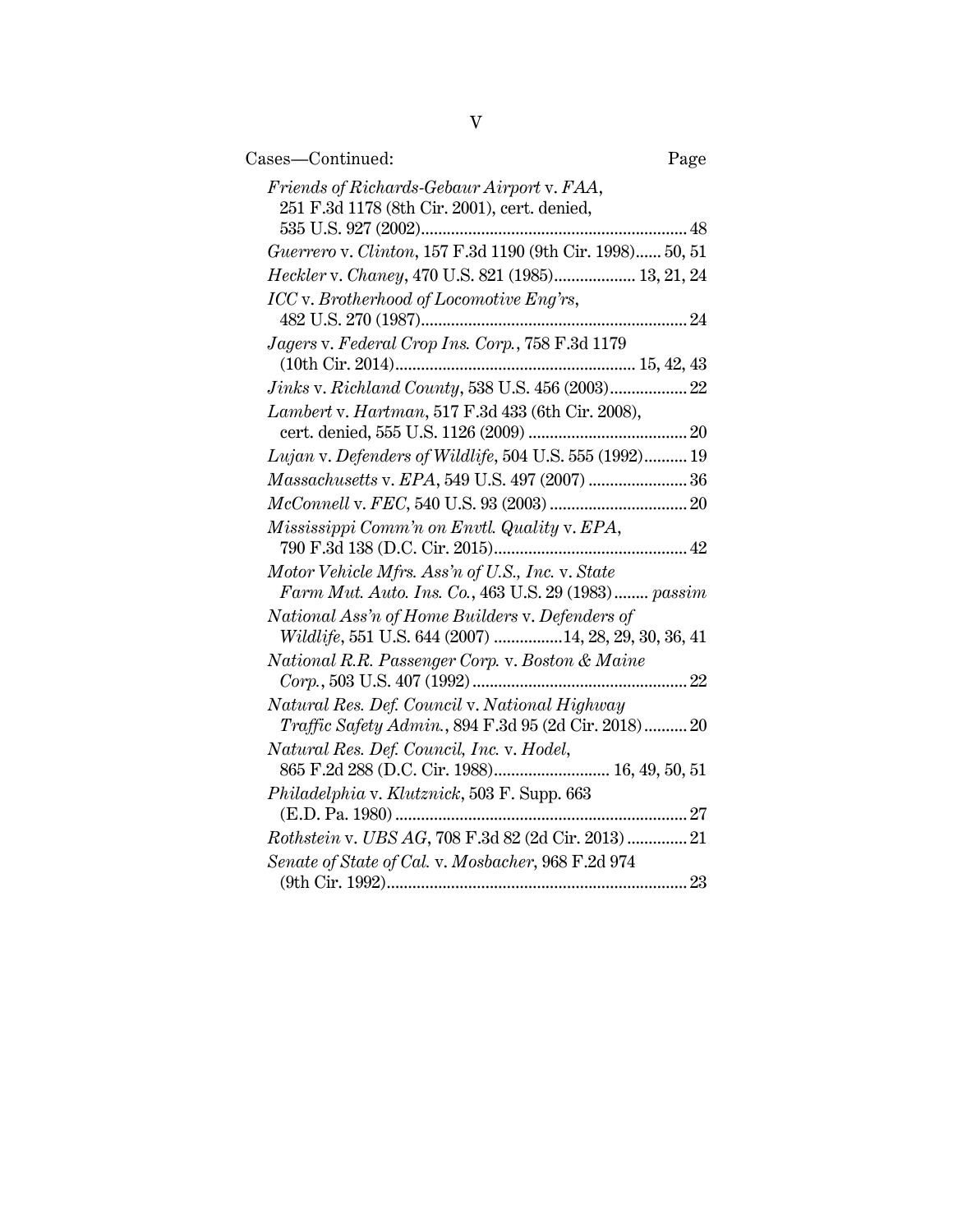| Cases—Continued:                                            | Page |
|-------------------------------------------------------------|------|
| Sierra Club v. Costle, 657 F.2d 298 (D.C. Cir. 1981) 15, 43 |      |
| Simon v. Eastern Ky. Welfare Rights Org.,                   |      |
|                                                             |      |
|                                                             |      |
| Taylor Bay Protective Ass'n v. Administrator,               |      |
| Texas v. Mosbacher, 783 F. Supp. 308                        |      |
|                                                             |      |
| Tucker v. United States Dep't of Commerce,                  |      |
|                                                             |      |
| United States v. Armstrong, 517 U.S. 456                    |      |
|                                                             |      |
| United States v. White, 869 F.2d 822                        |      |
|                                                             |      |
| Utah v. Evans:                                              |      |
| 182 F. Supp. 2d 1165 (D. Utah 2001), aff'd,                 |      |
|                                                             |      |
|                                                             |      |
| Vermont Yankee Nuclear Power Corp. v. Natural               |      |
| Res. Def. Council, Inc., 435 U.S. 519 (1978) 41             |      |
| Village of Arlington Heights v. Metropolitan Hous.          |      |
|                                                             |      |
| Webster v. Doe, 486 U.S. 592 (1988) 13, 21, 22, 23          |      |
| Wisconsin v. City of New York, 517 U.S. 1 (1996)  passim    |      |

Constitution and statutes:

U.S. Const.: Art. I, § 2, Cl. 3 (Enumeration Clause).......................2, 4, 5, 22, 53, 54, 1a Art. III ........................................................7, 12, 17, 19, 21 Amend. V (Due Process Clause) ................................... 53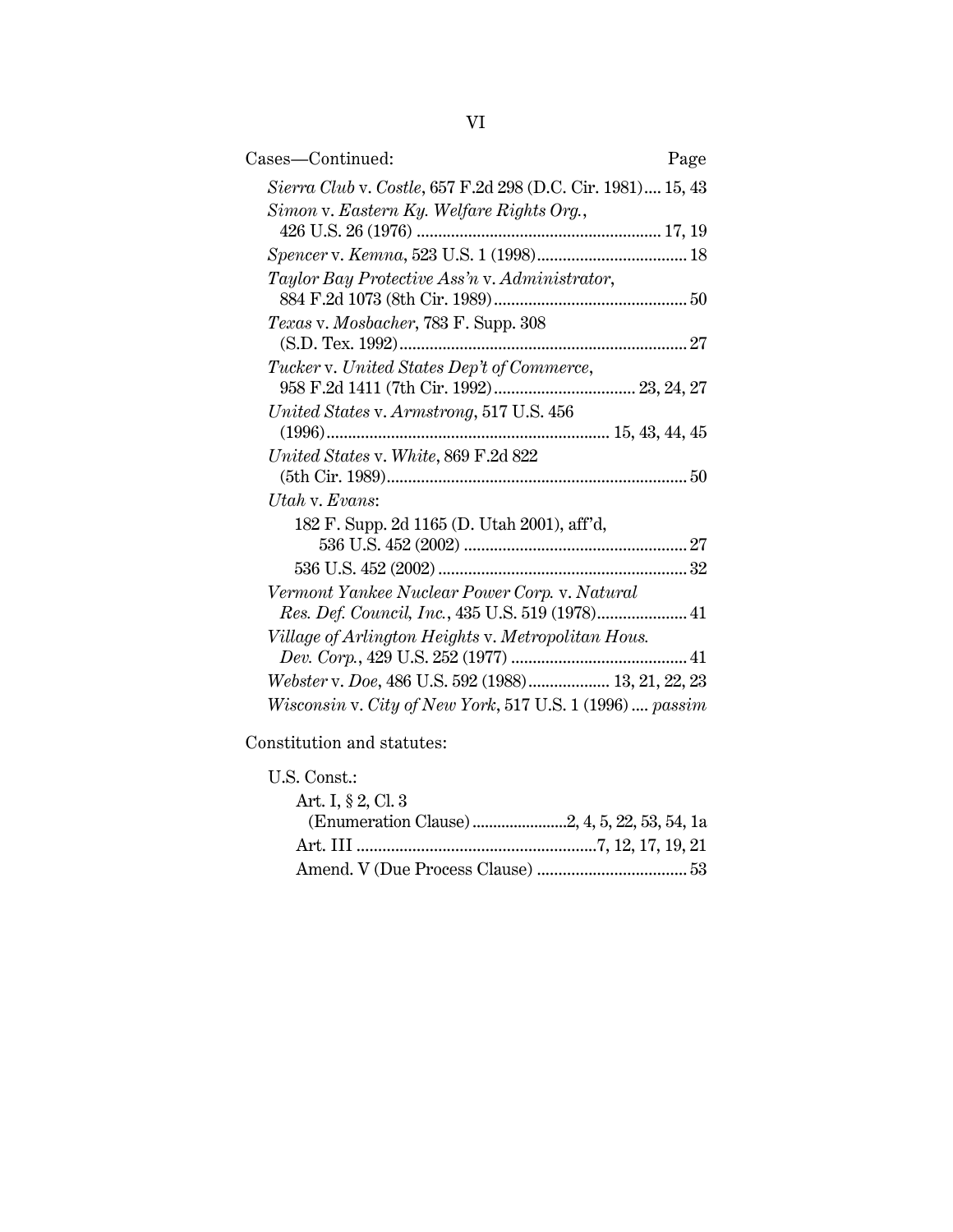| ×, |
|----|
|    |
|    |
|    |

| Statutes-Continued:                                 | Page |
|-----------------------------------------------------|------|
| Act of Aug. 28, 1957, Pub. L. No. 85-207, § 3,      |      |
| Act of Oct. 17, 1976, Pub. L. No. 94-521, § 5(a),   |      |
| Administrative Procedure Act, 5 U.S.C. 701 et seq 4 |      |
|                                                     |      |
|                                                     |      |
|                                                     |      |
|                                                     |      |
|                                                     |      |
|                                                     |      |
|                                                     |      |
|                                                     |      |
|                                                     |      |
|                                                     |      |
|                                                     |      |
|                                                     |      |
|                                                     |      |
|                                                     |      |
|                                                     |      |
|                                                     |      |
|                                                     |      |
|                                                     |      |
|                                                     |      |
|                                                     |      |
|                                                     |      |
| Voting Rights Act of 1965, 52 U.S.C. 10301 et seq.  |      |
|                                                     |      |
|                                                     |      |
|                                                     |      |
|                                                     |      |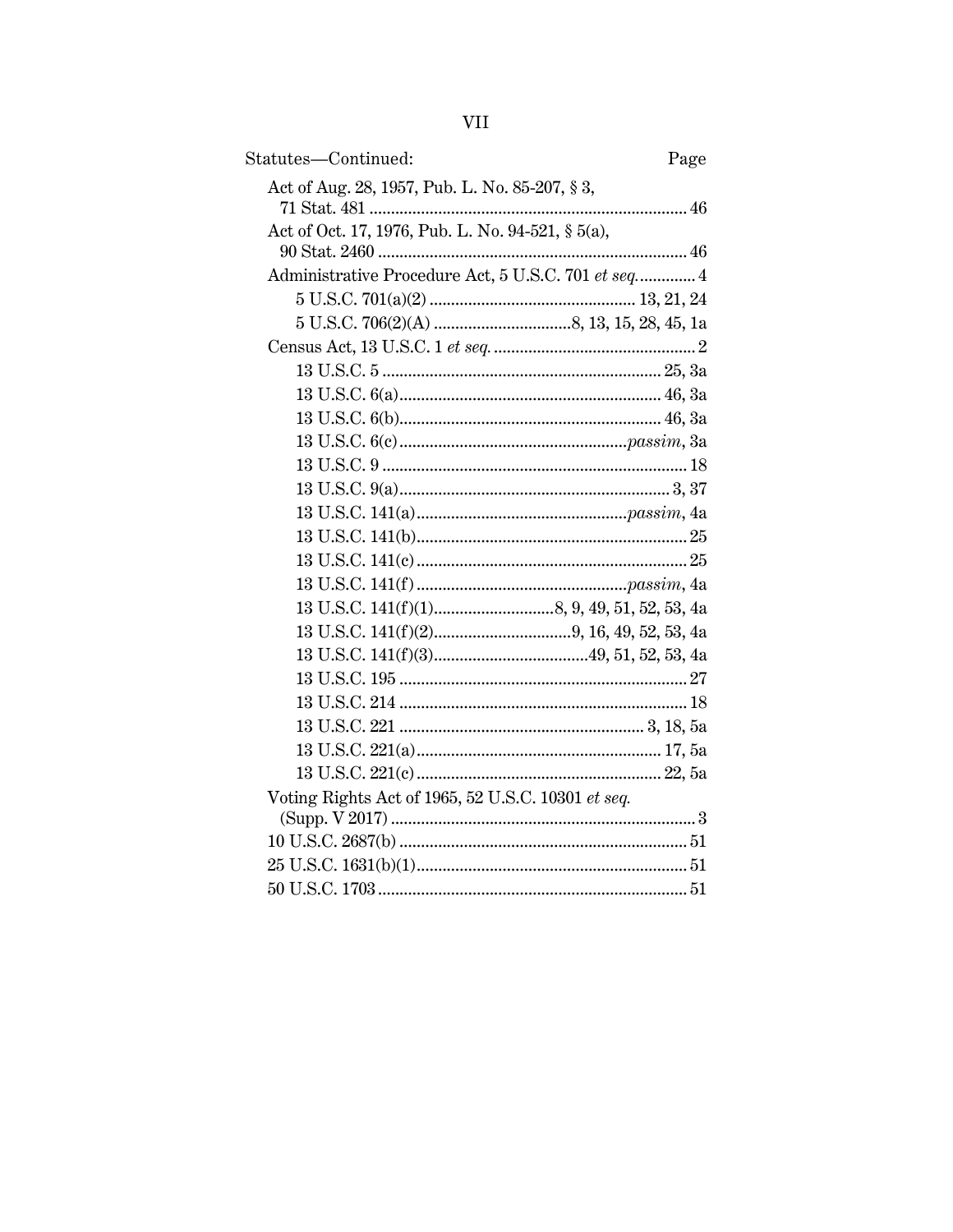# VIII

| Miscellaneous:                                    | Page |
|---------------------------------------------------|------|
|                                                   |      |
| H.R. Rep. No. 246, 93d Cong., 1st Sess. (1973) 22 |      |
| Hearing to Consider FY2019 Budget Request for     |      |
| Department of Commerce Programs Before the        |      |
| Subcomm. on Commerce, Justice, Science, and       |      |
| Related Agencies of the House Comm. on            |      |
| Appropriations, 115th Cong., 2d Sess. (2018),     |      |
|                                                   |      |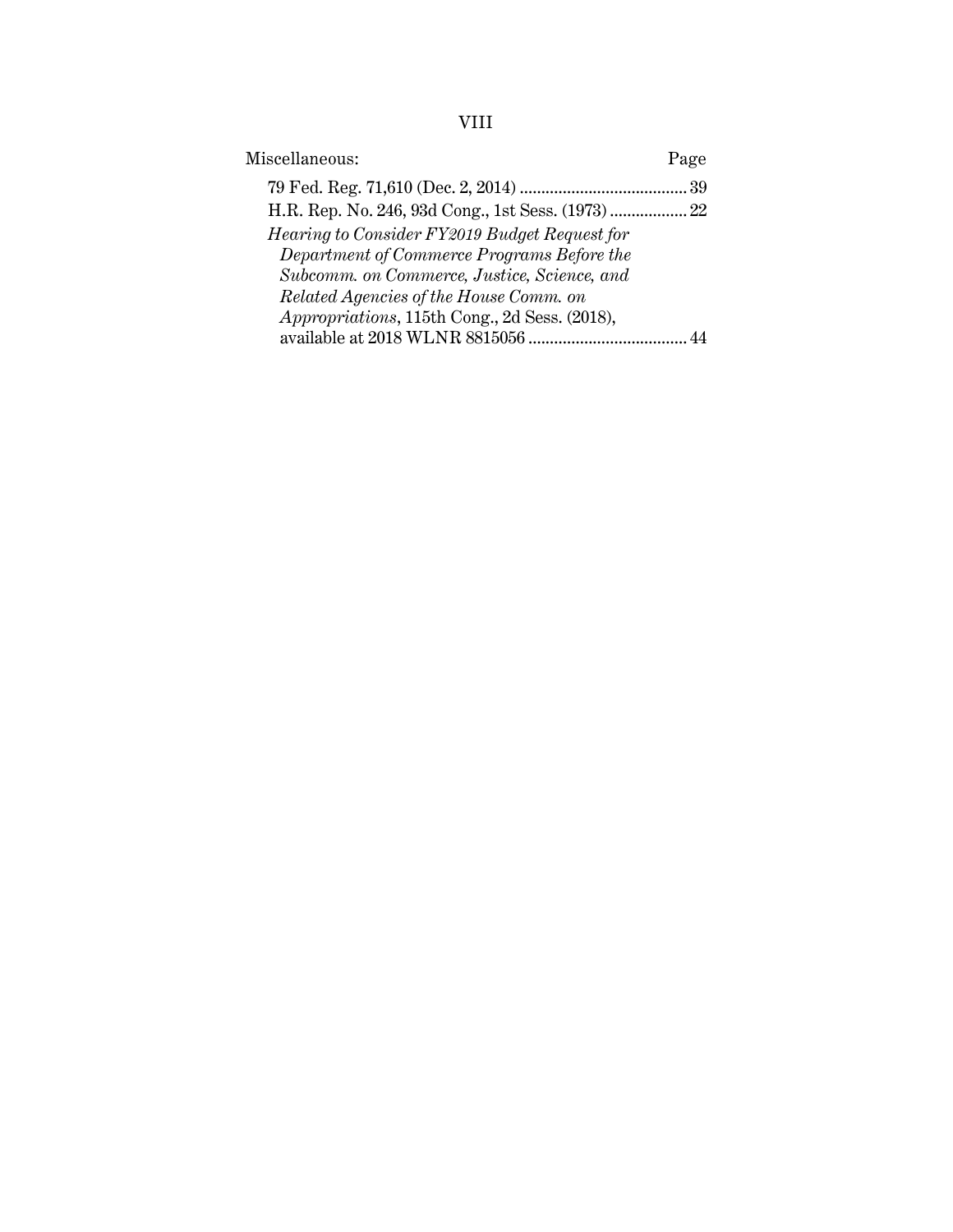# In the Supreme Court of the United States

No. 18-966

DEPARTMENT OF COMMERCE, ET AL., PETITIONERS

*v.*

STATE OF NEW YORK, ET AL.

*ON WRIT OF CERTIORARI BEFORE JUDGMENT TO THE UNITED STATES COURT OF APPEALS FOR THE SECOND CIRCUIT*

#### **BRIEF FOR THE PETITIONERS**

#### **OPINIONS BELOW**

The opinion and order of the district court (Pet. App. 1a-353a) is reported at 351 F. Supp. 3d 502. A prior opinion of the district court (Pet. App. 354a-436a) is reported at 315 F. Supp. 3d 766. A prior opinion and order of the district court (Pet. App. 437a-451a) is reported at 333 F. Supp. 3d 282. A prior order of the district court (Pet. App. 452a-455a) is not published in the Federal Supplement but is available at 2018 WL 5260467. A prior oral order of the district court (Pet. App. 456a-538a) is unreported.

#### **JURISDICTION**

The judgment of the district court was entered on January 15, 2019. The government filed a notice of appeal on January 17, 2019 (Pet. App. 539a). The court of appeals' jurisdiction rests on 28 U.S.C. 1291. The petition for a writ of certiorari before judgment was filed

(1)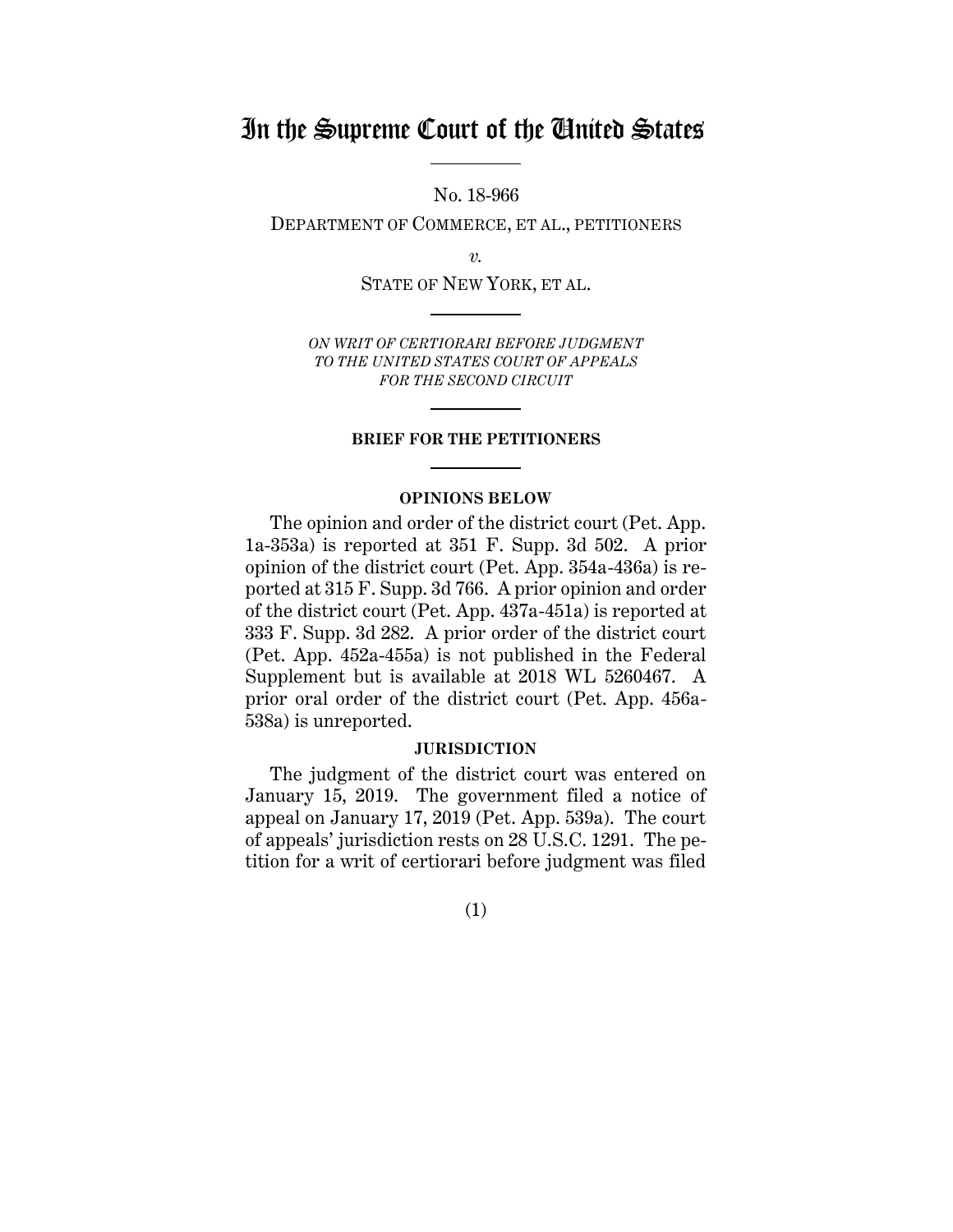on January 25, 2019. The petition was granted on February 15, 2019. The jurisdiction of this Court rests on 28 U.S.C. 1254(1) and 2101(e).

### **CONSTITUTIONAL AND STATUTORY PROVISIONS INVOLVED**

Relevant constitutional and statutory provisions are reproduced in an appendix to this brief. App., *infra*, 1a-5a.

#### **STATEMENT**

1. The Constitution requires that an "actual Enumeration" of the population be conducted every ten years to apportion Representatives in Congress among the States, and vests Congress with the authority to conduct that census "in such Manner as they shall by Law direct." U.S. Const. Art. I, § 2, Cl. 3. The Census Act, 13 U.S.C. 1 *et seq.*, delegates to the Secretary of Commerce the responsibility to conduct the decennial census "in such form and content as he may determine," and "authorize[s] [him] to obtain such other census information as necessary." 13 U.S.C. 141(a).

Exercising that delegated authority, the Secretary of Commerce, Wilbur L. Ross, Jr., made a determination to request citizenship information on the 2020 decennial census questionnaire. Pet. App. 548a-563a. Questions about citizenship or country of birth (or both) were asked of everyone on all but one decennial census from 1820 to 1950, and of a substantial portion of the population on every decennial census (on the so-called "long form" questionnaire) from 1960 through 2000. A citizenship question also has been on the annual American Community Survey (ACS) questionnaire, sent to approximately one in 38 households, since the ACS's inception in 2005. *Id.* at 361a-368a. The decennial census includes many demographic questions, including about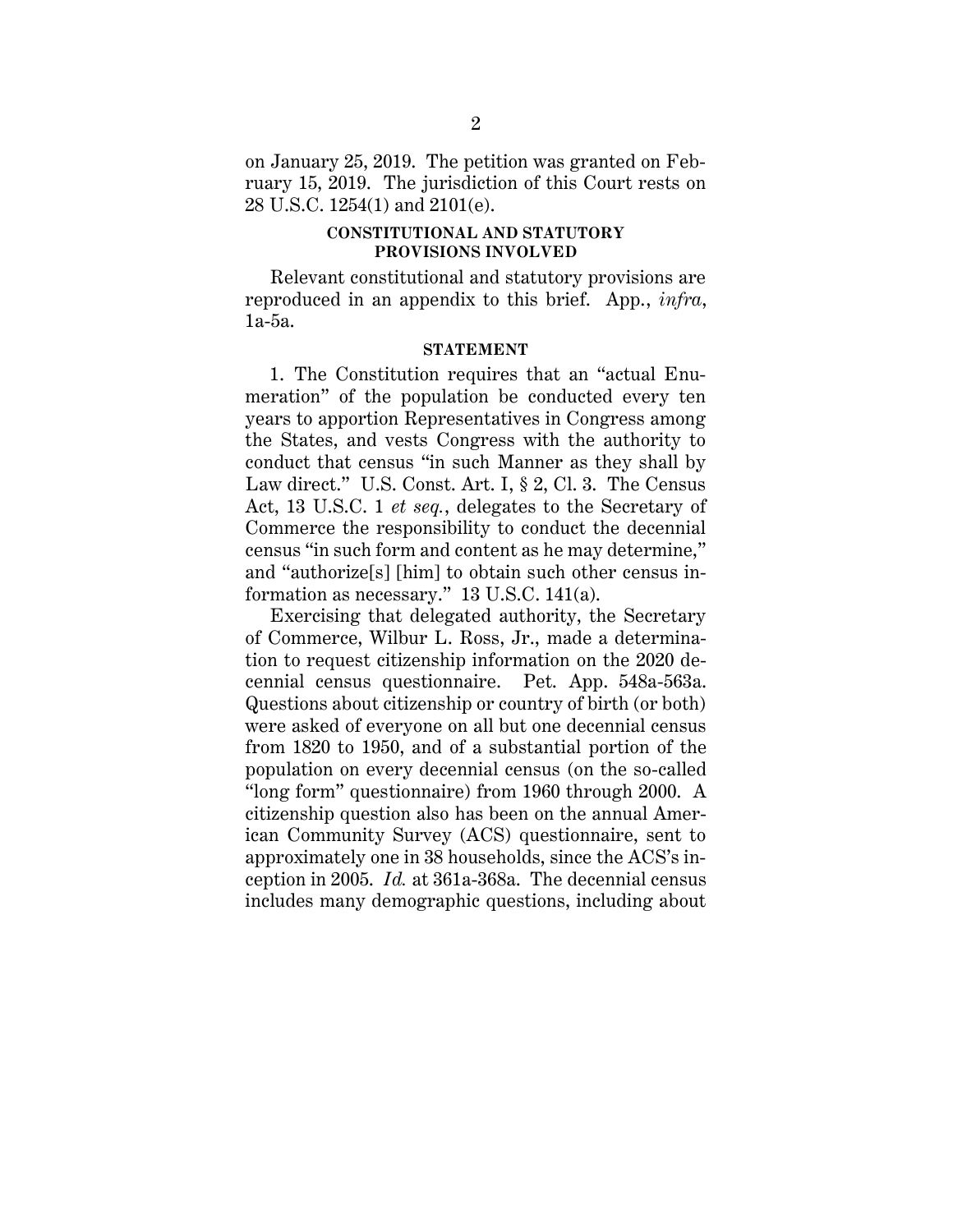sex, race, Hispanic origin, and relationship status. See *id.* at 26a-27a. Individuals who receive the census questionnaire are required by law to answer fully and truthfully all of the questions, and the government must keep individual answers confidential. 13 U.S.C. 9(a) and 221.

2. The Secretary explained the reasons for reinstating the citizenship question to the decennial census in a March 26, 2018 memorandum. Pet. App. 548a-563a. The Secretary's decision and memorandum responded to a December 12, 2017 letter (Gary Letter) from the Department of Justice (DOJ). *Id.* at 564a-569a. The Gary Letter stated that citizenship data is "critical" to DOJ's enforcement of Section 2 of the Voting Rights Act of 1965 (VRA), 52 U.S.C. 10301 (Supp. V 2017), that more granular citizenship data "would greatly assist" DOJ, and that "the decennial census questionnaire is the most appropriate vehicle for collecting that data." Pet. App. 565a, 568a; see *id.* at 567a-568a. DOJ thus "formally request[ed] that the Census Bureau reinstate into the 2020 Census a question regarding citizenship." *Id.* at 569a.

Although the Secretary previously had been considering the issue, see Pet. App. 546a, after receiving DOJ's formal request he "initiated a comprehensive review process led by the Census Bureau" that included "legal, program, and policy considerations," *id.* at 548a-549a, and asked the Census Bureau to evaluate the best means of providing the data identified in the letter. The Census Bureau initially presented three alternatives: do nothing; reinstate the citizenship question to the decennial census; or rely solely on federal administrative records to estimate citizenship data in lieu of reinstating the citizenship question. *Id.* at 551a. After reviewing those alternatives, the Secretary asked the Census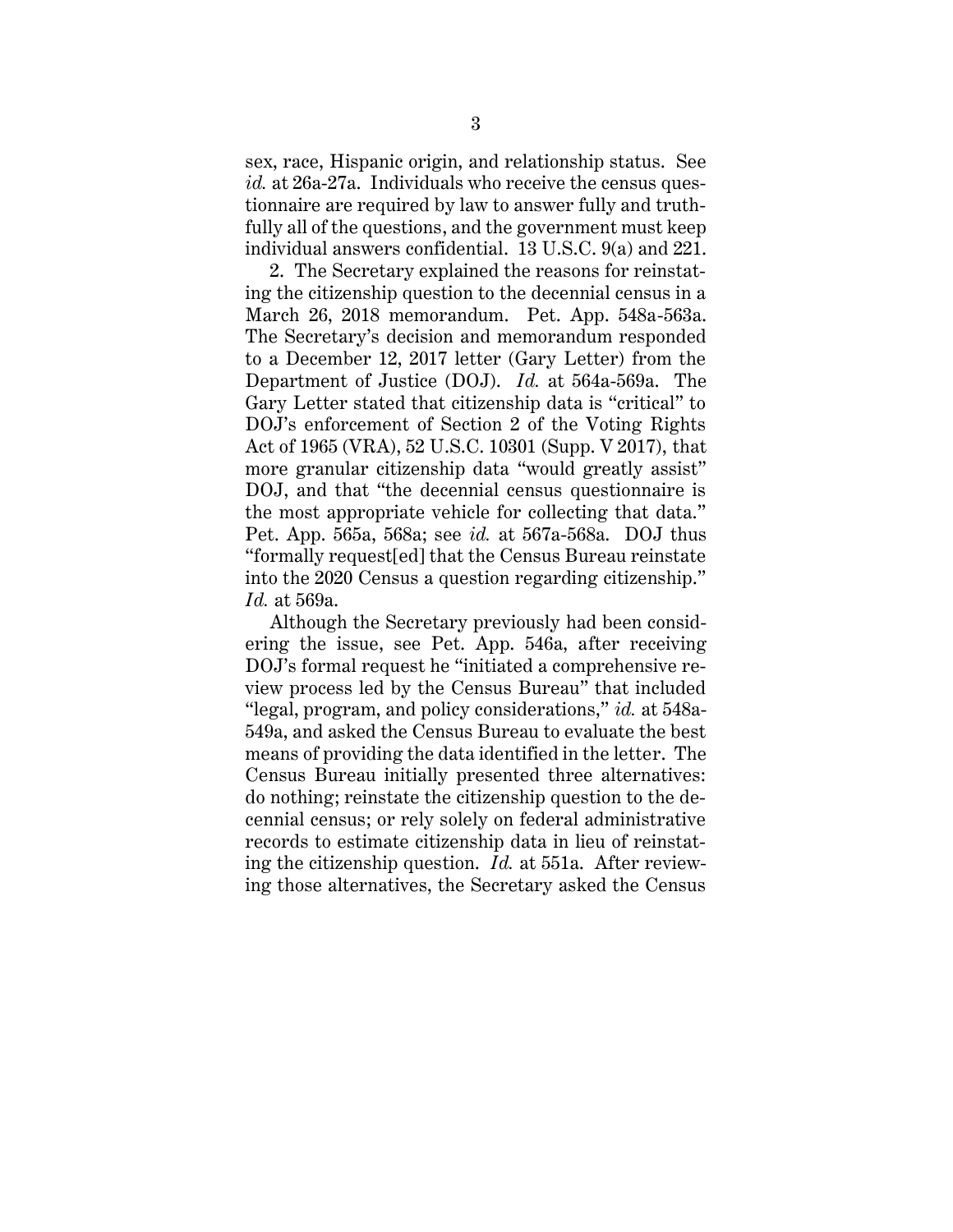Bureau to consider, and he ultimately adopted, a fourth option: reinstating a citizenship question to the decennial census while also using federal administrative records (*i.e.*, a combination of the second and third options). *Id.* at 555a. The Secretary concluded that this option "will provide DOJ with the most complete and accurate [citizenship] data in response to its request." *Id.* at 556a.

The Secretary considered but rejected concerns that reinstating a citizenship question would reduce the response rate for noncitizens. Pet. App. 552a-554a, 556a-559a. While the Secretary agreed that a "significantly lower response rate by non-citizens could reduce the accuracy of the decennial census," *id.* at 552a, he observed that the available evidence, including the Census Bureau's analysis, did not provide "definitive, empirical support" concerning the magnitude of any reduction, *id.* at 554a; see *id.* at 552a-554a (reviewing the available evidence).

Ultimately, the Secretary concluded as a matter of policy that "even if there is some impact on responses, the value of more complete and accurate [citizenship] data derived from surveying the entire population outweighs such concerns." Pet. App. 562a. "The citizenship data provided to DOJ will be more accurate with the question than without it, which is of greater importance than any adverse effect that may result from people violating their legal duty to respond." *Ibid.*

3. a. Respondents (plaintiffs below) are governmental entities (including States, cities, and counties) and non-profit organizations. The operative complaints allege that the Secretary's action violates the Enumeration Clause; is arbitrary, capricious, and not in accordance with law under the Administrative Procedure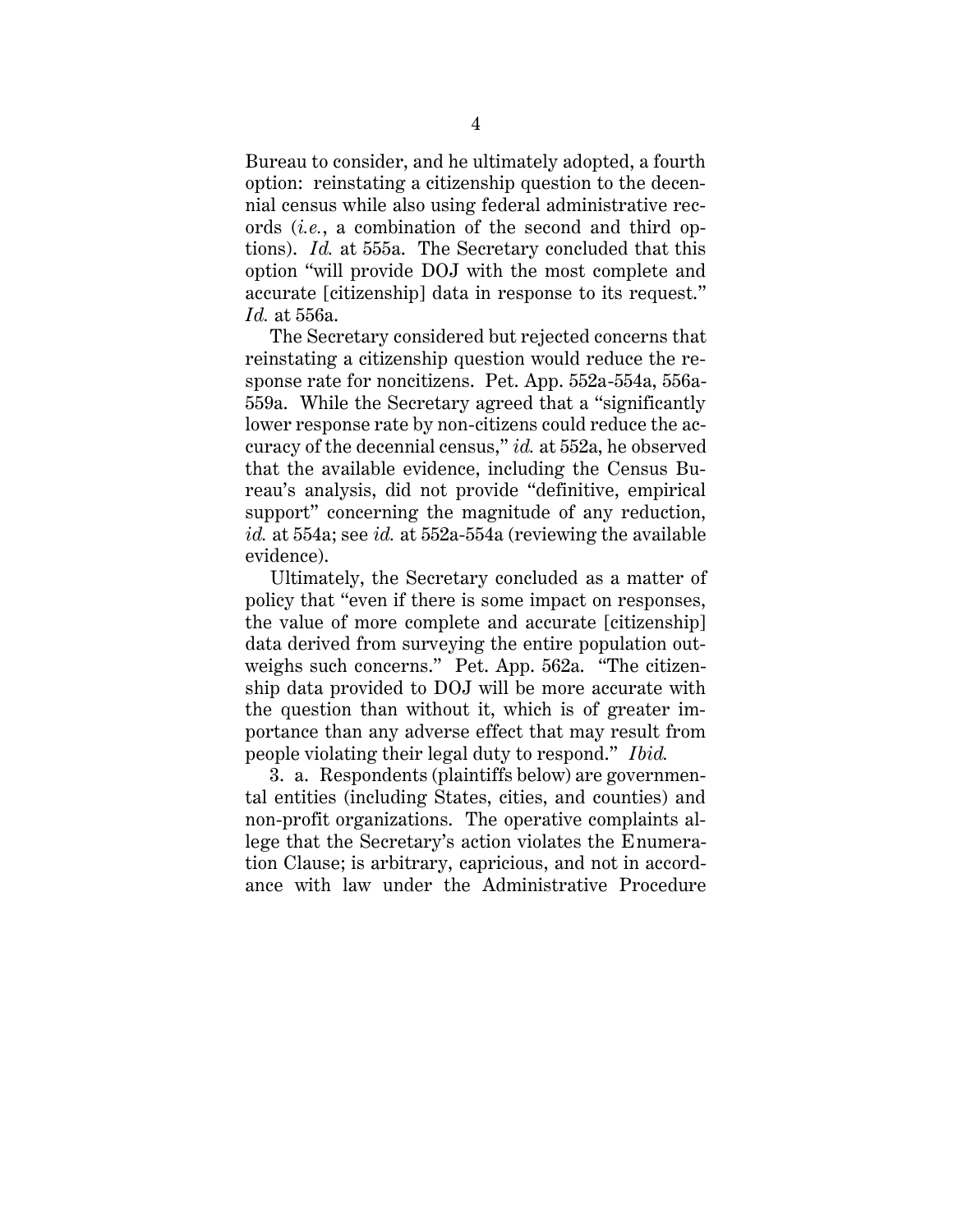Act (APA), 5 U.S.C. 701 *et seq.*; and denies equal protection by discriminating against racial minorities. See 18-cv-5025 Compl. ¶¶ 193-212; 18-cv-2921 Second Am. Compl.  $\P$ [ 178-197.<sup>1</sup> All of the claims rest on the premise that reinstating a citizenship question will reduce the self-response rate to the census because, notwithstanding the legal duty to answer the census, some households associated with noncitizens may be deterred from doing so (and those households will disproportionately contain racial minorities).

Respondents alleged that Secretary Ross's stated reasons in his memorandum are pretextual, and that his decision was driven by secret reasons, including animus against minorities. To prove their claims, respondents asserted that "an exploration of the decision-makers' mental state" was necessary and that extra-record discovery on that issue, including deposition discovery, was thus justified. 18-cv-2921 D. Ct. Doc. 150, at 9 (May 18, 2018). At a July 3, 2018 hearing, the district court granted respondents' request for extra-record discovery. Pet. App. 521a-528a. The court concluded that respondents had made a sufficiently "strong showing of bad faith," *Citizens to Preserve Overton Park, Inc.* v. *Volpe*, 401 U.S. 402, 420 (1971), to warrant extra-record discovery. See Pet. App. 526a.

b. On July 26, 2018, the district court dismissed respondents' Enumeration Clause claims because the

 $\overline{a}$ 

 $1$  Challenges to the Secretary's decision also have been brought in district courts in California and Maryland. See *California* v. *Ross*, No. 18-cv-1865 (N.D. Cal. filed Mar. 26, 2018); *Kravitz* v. *United States Dep't of Commerce*, No. 18-cv-1041 (D. Md. filed Apr. 11, 2018); *City of San Jose* v. *Ross*, No. 18-cv-2279 (N.D. Cal. filed Apr. 17, 2018); *La Union Del Pueblo Entero* v. *Ross*, No. 18-cv-1570 (D. Md. filed May 31, 2018). Bench trials have concluded in all of those cases.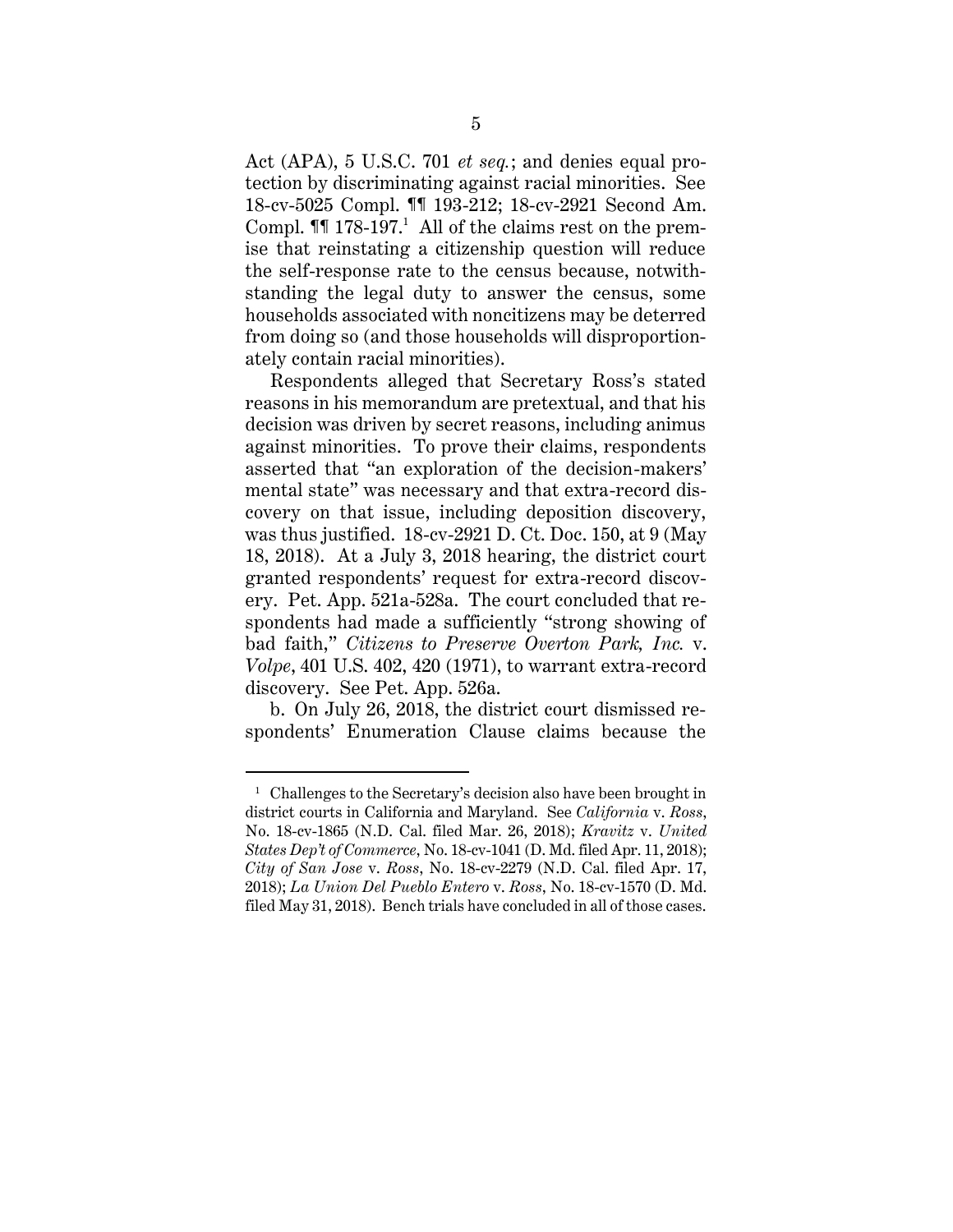"nearly unbroken practice" of Congress's including or authorizing questions about citizenship, along with the "longstanding historical practice of asking demographic questions generally," meant that asking about citizenship "is not an impermissible exercise of the power granted by the Enumeration Clause to Congress." Pet. App. 418a-419a; see *id.* at 408a-424a. The court did not dismiss respondents' APA and equal protection claims, concluding, among other things, that respondents had alleged sufficient facts to demonstrate standing at the motion-to-dismiss stage, *id.* at 371a-391a; the content of the census questionnaire was not committed to the Secretary's discretion by law, *id.* at 398a-408a; and respondents' allegations, accepted as true, stated a plausible claim of intentional discrimination, *id.* at 425a-434a.

c. On August 17, 2018, the district court entered an order compelling the deposition of then-Acting Assistant Attorney General (AAG) for DOJ's Civil Rights Division, John M. Gore, Pet. App. 452a-455a, and on September 21 the court entered an order compelling the deposition of Secretary Ross himself, *id.* at 437a-451a. The court recognized that court-ordered depositions of high-ranking governmental officials are highly disfavored, but nonetheless concluded that " 'exceptional circumstances'" existed that "compel[led] the conclusion that a deposition of Secretary Ross is appropriate." *Id.* at 438a-439a (citation omitted). In the court's view, "the intent and credibility of Secretary Ross" were "central" to respondents' claims, and Secretary Ross has "'unique first-hand knowledge'" about his reasons for reinstating a citizenship question that cannot " 'be obtained through other, less burdensome or intrusive means.'" *Id.* at 444a, 446a (citation omitted).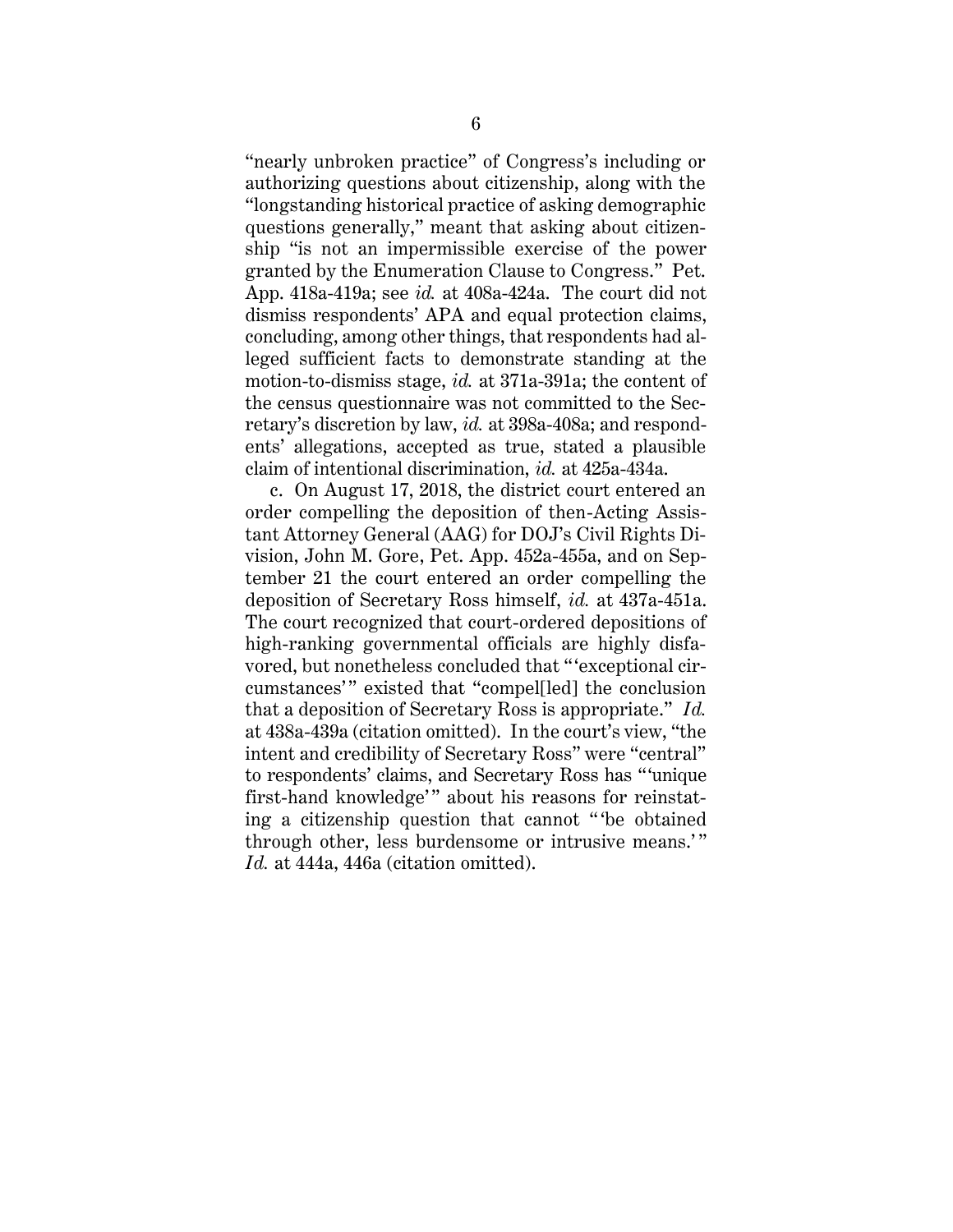4. On October 22, 2018, this Court granted a stay as to the September 21 order compelling Secretary Ross's deposition, to "remain in effect until disposition of " a "petition for a writ of certiorari or a petition for a writ of mandamus." 18A375 slip op. 1. The Court denied a stay as to Acting AAG Gore's deposition and further extra-record discovery into Secretary Ross's mental processes, but did "not preclude the [government] from making arguments with respect to those orders." *Ibid.*

The government filed a petition for a writ of mandamus or, in the alternative, for a writ of certiorari. See 18-557 Pet. On November 16, the Court treated the petition as a petition for a writ of certiorari and granted it, ordering expedited briefing and scheduling oral argument for February 19, 2019. Meanwhile, Acting AAG Gore was deposed on October 26, trial commenced on November 5, and closing arguments were delivered on November 27.

5. On January 15, 2019, the district court issued an opinion and order memorializing its findings of fact and conclusions of law, and entered judgment for respondents. Pet. App. 1a-353a.

a. The district court held that most respondents had Article III standing. Pet. App. 194a-239a. The court concluded that some respondents had associational standing, and that all respondents had standing in their own right, based on four possible theories of injury diminished political representation; loss of governmental funding; a degradation in the quality of census data; and diversion of resources—all of which are premised on the citizenship question's presence leading to an inaccurate census tally. *Id.* at 200a-225a. But the court rejected respondents' alleged injury from a loss of pri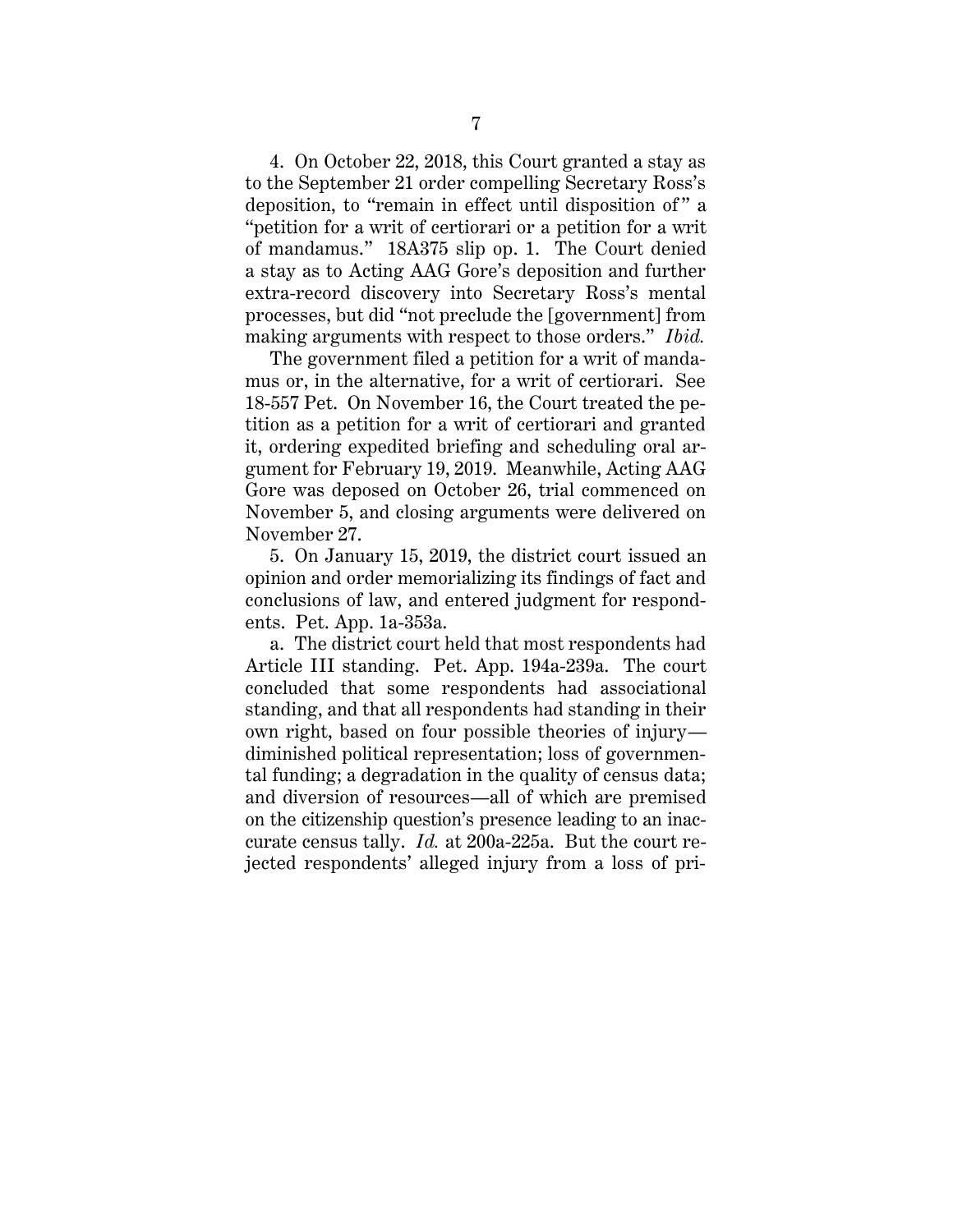vacy, since it rested on "pure speculation" that the government "will not comply with its legal obligations to ensure the privacy of" census responses. *Id.* at 226a.

The district court rejected the government's argument that respondents' purported injuries would not be fairly traceable to the government's decision to reinstate the citizenship question to the decennial census because each would materialize, if at all, only because of the independent, unlawful actions of third parties. Pet. App. 226a-239a.

b. The district court then held that the Secretary's decision was "not in accordance with law," 5 U.S.C. 706(2)(A), because it violates 13 U.S.C. 6(c) and  $141(f)(1)$ .

Section 6(c) of the Census Act requires the Secretary to "acquire and use information available from" federal or state administrative records "[t]o the maximum extent possible" "instead of conducting direct inquiries" on the census form, but only if doing so is "consistent with the kind, timeliness, quality and scope of the statistics required." 13 U.S.C. 6(c). The district court found that the Secretary violated subsection (c) because his March 26, 2018 decisional memorandum did not cite the provision. Pet. App. 265a-267a. The court rejected the government's argument that the Secretary in fact considered all of the factors listed in subsection (c) in his memorandum, even though he did not cite the provision. *Id.* at 267a-270a. Instead, the court deemed the Secretary to have "misunderstood his own options" because, in the court's view, reinstating the citizenship question and using federal administrative records "would produce *less accurate citizenship data*" than relying only on the federal administrative records. *Id.* at 269a-270a.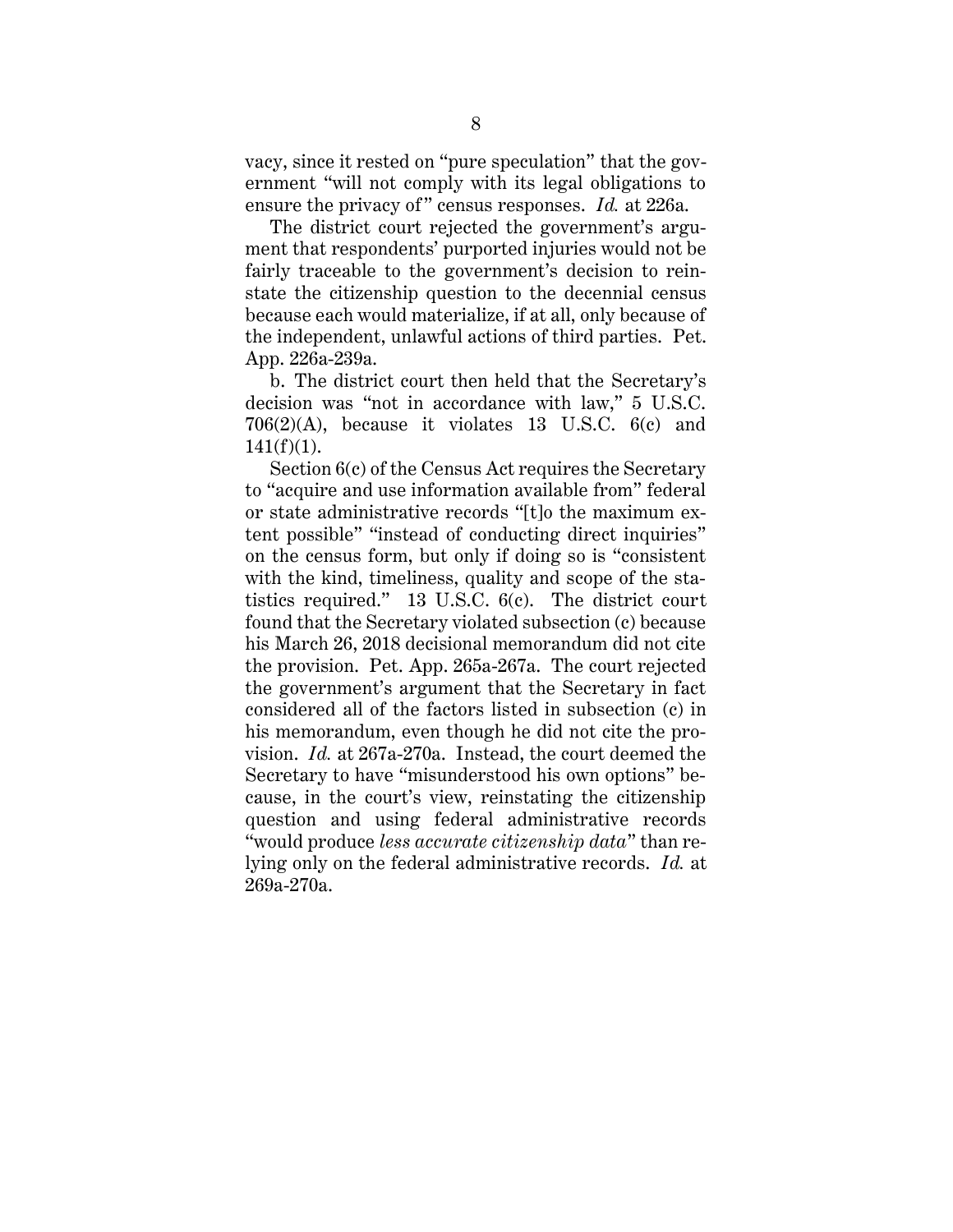Section 141(f)(1) of the Census Act requires the Secretary to submit a report to Congress containing "the subjects proposed to be included" in the census to the appropriate congressional committees at least three years before the census date. 13 U.S.C. 141(f)(1). Section 141(f)(2) requires a similar report containing "the questions proposed to be included" in the census at least two years before the census date. 13 U.S.C.  $141(f)(2)$ . Secretary Ross timely submitted both reports; although the first report did not include citizenship as a "subject" area, the second report did include the proposed citizenship question. See Pet. App. 272a-273a. The district court nevertheless concluded that Secretary Ross violated Section 141(f) by not including citizenship as a "subject" in a report to Congress. The court rejected the government's arguments that the contents of those informational reports are not judicially reviewable and that the Secretary had, in any event, complied with Section 141(f) by identifying citizenship as a question, which necessarily alerted Congress that it was a "subject" too. See *id.* at 276a-283a.

c. The district court further held that the Secretary's decision was arbitrary and capricious because the Secretary's reasons contradicted the available evidence, the Secretary overlooked important aspects of the problem, and the Secretary departed from standard Census Bureau procedures. Pet. App. 284a-311a. Although the court purported to base its findings solely on evidence in the administrative record, it also purported to bolster its findings based on extra-record evidence. *Id.* at 260a-261a.

According to the district court, the "most significant" contradiction between the Secretary's decision and the evidence was that "adding a citizenship question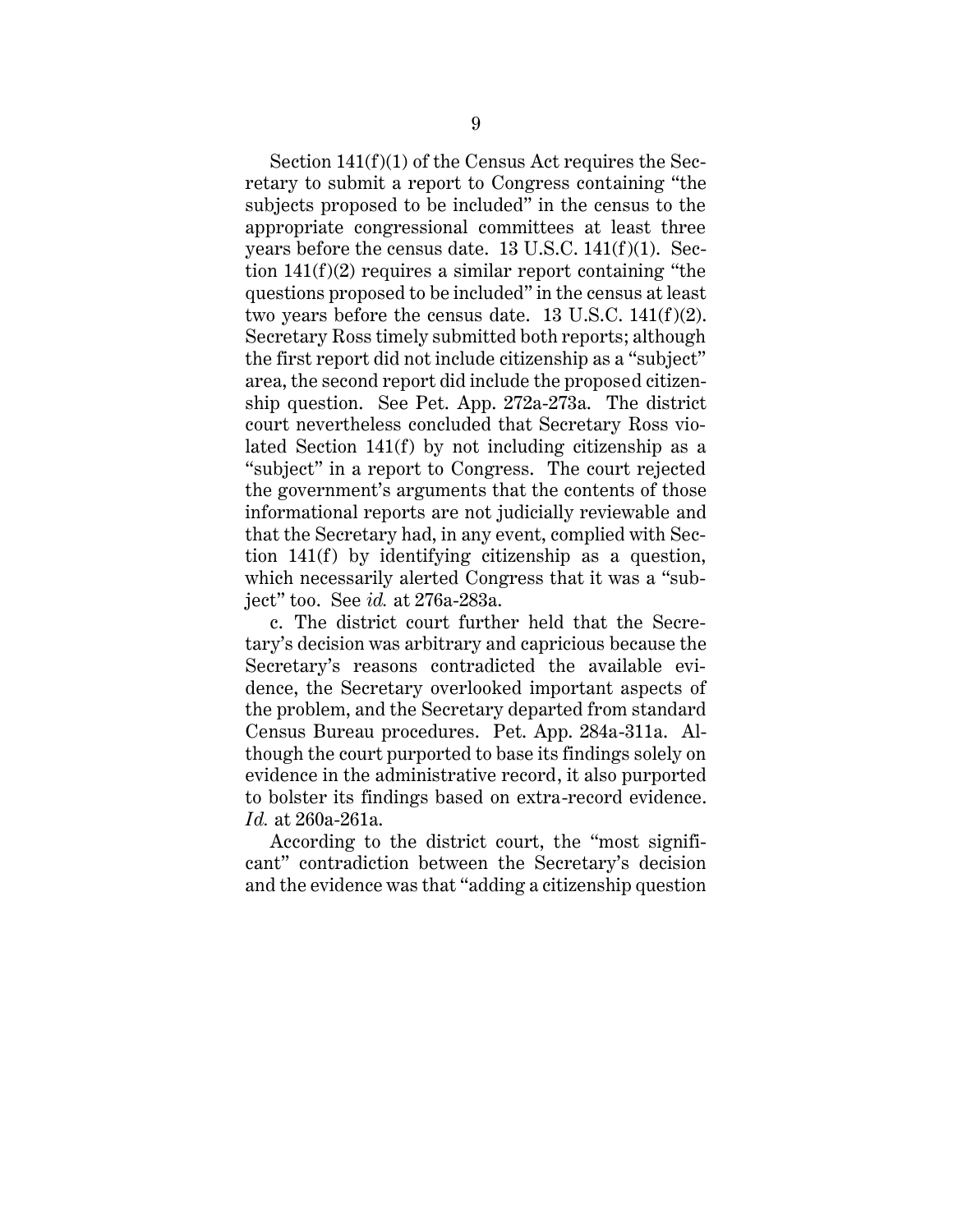to the census will result in *less* accurate and *less* complete citizenship data." Pet. App. 289a-290a. The court also listed some supposed inaccuracies in the Secretary's memorandum, see *id.* at 286a-289a; for example, the Secretary said that adding the question would be "no additional imposition" for millions of households containing citizens or lawful immigrants, even though, in the court's view, "common sense" dictates that adding the question would impose "an additional burden one question's worth, per person, per household—on every respondent." *Id.* at 286a-287a.

The district court also found that the Secretary failed to consider "important aspects of the problem," Pet. App. 294a (brackets and citation omitted), including: "whether it was necessary to respond to DOJ's request at all," *ibid.*; whether "more granular [citizenship] data is 'necessary' for enforcement of the VRA," *id.* at 295a; and whether "the Census Bureau's confidentiality obligations [under 13 U.S.C. 9(a)] and disclosure avoidance practices" would prevent use of census citizenship data for DOJ's purposes, *id.* at 297a.

In the district court's view, the Secretary also had failed to comply with various statistical quality standards, including OMB Statistical Policy Directive Number 2, which requires the Census Bureau to " 'design and administer' the census 'in a manner that achieves the best balance between maximizing data quality and controlling measurement error while minimizing respondent burden and cost.'" Pet. App. 304a (citation omitted). According to the court, the Secretary's decision to use *both* administrative records *and* a decennial census question to gather citizenship data, instead of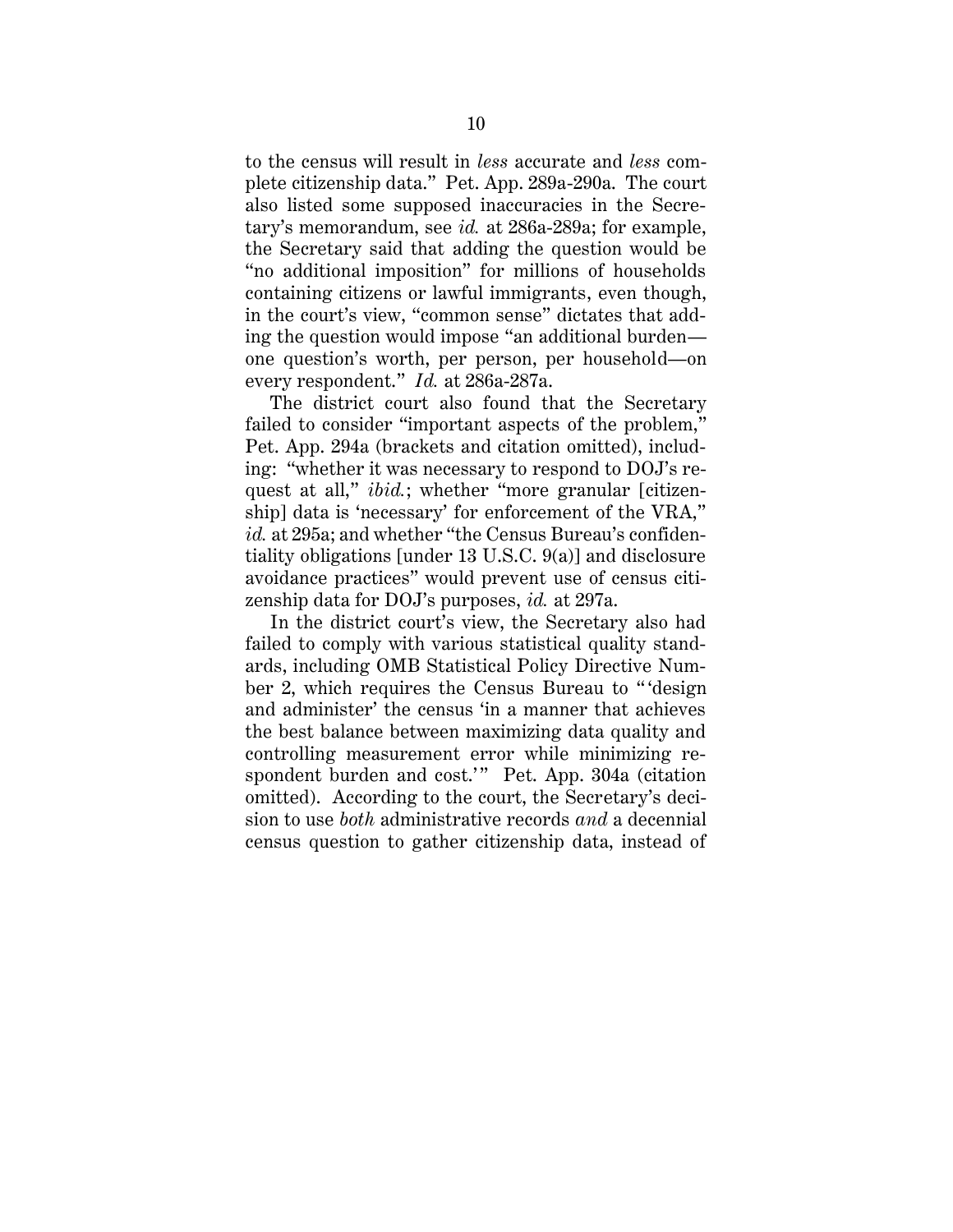administrative records alone, was not the "best" balance of benefits and costs. *Id.* at 303a (citation omitted); see *id.* at 302a-305a.

d. The district court also found "clear that Secretary Ross's rationale was pretextual" and thus not the "real reason for his decision," Pet. App. 311a, because the Secretary had "made the decision to add the citizenship question well before he received DOJ's request and for reasons unrelated to the VRA," *id.* at 313a. In the court's view, the mere fact that the Secretary had additional reasons for his actions, or had begun to consider reinstating the citizenship question before DOJ's formal request, was sufficient to "vacat[e] and set[] aside his decision." *Ibid.* The court further found that the Secretary was "'unwilling or unable to rationally consider' arguments against the question after he received DOJ's request," *id.* at 318a (citation omitted), and that "there is no basis in the record to conclude that Secretary Ross 'actually believed' the [VRA-enforcement] rationale he put forward," *id.* at 320 (brackets and citation omitted).

e. The district court rejected respondents' equalprotection claim, finding they had not proved any discriminatory animus on the Secretary's part. Pet. App. 331a-334a.

f. As a remedy, the district court vacated the Secretary's decision to reinstate the citizenship question to the 2020 decennial census and remanded to the agency. The court also enjoined the Secretary "from adding a citizenship question to the 2020 census questionnaire based on Secretary Ross's March 26, 2018 memorandum or based on any reasoning that is substantially similar to the reasoning contained in that memorandum."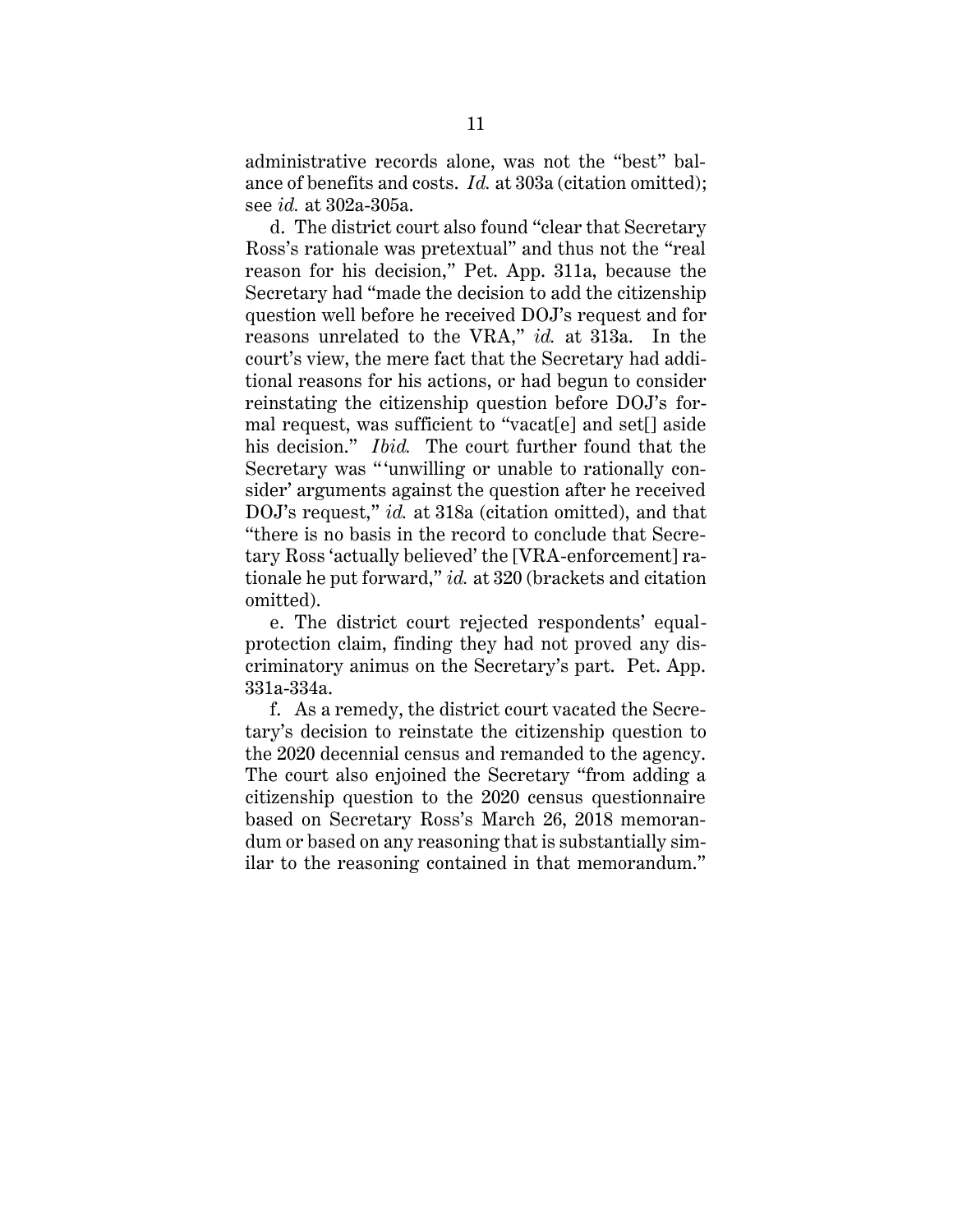Pet. App. 346a. Finally, the court vacated its September 21, 2018 order compelling the deposition of Secretary Ross as moot. *Id.* at 353a. Respondents later withdrew their notice of the Secretary's deposition. 18-cv-2921 D. Ct. Doc. 577 (Jan. 24, 2019).

6. After the district court entered a final judgment, respondents moved this Court to dismiss the writ of certiorari in No. 18-557 as improvidently granted. The Court removed the case from the February argument calendar and suspended the briefing schedule pending further order.

#### **SUMMARY OF ARGUMENT**

The district court erred in enjoining the Secretary from reinstating to the decennial census a wholly unremarkable demographic question about citizenship, which has been asked in one form or another for nearly 200 years. The court compounded its error by permitting respondents to stray outside the administrative record to challenge the Secretary's decision.

I. A. Respondents lack Article III standing because their asserted injuries are not fairly traceable to the Secretary's decision to reinstate the citizenship question to the decennial census. None of respondents' alleged injuries will materialize if individuals completely and truthfully answer the census questionnaire, as required by federal law. The alleged injuries thus depend not just on third-party action, but on thirdparty action that is unlawful. Even worse, the unlawful third-party action is driven solely by speculative fears that the government itself will act unlawfully by using answers to the citizenship question for law-enforcement purposes. This Court has never endorsed such a capacious theory of standing, based on future illegal thirdparty conduct prompted by speculative fears of future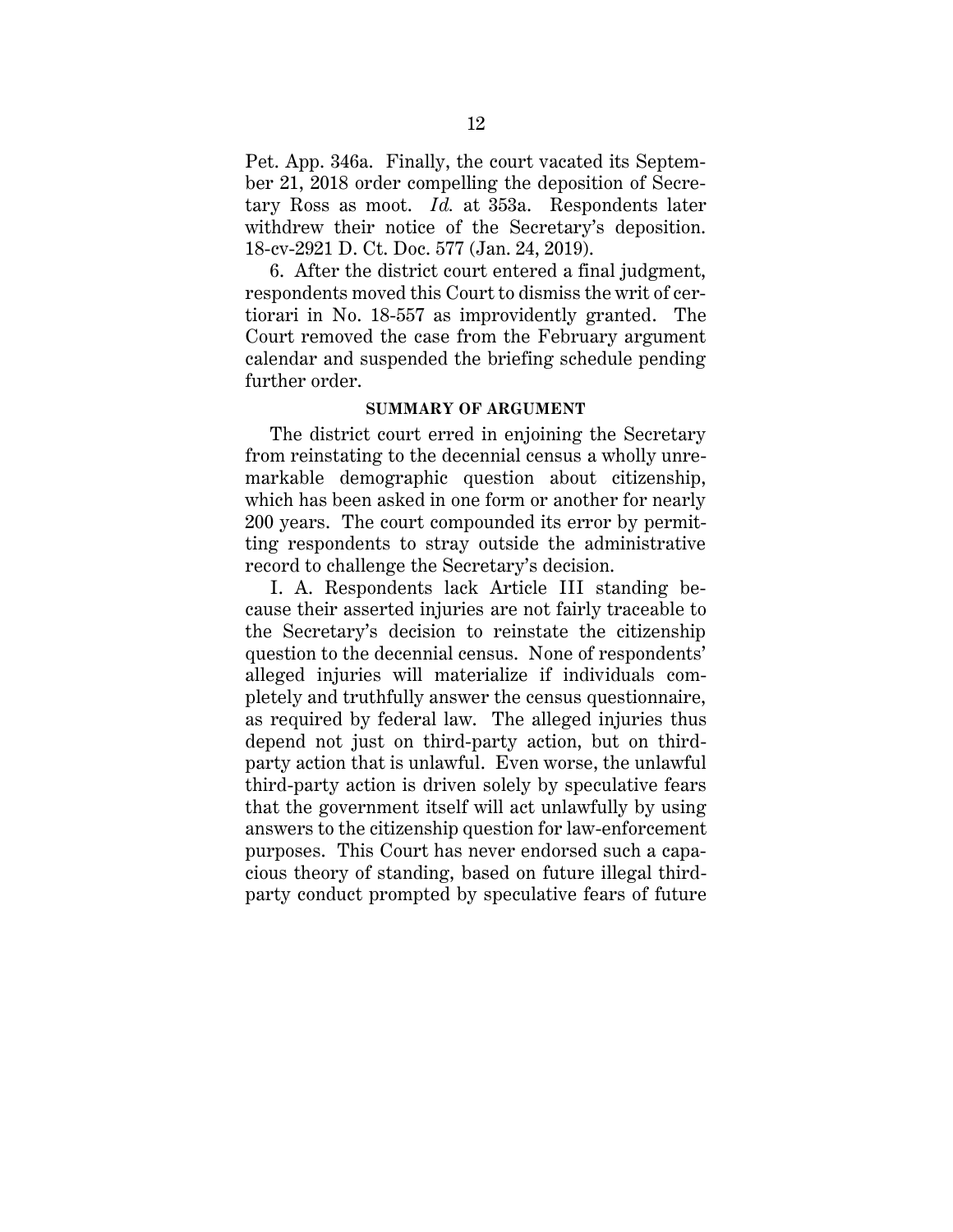illegal governmental conduct. See *Clapper* v. *Amnesty Int'l USA*, 568 U.S. 398, 414 (2013).

B. The Secretary's decision to reinstate the citizenship question "is committed to agency discretion by law" and thus judicially unreviewable. 5 U.S.C. 701(a)(2). The Constitution "vests Congress with virtually unlimited discretion in conducting" the decennial census, and Congress in turn "has delegated its constitutional authority over the census" to the Secretary. *Wisconsin* v. *City of New York*, 517 U.S. 1, 19, 23 (1996). The Census Act simply directs the Secretary to "take a decennial census \* \* \* in such form and content as he may determine," 13 U.S.C. 141(a), and thus vests the Secretary with the same broad discretion that the Constitution confers on Congress. As a result, the statute provides "no meaningful standard against which to judge the agency's exercise of discretion," *Webster* v. *Doe*, 486 U.S. 592, 600 (1988) (citation omitted). Also, a decision about what demographic questions to ask on the decennial census necessarily entails a "complicated balancing of a number of factors," underscoring its "general unsuitability for judicial review." *Heckler* v. *Chaney*, 470 U.S. 821, 831 (1985). Although the district court purported to find support for its contrary conclusion in a handful of lower-court cases, none of them involved challenges to the contents of the census form.

C. The district court erred in finding the Secretary's decision arbitrary and capricious under the APA. 5 U.S.C. 706(2)(A). Arbitrary-and-capricious review is both narrow and deferential, requiring only a "rational" explanation for agency action. *Motor Vehicle Mfrs. Ass'n of U.S., Inc.* v. *State Farm Mut. Auto. Ins. Co.*, 463 U.S. 29, 43 (1983). The Secretary easily passed that standard here. Citizenship and other demographic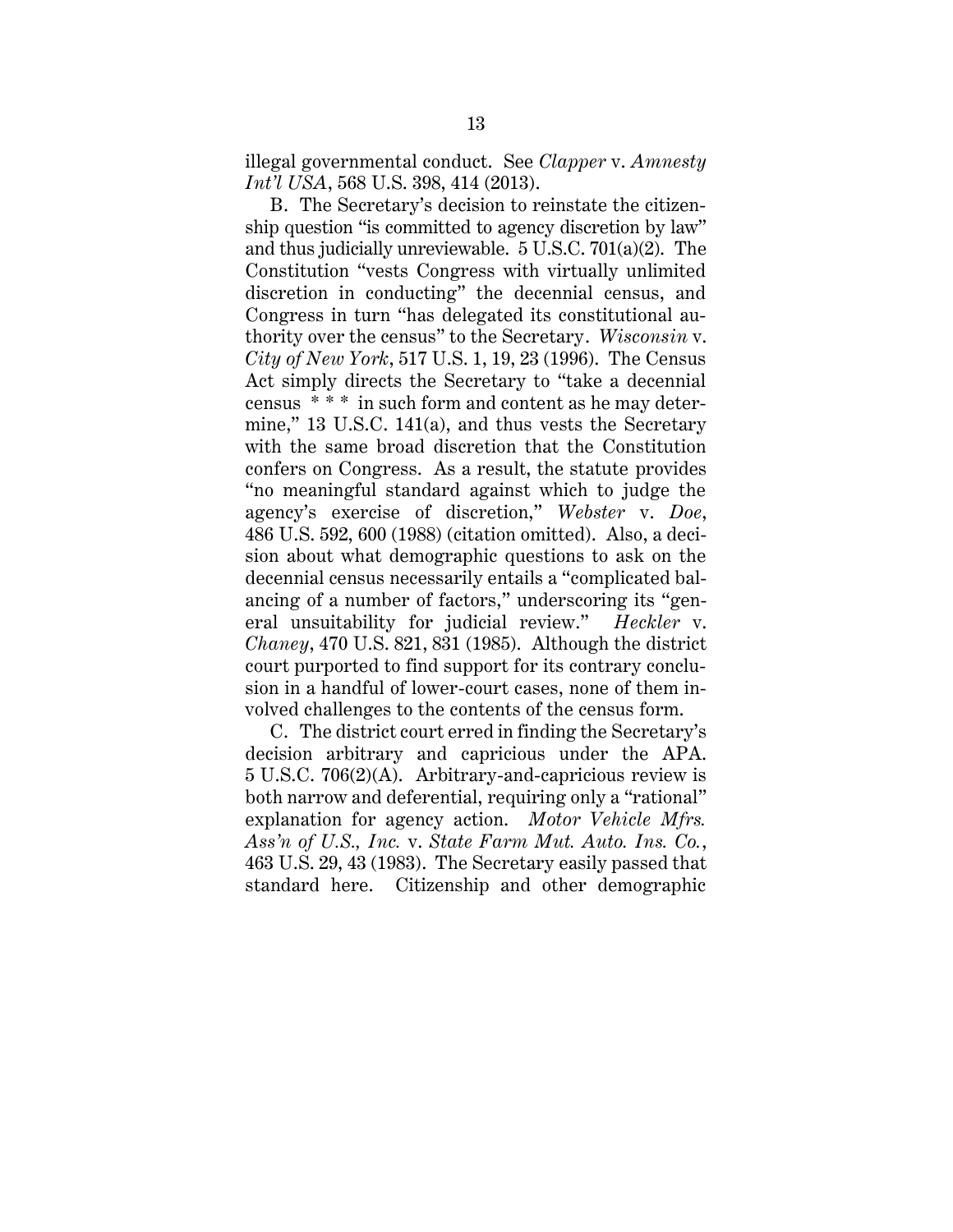questions have long been a part of the decennial census despite their potential effect on response rates. And the Secretary set forth his reasons for reinstating the citizenship question in a detailed decisional memorandum, in which he evaluated four potential options for satisfying DOJ's request for citizenship data. See Pet. App. 548a-563a. He expressly acknowledged the very concerns respondents raise here, but made the policy judgment that "the value of more complete and accurate" citizenship data "outweighs such concerns." *Id.* at 562a.

Instead of evaluating that policy judgment through the deferential lens required by the APA, the district court improperly "substitute[d] its judgment for that of the agency." *FCC* v. *Fox Television Stations, Inc.*, 556 U.S. 502, 513 (2009) (citation omitted). The court's "most significant" reason for overruling the Secretary's policy choice was its conclusion that citizenship data in federal administrative records is somehow *more* complete and accurate than that same data *plus* data from the census. Pet. App. 289a. That illogical conclusion is belied by the very evidence the court relied on, which showed that asking the citizenship question would yield the citizenship information of tens of millions of individuals for whom the Bureau is currently missing data. See *id.* at 55a-56a.

The district court likewise erred in concluding that the Secretary failed to consider important aspects of the problem, including whether more granular citizenship data is necessary for VRA enforcement. DOJ explained why it needed such data, and it was not arbitrary and capricious for the Secretary to rely on that explanation. Cf. *National Ass'n of Home Builders* v. *Defenders of Wildlife*, 551 U.S. 644, 662 (2007). The court similarly erred in concluding that the Secretary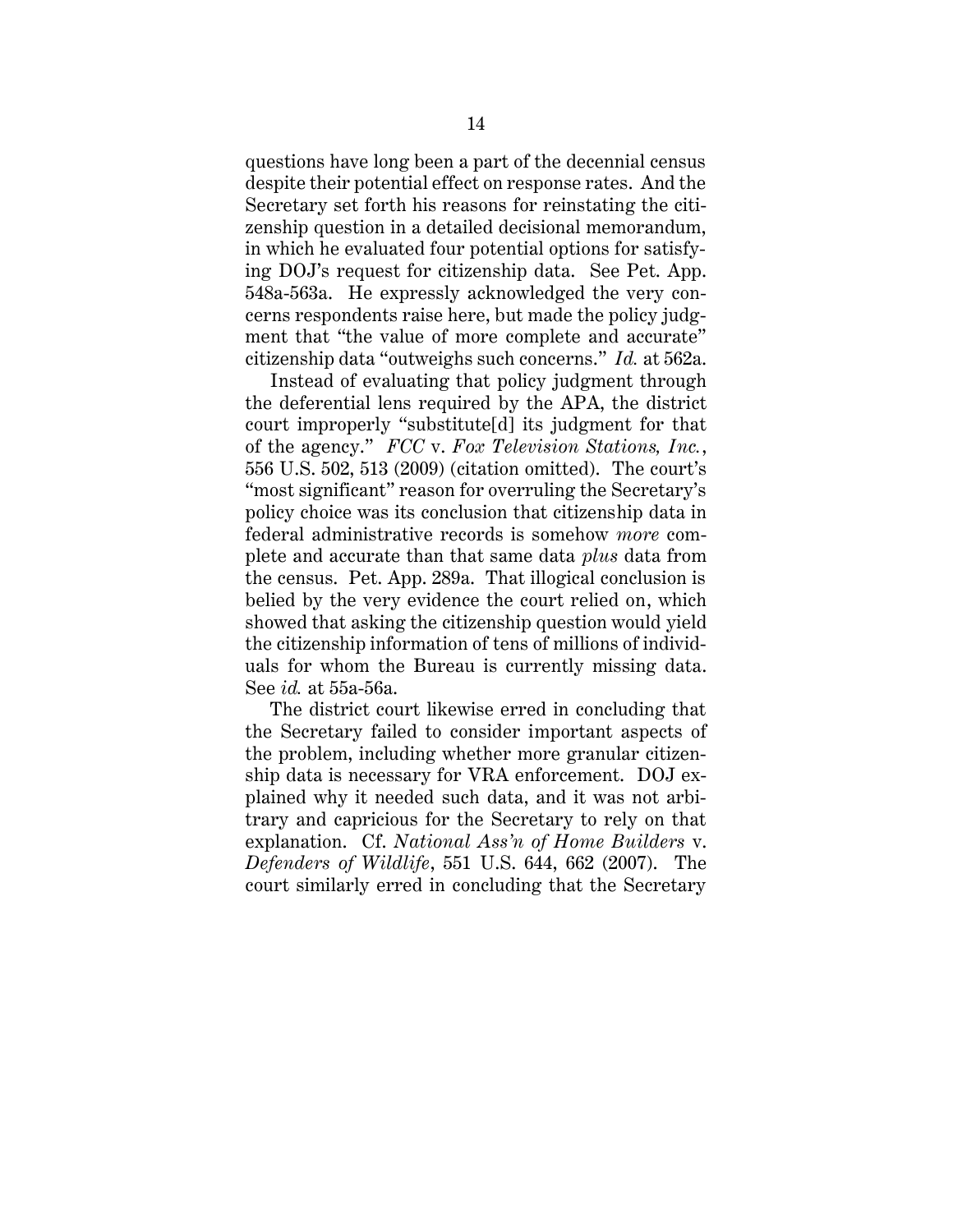violated various statistical directives and standards, in part because they do not bind the Secretary.

D. The district court further erred in finding the Secretary's stated rationale pretextual. As long as an agency's contemporaneous explanation for its action is "rational," *State Farm*, 463 U.S. at 43 (citation omitted), it does not matter if the decisionmaker had other reasons for making the decision. See *Jagers* v. *Federal Crop Ins. Corp.*, 758 F.3d 1179, 1186 (10th Cir. 2014). The district court thought these principles inapplicable here because of the existence of "improper 'external political pressures," Pet. App. 320a (citation omitted), but an agency decisionmaker's communicating with external stakeholders is perfectly commonplace and not a reason to set aside agency action under the APA. *Sierra Club* v. *Costle*, 657 F.2d 298, 408-410 (D.C. Cir. 1981). And nothing in the record supports the district court's extraordinary charge that the Secretary of Commerce lied to Congress, the judiciary, and the public. Even to find mere inconsistencies, the court strained to read every statement and action of the Secretary in the worst possible light, contrary to the longstanding presumption of regularity that attaches to Executive Branch action. *United States* v. *Armstrong*, 517 U.S. 456, 464 (1996).

E. The district court further erred in concluding that the Secretary's decision was "not in accordance with law."  $5 \text{ U.S.C. } 706(2)(\text{A})$ . Section  $6(c)$  of the Census Act requires a policy-laden judgment about when administrative records cannot provide data of the "kind, timeliness, quality and scope of the statistics required," 13 U.S.C. 6(c), which is not a judicially manageable standard. Regardless, the Secretary did not violate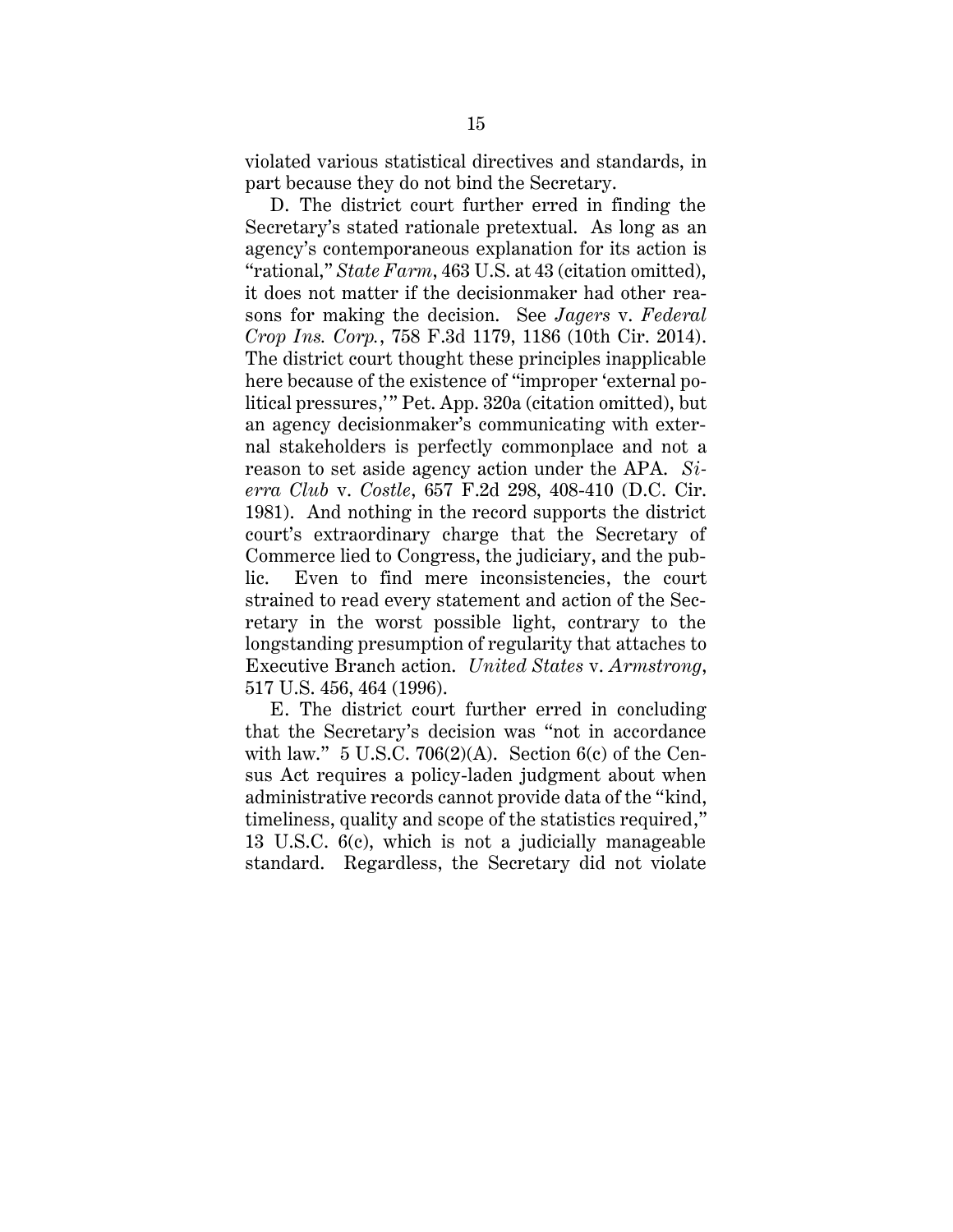Section  $6(c)$ : even if used "[t]o the maximum extent possible," *ibid.*, federal administrative records are missing citizenship information for some 35 million people, which is why the Secretary chose to supplement that incomplete data with census data. And if the Secretary's informational reports under Section 141(f) are deficient, that is a matter for Congress to address, not the courts. See *Natural Res. Def. Council, Inc.* v. *Hodel*, 865 F.2d 288, 318-319 (D.C. Cir. 1988). In any event, the Secretary complied with Section 141(f) by expressly including the citizenship question in his report under Section 141(f)(2), which necessarily alerted Congress that citizenship is now also a "subject" covered by the census questionnaire.

F. The district court properly rejected respondents' enumeration and equal-protection claims, so neither provides an alternative ground for affirmance. Demographic questions have a long tradition on the decennial census despite not being strictly necessary to conduct an "enumeration." And respondents failed to produce any evidence that the Secretary harbored discriminatory animus.

II. The district court also erred in allowing respondents to seek, and in relying in part on, evidence outside the administrative record. Although courts may stray outside the administrative record when there is "a strong showing of bad faith or improper behavior" on the part of the agency decisionmaker, *Citizens to Preserve Overton Park, Inc.* v. *Volpe*, 401 U.S. 402, 420 (1971), respondents did not make that showing here. The court's contrary conclusion was based on precisely the same circumstances it used to bolster its erroneous findings that the Secretary's decision was arbitrary and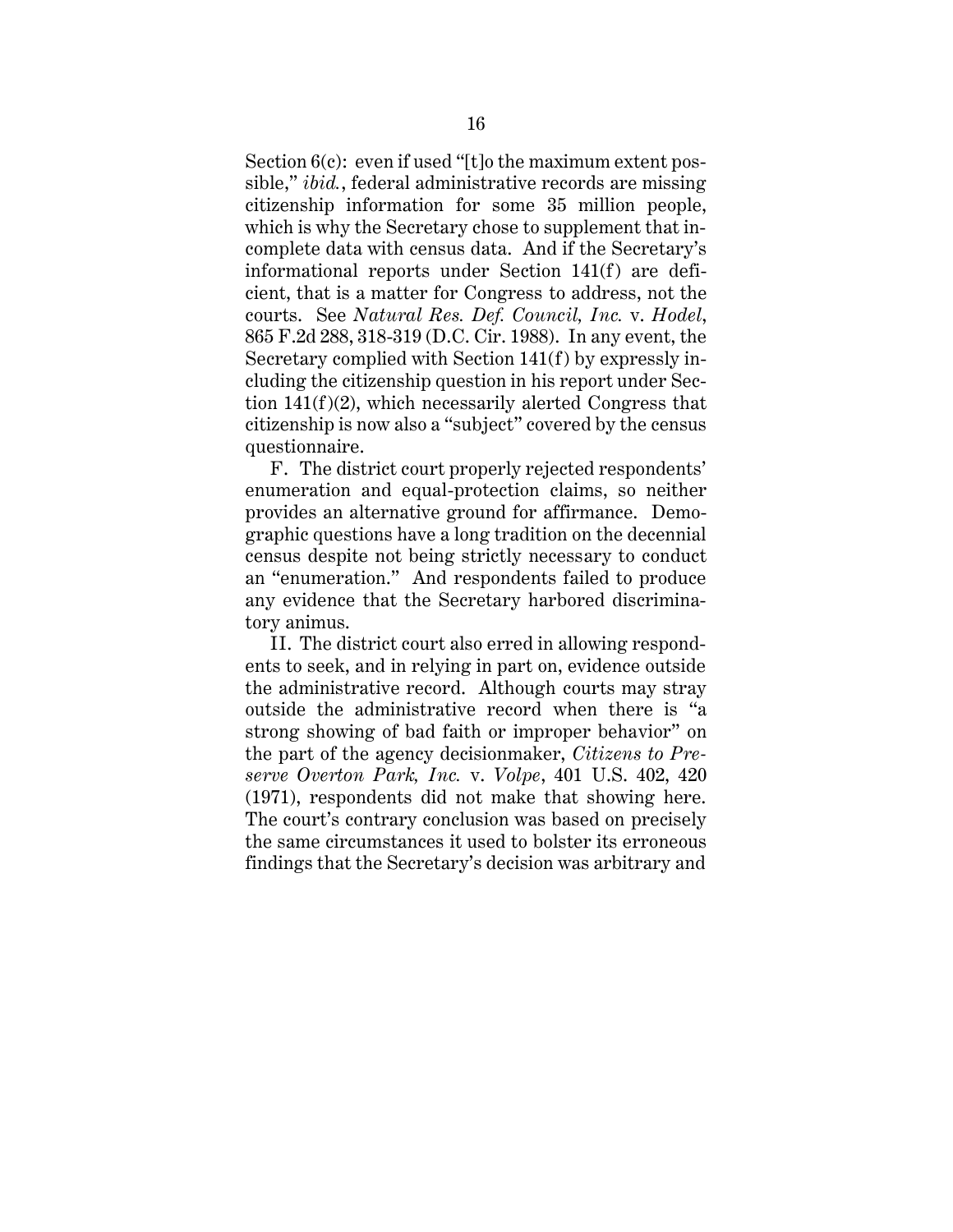capricious and pretextual. Accordingly, they fail for the same reasons.

#### **ARGUMENT**

# **I. THE DISTRICT COURT ERRED IN ENJOINING THE SECRETARY FROM REINSTATING THE CITIZENSHIP QUESTION TO THE 2020 DECENNIAL CENSUS**

#### **A. Respondents Lack Article III Standing**

Under the familiar test for Article III standing, respondents must establish, among other things, that their alleged injuries "fairly can be traced," *i.e.*, are "fairly attributable," to the Secretary's decision to reinstate the citizenship question to the decennial census. *Simon* v. *Eastern Ky. Welfare Rights Org.*, 426 U.S. 26, 41, 44 (1976). The district court found that respondents had alleged four cognizable injuries: diminishment of political representation, loss of government funding, harm to the accuracy of census data, and diversion of resources. See Pet. App. 200a-219a. But these injuries, even if otherwise cognizable, will not occur if everyone who receives the census form fully and truthfully fills it out. Rather, the alleged injuries will materialize only if, in light of the citizenship question's mere presence, significant numbers of people refuse to return the census form or falsely underreport the number of people in their households. Yet that result would be "fairly attributable" only to the actions of individuals who unlawfully refuse to truthfully and completely fill out and return the census form, see 13 U.S.C. 221(a), and who then are able to evade the government's extensive follow-up efforts, see Pet. App. 19a-20a. Respondents' alleged injuries would thus be "the result of the independent action of some third party not before the court" and therefore insufficient to support standing. *Bennett* v. *Spear*, 520 U.S. 154, 167 (1997).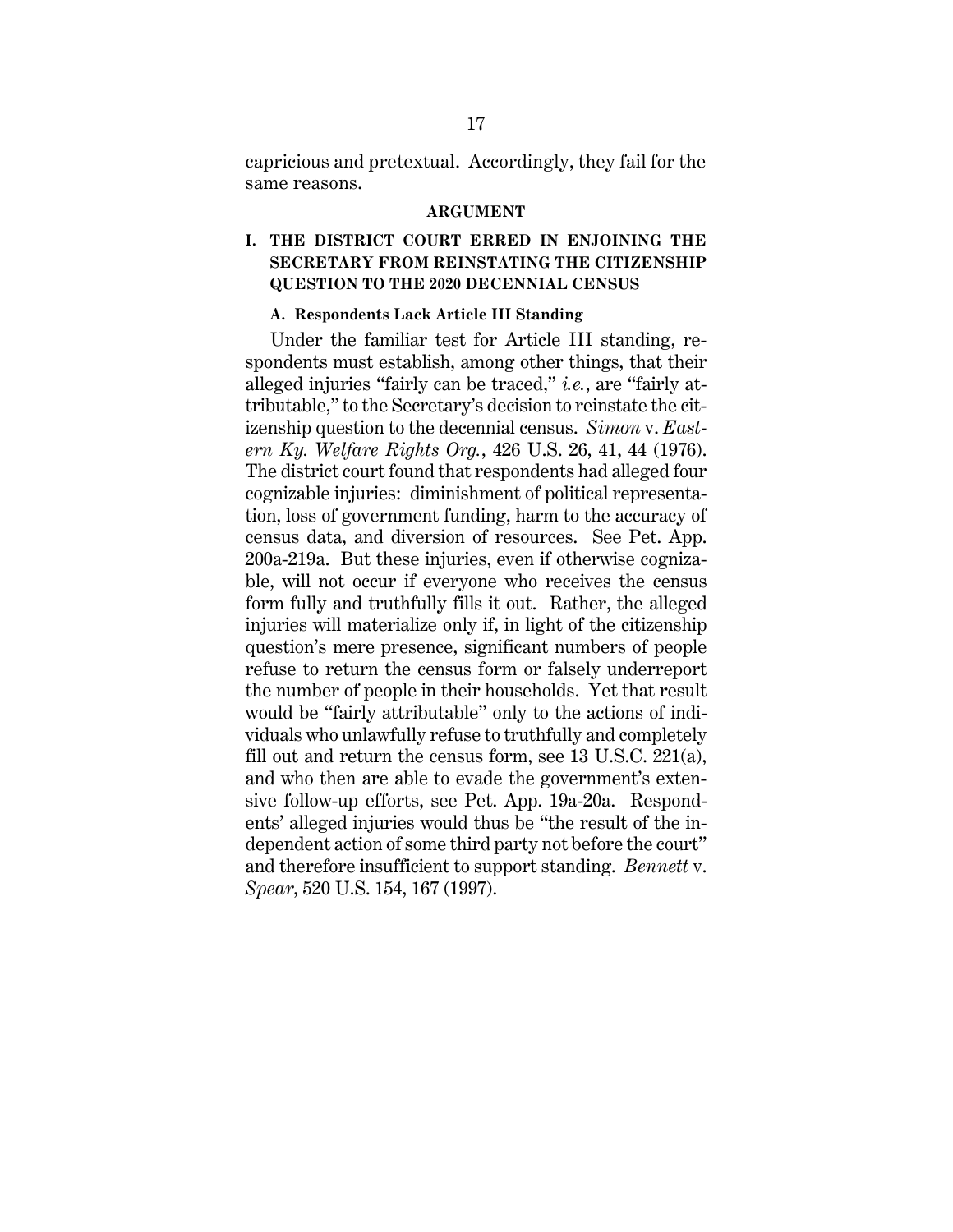This Court has repeatedly "decline[d] to abandon [its] usual reluctance to endorse standing theories that rest on speculation about the decisions of independent actors." *Clapper* v. *Amnesty Int'l USA*, 568 U.S. 398, 414 (2013). That reluctance should apply with even more force when, as here, the independent third-party actions are *unlawful*. Cf. *Spencer* v. *Kemna*, 523 U.S. 1, 15 (1998) (no standing to pursue a claim "contingent upon respondents' violating the law" in the future). To be sure, a third party's action injuring a plaintiff can support standing if the defendant's conduct had a "determinative or coercive effect upon th[at] action." *Bennett*, 520 U.S. at 169; see, *e.g.*, *Bantam Books, Inc.* v. *Sullivan*, 372 U.S. 58, 64 n.6 (1963) (prohibition on distribution of books deemed obscene supported standing of book publishers whose sales would suffer). But the citizenship question's presence does not coerce anyone into declining to respond to the census questionnaire. Quite the contrary: the government coerces residents under pain of criminal penalty to fully and truthfully answer the decennial census questionnaire. 13 U.S.C. 221.

Moreover, respondents' standing necessarily depends not only on unlawful third-party action, but on speculation that the government, too, will act unlawfully. Under respondents' theory, the only evident reason third parties might illegally refuse to completely and truthfully respond to the census is that households containing illegal aliens may fear that the government will use their answers against them for law-enforcement purposes. But it is illegal for the Census Bureau to reveal an individual's answers to other governmental agencies to use for such purposes, 13 U.S.C. 9, and any governmental employee who does so may be fined or imprisoned, 13 U.S.C. 214. This Court has never found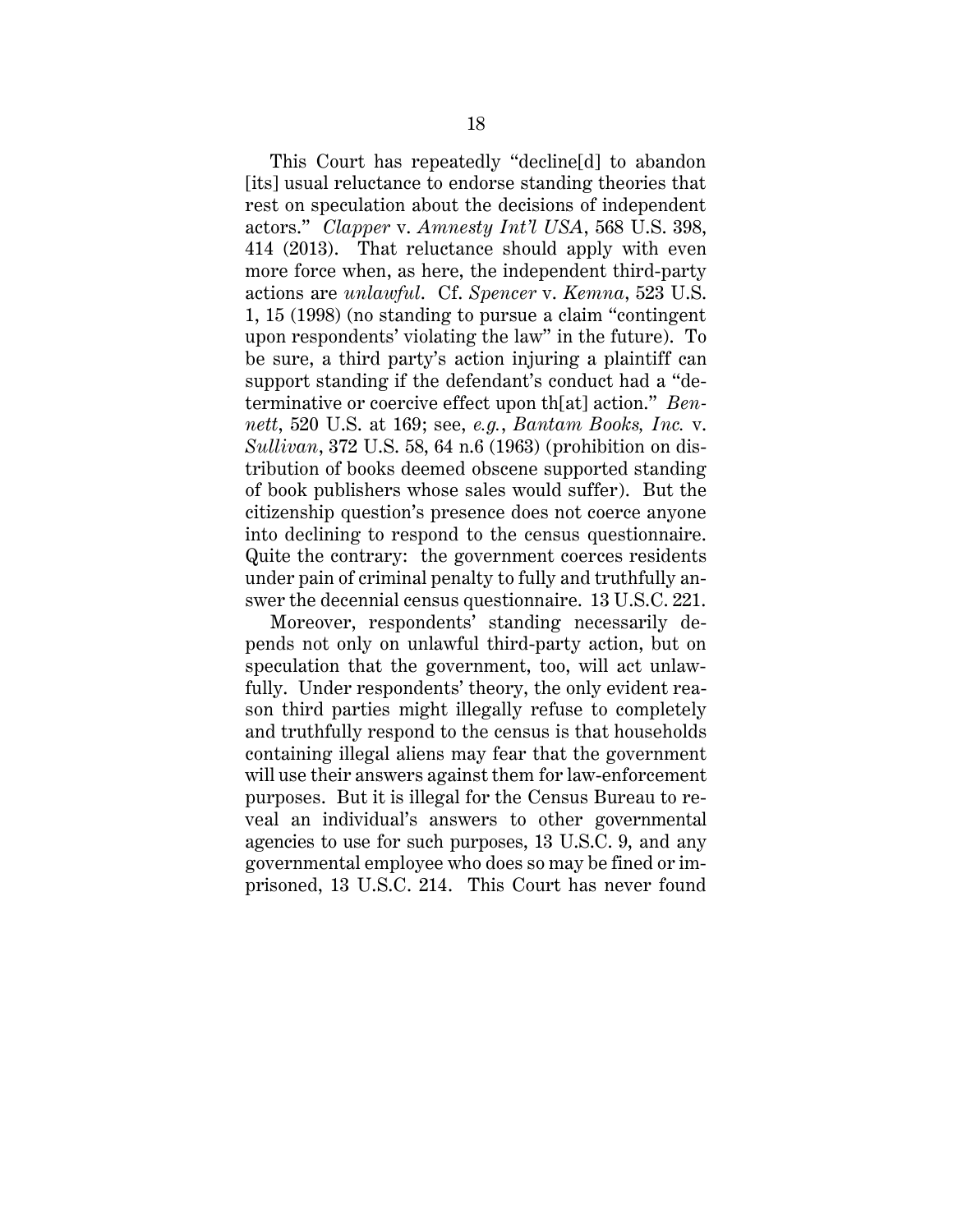Article III standing when the alleged injury arises from speculative fears that a governmental agency or its personnel will violate the law in the future. Cf. *City of Los Angeles* v. *Lyons*, 461 U.S. 95, 105 (1983). Even the district court recognized that it was "pure speculation to suggest that the Census Bureau will not comply with its legal obligations to ensure the privacy of respondents' data." Pet. App. 226a. Accordingly, the court correctly determined that such speculation was insufficient to support standing based on residents' potential "loss of privacy" from having to answer the citizenship question. *Ibid.*

That logic applies with equal force to all of respondents' alleged injuries, which would not materialize but for third parties' speculative fears of unlawful government action (thereby leading them to act unlawfully in response). A plaintiff who "is not himself the object of the governmental action or inaction he challenges" should find it "'substantially *more* difficult' to establish" standing, not less. *Lujan* v. *Defenders of Wildlife*, 504 U.S. 555, 562 (1992) (emphasis added; citations omitted); *Eastern Ky. Welfare Rights Org.*, 426 U.S. at 44-45 ("indirectness of injury" generally " 'make[s] it substantially more difficult'" to establish standing) (citation omitted). Turning this rule on its head, the district court held that even though third parties' "pure[ly] speculat [ive]" fears of governmental misconduct are insufficient to support their own standing, Pet. App. 226a, their unlawful actions based on those speculative fears are somehow sufficient to manufacture standing for respondents.

The district court's expansive theory of standing cannot be cabined: on the court's logic, respondents would have standing to challenge the inclusion of any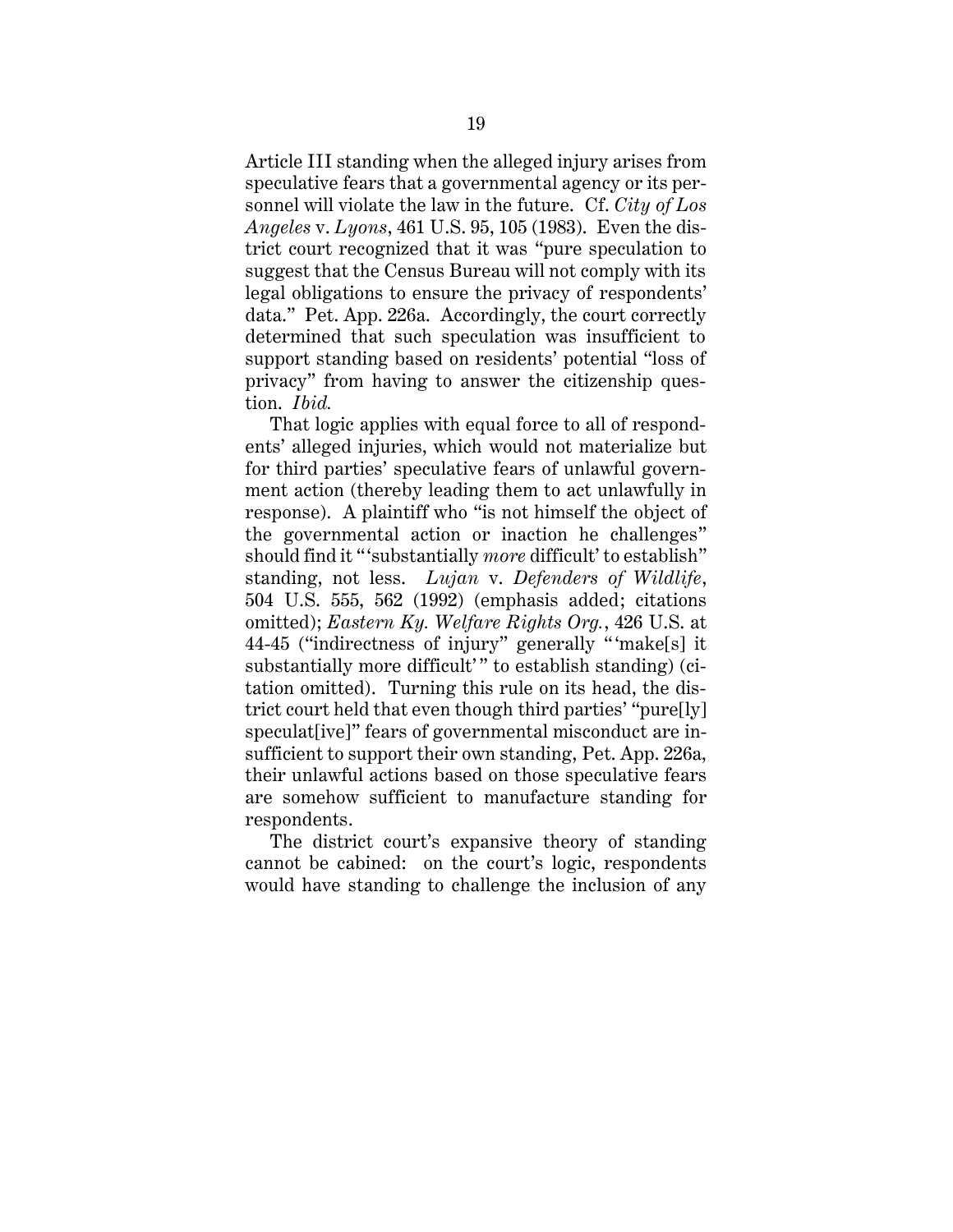demographic question on the decennial census as long as they could plausibly allege that residents will illegally refuse to answer the question—no matter the reason. If, for example, a group advocating a race-blind government boycotted the census because of the questions concerning race and Hispanic origin, any resulting undercount would (on this expansive theory) be deemed fairly traceable to the government's inclusion of the questions, rather than to the third parties' independent, unlawful decision to boycott. This Court's cases do not permit that result. See *McConnell* v. *FEC*, 540 U.S. 93, 228 (2003) (plaintiffs lacked standing to challenge a statute permitting increased campaign contributions because plaintiffs' "alleged inability to compete stems not from the operation of [the statute], but from their own personal 'wish' not to solicit or accept large contributions, *i.e.*, their personal choice").

The circuit-court cases on which the district court relied (Pet. App. 236a-237a) are inapposite, as they involve challenges either to the defendant's failure to protect the plaintiff from harm in contravention of a duty to protect, see, *e.g.*, *Natural Res. Def. Council* v. *National Highway Traffic Safety Admin.*, 894 F.3d 95, 104 (2d Cir. 2018) (agency allegedly failed to impose the penalties prescribed by Congress for violating certain regulations); *Attias* v. *CareFirst Inc.*, 865 F.3d 620, 629 (D.C. Cir. 2017) (insurance company allegedly did not encrypt or secure personal information, leading to a data breach), cert. denied, 138 S. Ct. 891 (2018); *Lambert* v. *Hartman*, 517 F.3d 433 (6th Cir. 2008) (county clerk allegedly unlawfully published plaintiff's Social Security number on a public website), cert. denied, 555 U.S. 1126 (2009), or to actions that actively facili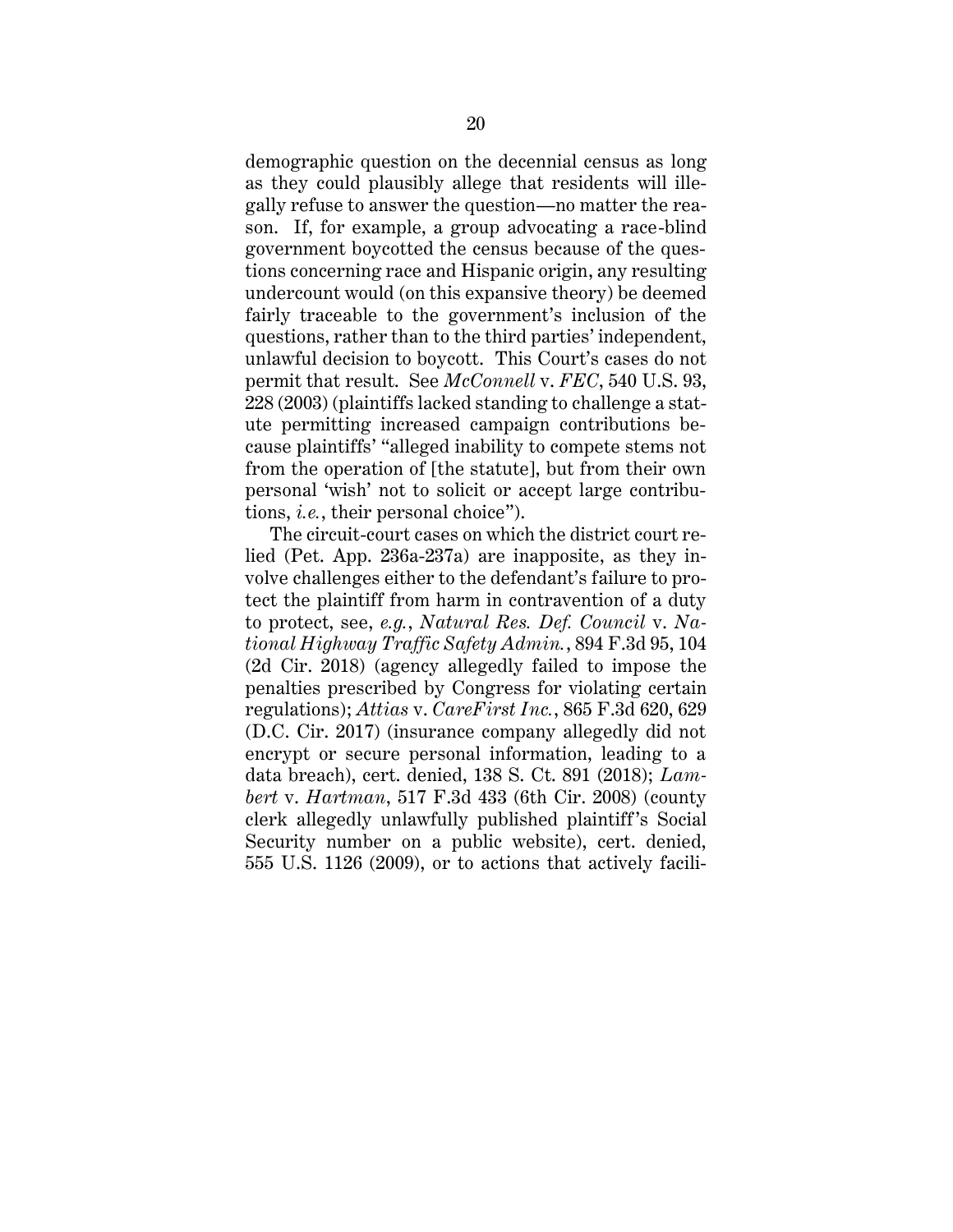tated third parties' unlawful conduct, see, *e.g.*, *Rothstein* v. *UBS AG*, 708 F.3d 82, 93 (2d Cir. 2013) (bank allegedly provided financial services to terrorist groups). None supports the claim that harm resulting from unlawful third-party conduct, itself driven by speculative fears that the government will act unlawfully, is fairly attributable to the government's otherwise lawful actions.

## **B. The Content Of The Census Questionnaire Is Committed To Agency Discretion By Law**

Even setting aside Article III standing, the Secretary's decision about what questions to include on the decennial census questionnaire is not subject to judicial review under the APA.

1. The APA bars judicial review of any action that "is committed to agency discretion by law." 5 U.S.C.  $701(a)(2)$ . Action is committed to agency discretion by law when the governing "statutes are drawn in such broad terms that in a given case there is no law to apply," *Citizens to Preserve Overton Park, Inc.* v. *Volpe*, 401 U.S. 402, 410 (1971) (citation omitted), and thus "a court would have no meaningful standard against which to judge the agency's exercise of discretion," *Webster* v. *Doe*, 486 U.S. 592, 600 (1988) (quoting *Heckler* v. *Chaney*, 470 U.S. 821, 830 (1985)).

That perfectly describes this case. The Constitution "vests Congress with virtually unlimited discretion in conducting" the decennial census, and Congress in turn "has delegated its constitutional authority over the census" to the Secretary. *Wisconsin* v. *City of New York*, 517 U.S. 1, 19, 23 (1996). The Secretary thus possesses the same broad discretion that the Constitution confers on Congress. *Ibid.* And neither the Constitution nor the Census Act provides any standard by which to judge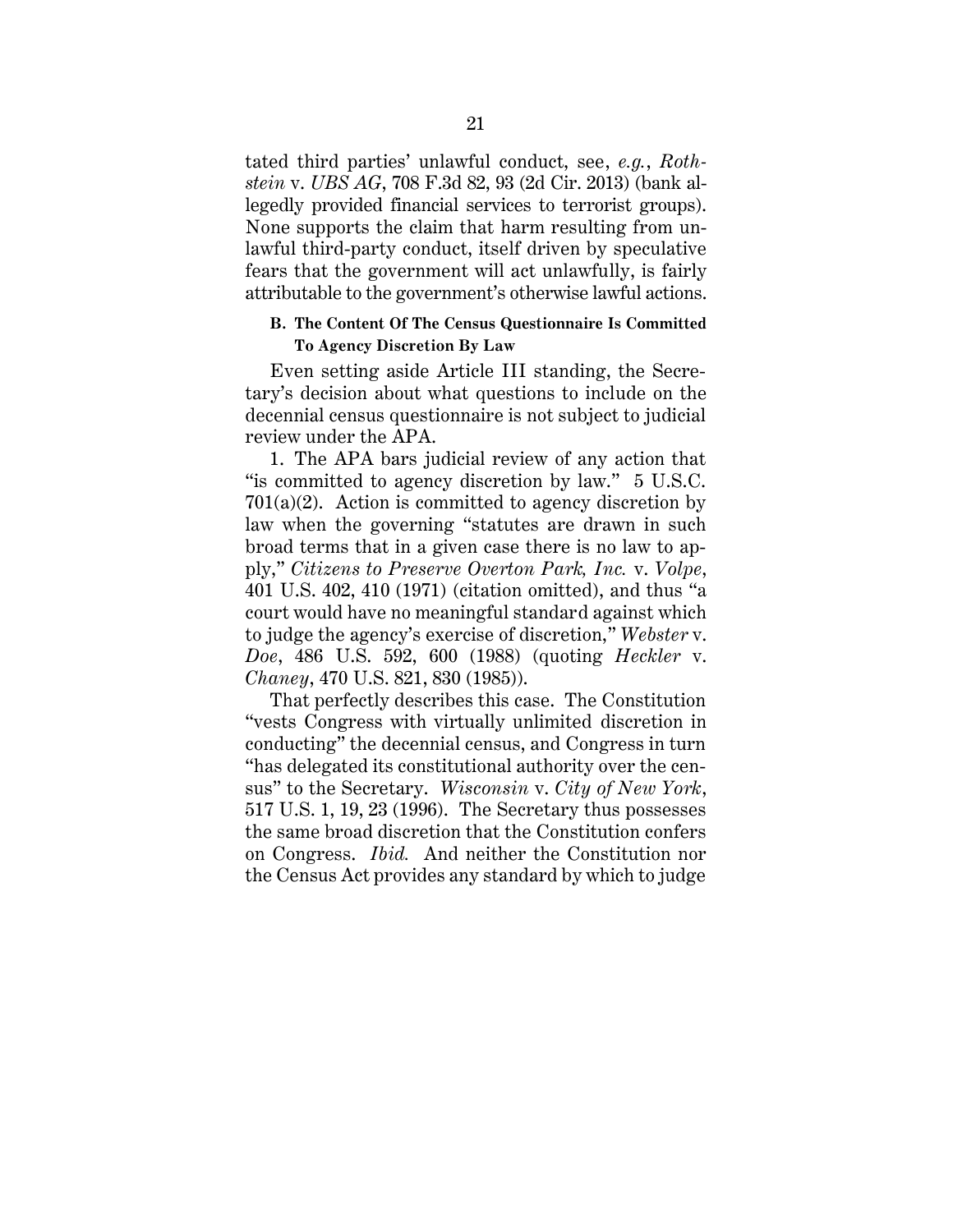the lawfulness of including (or excluding) a given question on the census form. To the contrary, the Constitution simply instructs Congress to conduct the census "in such Manner as they shall by Law direct." U.S. Const. Art. I, § 2, Cl. 3. And the statute in turn directs the Secretary to "take a decennial census \* \* \* in such form and content as he may determine." 13 U.S.C. 141(a). Neither contains any "meaningful standard" to guide the Secretary's determination. *Webster*, 486 U.S. at 600.

Indeed, the Census Act expressly confers on the Secretary the discretion not just to count the population but to "obtain such other census information as necessary." 13 U.S.C. 141(a). In this context, "necessary" is properly interpreted as "convenient" or "useful," not "absolutely necessary." See *Jinks* v. *Richland County*, 538 U.S. 456, 462 (2003); *National R.R. Passenger Corp.* v. *Boston & Maine Corp.*, 503 U.S. 407, 418-419 (1992). Any other definition would preclude the asking of *any* demographic question on the decennial census contrary to the venerable and unbroken tradition of asking such questions. And Congress has consistently refused to constrict the Secretary's discretion to ask demographic questions on the decennial census. Indeed, Section 141(a) itself was enacted to provide "*greater* discretion" to ask such questions on the census, including on "subjects of current national concerns." H.R. Rep. No. 246, 93d Cong., 1st Sess. 14 (1973) (emphasis added). And even when Congress wished to protect the privacy of individuals' religious beliefs and affiliations, it did so by removing the obligation to answer such questions on the census, 13 U.S.C. 221(c)—not by curtailing the Secretary's discretion to ask them.

The Secretary's discretion is thus at least as broad as that granted by the statute at issue in *Webster*, which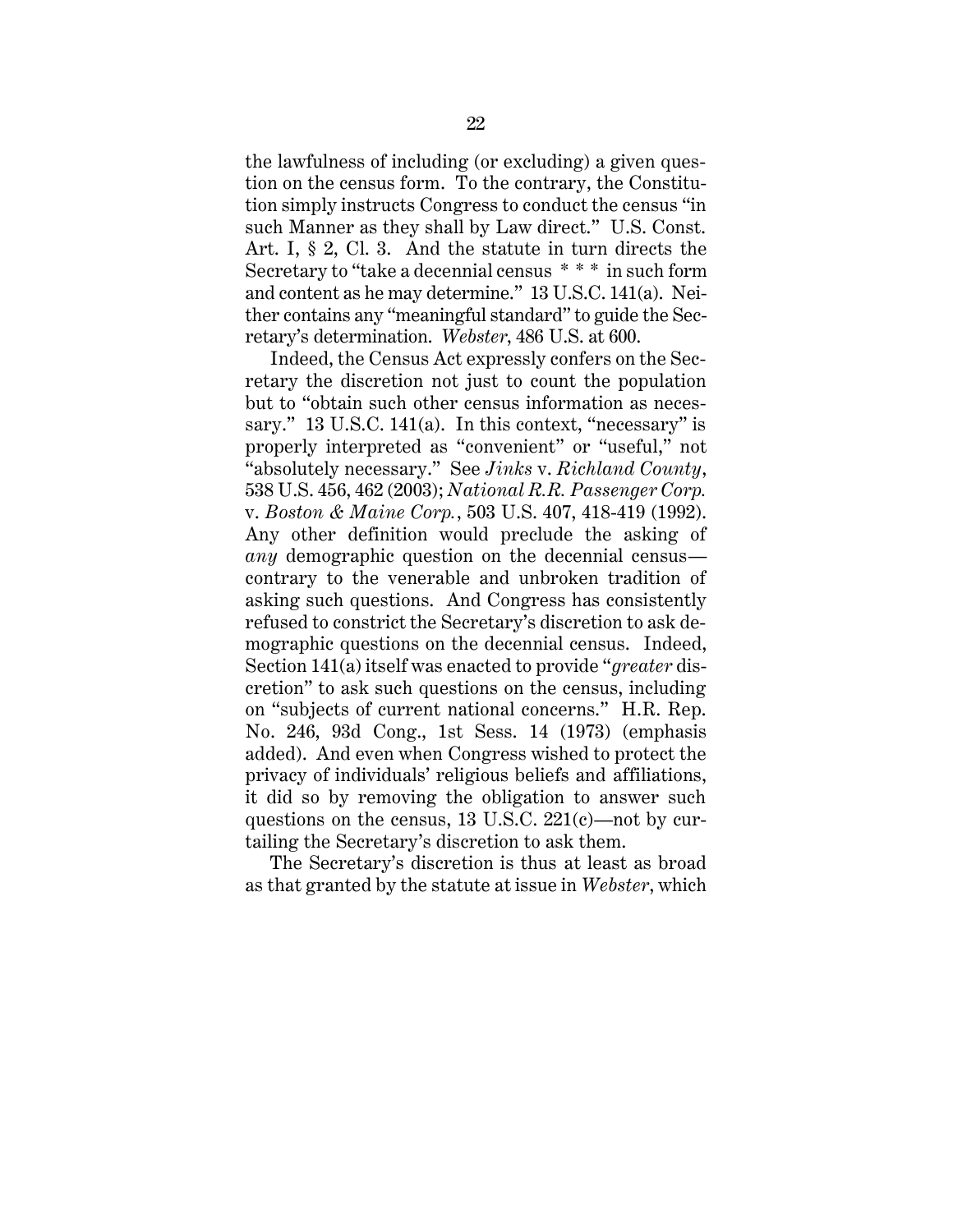allowed the Director of the CIA to terminate an employee whenever the Director " 'shall deem such termination necessary or advisable in the interests of the United States,'" and which this Court concluded "foreclose[d] the application of any meaningful judicial standard of review." 486 U.S. at 600 (citation and emphasis omitted); see *Senate of State of Cal.* v. *Mosbacher*, 968 F.2d 974, 977 (9th Cir. 1992) (Census Act's "grant of authority to the Secretary does fairly exude deference"). As the Seventh Circuit has observed, so "nondirective" are the Constitution, the Census Act, and the APA "about how to conduct a census \* \* \* that you might as well turn it over to a panel of statisticians and political scientists and let them make the decision, for all that a court could do to add to its rationality or fairness." *Tucker* v. *United States Dep't of Commerce*, 958 F.2d 1411, 1417-1418 (1992).

The text and history of the Census Act confirm that review of the contents of the decennial census questionnaire lies with Congress, not the judiciary. The Secretary must report the planned subjects and questions on the decennial census to Congress at specified deadlines, see 13 U.S.C. 141(f), and the Secretary routinely testifies before House and Senate committees about the decennial census, see, *e.g.*, Pet. App. 71a-73a; 18-557 Gov't Br. at 25-31 (discussing Secretary Ross's testimony to various congressional committees about the citizenship question's inclusion on the 2020 decennial census). Demographic questions, including ones about sensitive topics such as race, gender, marital status, and citizenship, long have appeared on the decennial census questionnaire. See Pet. App. 15a-19a. Yet until now no court has seen fit to police the contents of the decennial census questionnaire by even entertaining an arbitrary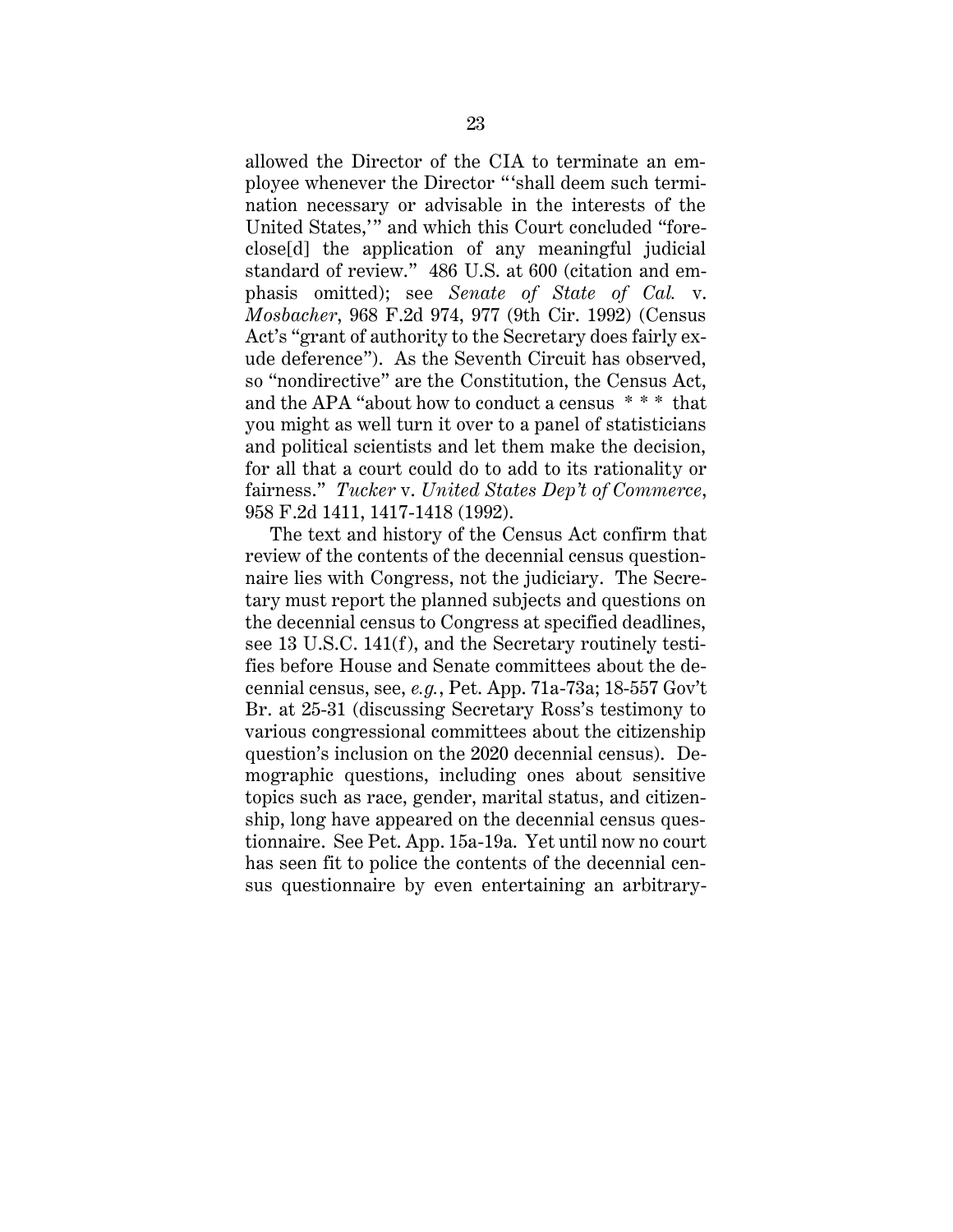and-capricious challenge, let alone upholding one. Cf. *ICC* v. *Brotherhood of Locomotive Engineers*, 482 U.S. 270, 282 (1987) (a "tradition of nonreviewability" counsels against APA reviewability). The absence of such suits, combined with a long history of active congressional oversight, confirms that the "virtually unlimited discretion in conducting" the decennial census belongs to the political branches, not the courts. *Wisconsin*, 517 U.S. at 19.

Finally, that this discretion would rest solely with the political branches makes eminent sense, for deciding what questions to ask on the decennial census necessarily involves a "complicated balancing of a number of factors," making it "unsuitab[le]" for judicial review under the APA. *Chaney*, 470 U.S. at 831. At the margins, each additional question on the decennial census yields additional useful information in exchange for potentially lower response rates and concomitantly higher follow-up costs. Deciding whether the benefits outweigh the costs is fundamentally a policy judgment one that Secretary Ross expressly made here. Pet. App. 562a. Congress entrusted such judgments to the Secretary's discretion, with any review to be conducted by Congress itself. 13 U.S.C. 141(a) and (f). The Secretary's policy judgment to reinstate the citizenship question to the 2020 decennial census is thus precisely the sort of decision that the APA makes immune from judicial second-guessing. 5 U.S.C. 701(a)(2); *Chaney*, 470 U.S. at 831; *Tucker*, 958 F.2d at 1417 (stating that the Constitution, Census Act, and APA "do not create justiciable rights" because they provide no "judicially administrable standard" for determining "how to conduct a census").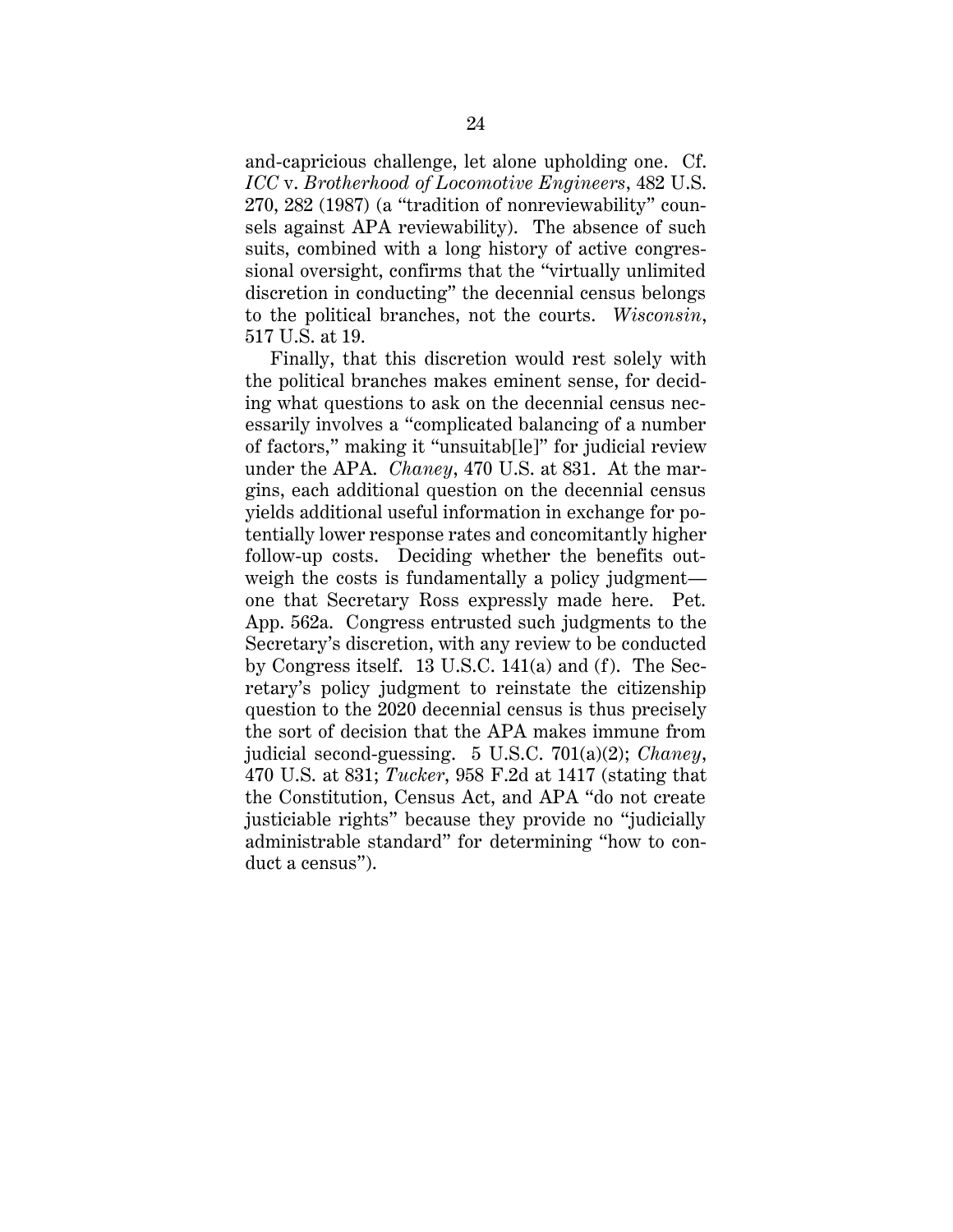2. The district court gave four reasons in support of its contrary conclusion. See Pet. App. 400a-408a. None has merit.

First, the district court asserted (Pet. App. 400a-401a) that *Carey* v. *Klutznick*, 637 F.2d 834 (2d Cir. 1980) (per curiam), permits APA review. But *Carey* which predates this Court's decisions in *Chaney*, *Brotherhood of Locomotive Engineers*, and *Webster* concerned a challenge to the methods used by the Census Bureau to count residents in low-income areas. *Id.* at 836. It did not involve a challenge to the content of the census questionnaire. Accordingly, the court had no occasion to address the application of Section 141(a)'s broad grant of authority to the Secretary's determination of the "form and content" of the census questionnaire, including the collection of any additional information he finds "necessary."

Second, the district court invoked (Pet. App. 402a-403a) several provisions of the Census Act that it believed impose "mandatory duties" on the Secretary: 13 U.S.C. 5 and  $141(a)$ , (b), and (c). But none imposes any duties with respect to the content of the census questionnaire. Section 5 states that the Secretary "shall prepare questionnaires, and shall determine the inquiries, and the number, form and subdivisions thereof." 13 U.S.C. 5. Far from constraining the Secretary's discretion, Section 5 in fact reinforces the conclusion that the Secretary's decisions concerning the content of the questionnaire are judicially unreviewable. The same is true of Section 141(a), as discussed above. And Section 141(b) and (c) merely set deadlines for the Secretary to report the population count to the President and to provide certain information to States. Neither imposes any restrictions on the content of the census questionnaire.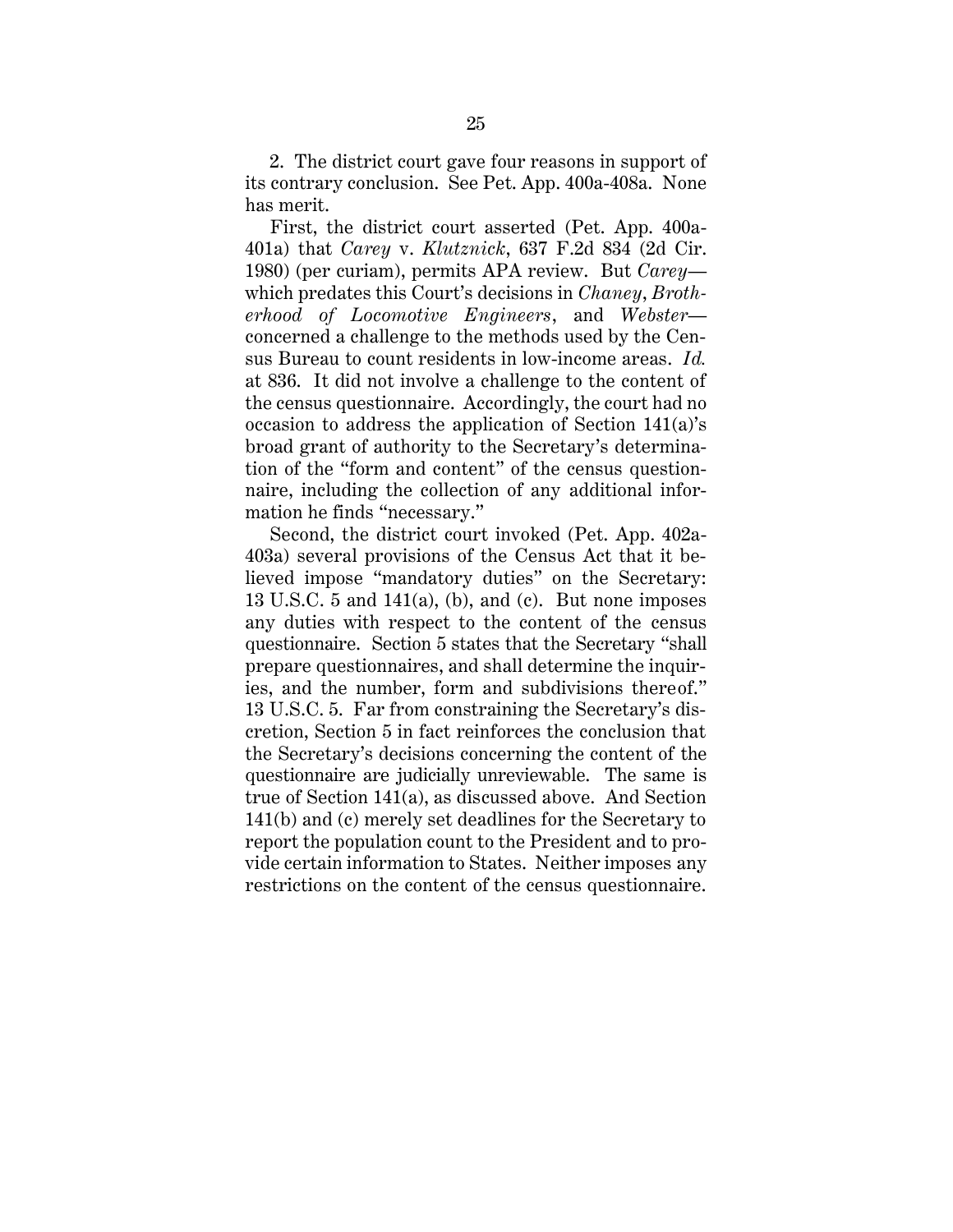If anything, all of these provisions only underscore that Congress knows how to impose limitations on the Secretary's conduct of the census—yet deliberately chose *not* to impose in Section 141(a) any limitations on the content of the census questionnaire.

Third, the district court relied (Pet. App. 403a-405a) on Justice Stevens's concurring opinion in *Franklin* v. *Massachusetts*, 505 U.S. 788 (1992). *Franklin* involved a challenge to the method by which overseas governmental employees were allocated to States for apportionment purposes. *Id.* at 795 (majority opinion). A plurality stated that "[c]onstitutional challenges to *apportionment* are justiciable," *id.* at 801 (emphasis added), but the Court had no occasion to resolve whether the APA permitted judicial review of the Secretary's taking of the census itself. Justice Stevens's separate opinion, which was not controlling, surmised that the APA might permit such review because the taking of the census does not implicate national-security concerns. See *id.* at 818-819 (concurring in part and in the judgment). The concurrence did not provide any basis in the APA for drawing such a distinction, and in any event rested on the mistaken premise that "[n]o language equivalent to 'deem . . . advisable' [as in the statute at issue in *Webster*] exists in the census statute," and thus the Secretary does not have the same sort of discretion as the CIA Director did in *Webster*. *Id.* at 817. Four years later, however, a majority of the Court effectively rejected that view in *Wisconsin*, recognizing that the Census Act grants "virtually unlimited discretion" to the Secretary. 517 U.S. at 19.

Fourth, and again relying heavily on the concurrence in *Franklin*, the district court concluded (Pet. App. 405a) that "there are in fact judicially manageable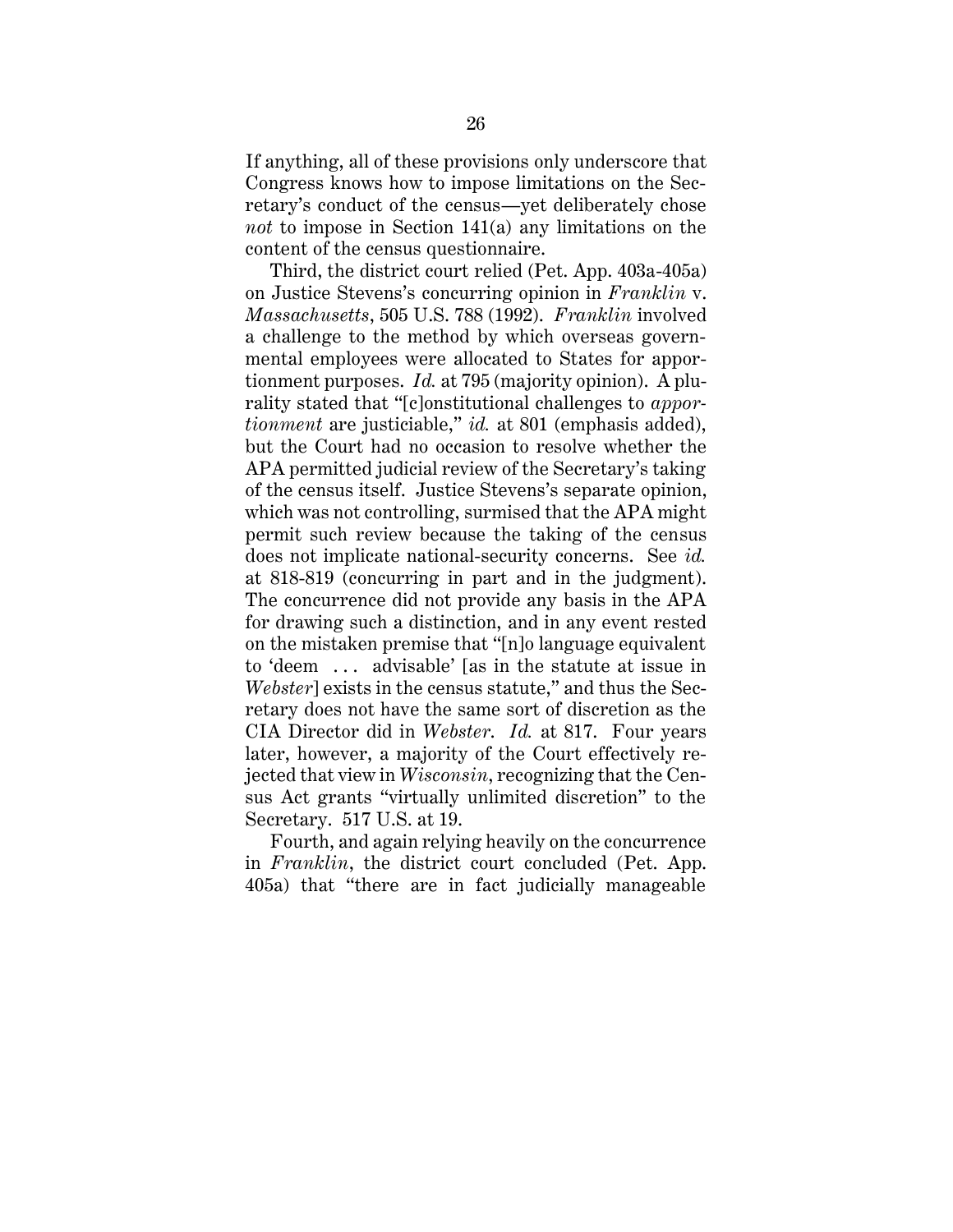standards with which courts can review the Secretary's decisions" because of the existence of case law entertaining various census-related challenges. See *id.* at 405a-406a (citing cases). But just because *other* Census Act provisions supply judicially manageable standards does not mean that Section 141(a), the provision at issue here, does. For example, Section 195, which prohibits the use of "sampling" for "the determination of population for purposes of apportionment," 13 U.S.C. 195, is judicially enforceable because a court can determine whether the Secretary has or has not engaged in impermissible sampling. *Department of Commerce* v. *United States House of Representatives*, 525 U.S. 316, 335 (1999). By contrast, neither the Census Act nor the Constitution provides any standard to guide a court's judgment of when the Secretary has exceeded his authority to take the decennial census "in such form and content as *he* may determine." 13 U.S.C. 141(a) (emphasis added).

Tellingly, none of the cases the district court cited (Pet. App. 405a-406a) involved challenges to the Secretary's determination of the "form" or "content" of the decennial census questionnaire under Section 141(a). Two of the cases, *Philadelphia* v. *Klutznick*, 503 F. Supp. 663 (E.D. Pa. 1980), and *Utah* v. *Evans*, 182 F. Supp. 2d 1165 (D. Utah 2001), aff'd, 536 U.S. 452 (2002), involved sampling. And the other two, *City of Willacoochee* v. *Baldrige*, 556 F. Supp. 551 (S.D. Ga. 1983), and *Texas* v. *Mosbacher*, 783 F. Supp. 308 (S.D. Tex. 1992), involved challenges to the *accuracy* of the census tabulation. As noted above, such challenges generally are not judicially reviewable because there is no standard by which a court could determine how accurate is accurate enough, see *Tucker*, 958 F.2d at 1417-1418; and in any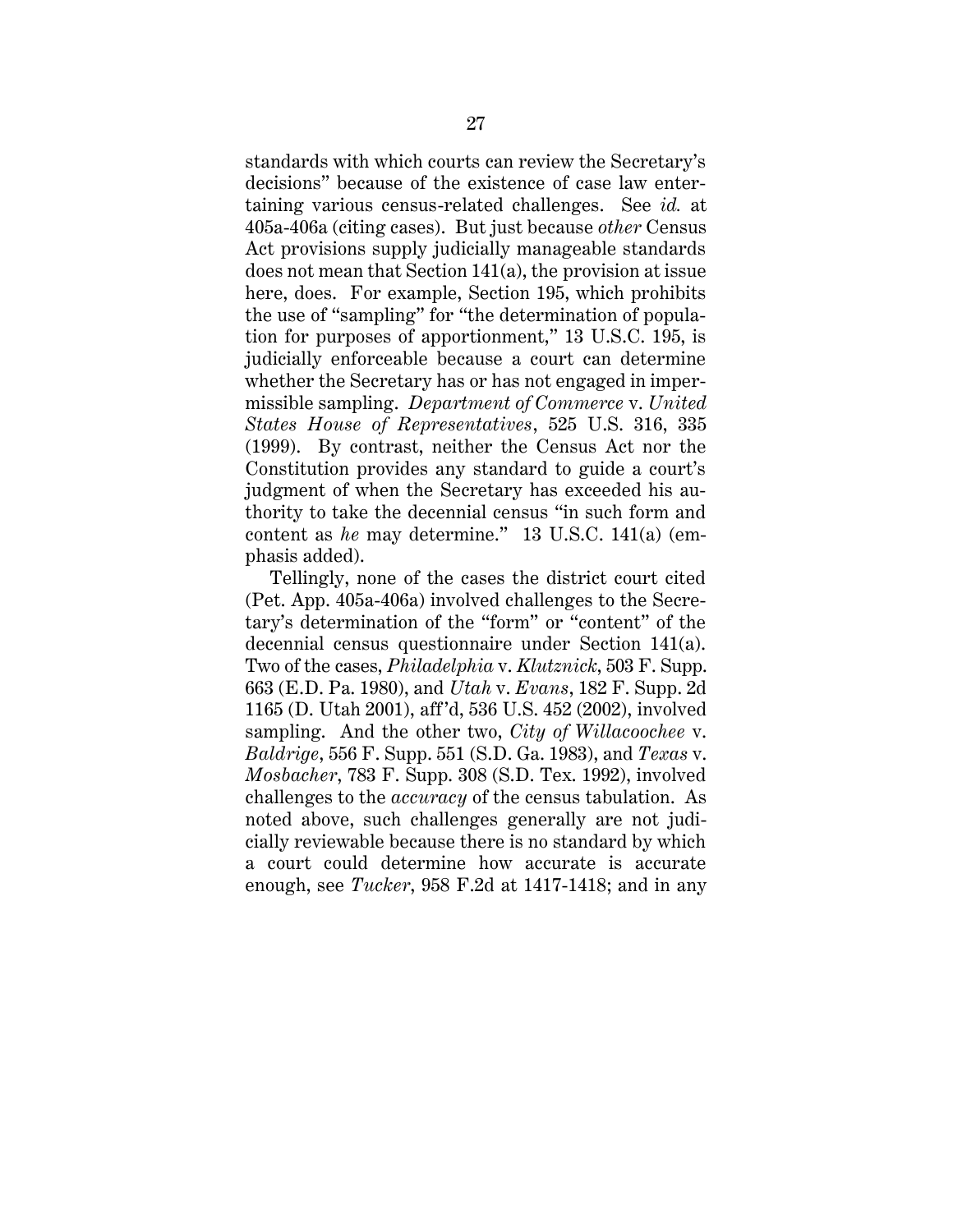event, this case does not involve such a challenge. In short, none of the cited cases stands for the proposition that Section 141(a) provides a judicially manageable standard to review the Secretary's "virtually unlimited discretion" to determine the contents of the census form. *Wisconsin*, 517 U.S. at 19.

## **C. The Secretary's Decision Was Not Arbitrary And Capricious**

Even if the Secretary's decision were reviewable, the district court erred in concluding (Pet. App. 284a-311a) that the decision was arbitrary and capricious. 5 U.S.C.  $706(2)(A)$ .

1. The "scope of review under the 'arbitrary and capricious' standard is narrow." *FERC* v. *Electric Power Supply Ass'n*, 136 S. Ct. 760, 782 (2016) (quoting *Motor Vehicle Mfrs. Ass'n of U.S., Inc.* v. *State Farm Mut. Auto. Ins. Co.*, 463 U.S. 29, 43 (1983)). Under "this 'narrow' standard of review," an agency need only "'examine the relevant data and articulate a satisfactory explanation for its action.' " *FCC* v. *Fox Television Stations, Inc.*, 556 U.S. 502, 513 (2009) (citation omitted). And review of that explanation is "deferential." *National Ass'n of Home Builders* v. *Defenders of Wildlife*, 551 U.S. 644, 658 (2007). That is particularly true here, given the "virtually unlimited discretion" the Constitution grants to Congress, and Congress in turn has granted to the Secretary, to conduct the decennial census. *Wisconsin*, 517 U.S. at 19.

At the threshold, it simply cannot be arbitrary and capricious—or "irrational," as the district court put it, Pet. App. 285a n.65—to reinstate to the decennial census a question whose pedigree dates back nearly 200 years. Indeed, 2010 was the first time in 170 years that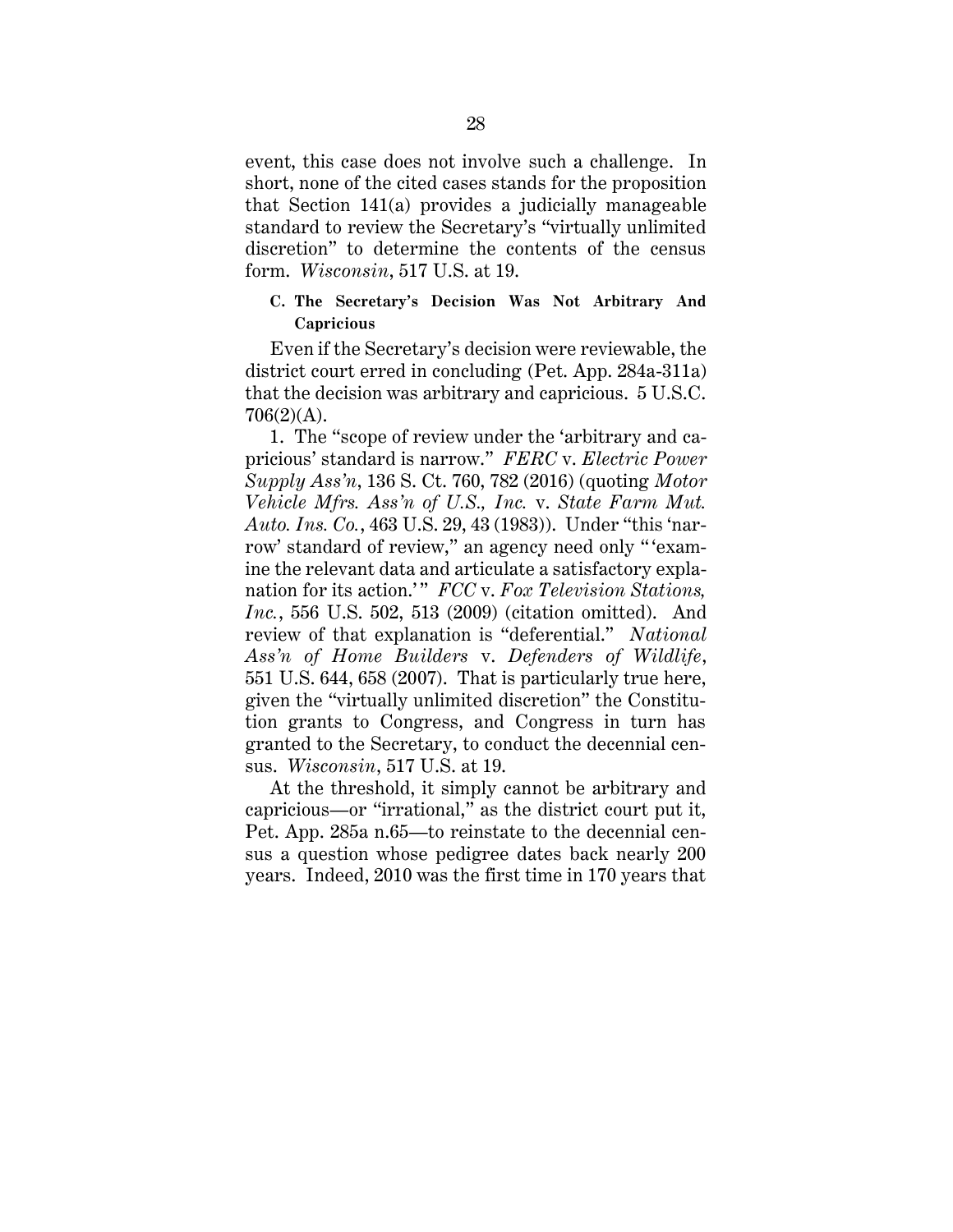a question about citizenship or birthplace did *not* appear on any decennial census form. As the Secretary observed, "other major democracies inquire about citizenship on their census, including Australia, Canada, France, Germany, Indonesia, Ireland, Mexico, Spain, and the United Kingdom, to name a few." *Id.* at 561a. The United Nations also recommends asking about citizenship on a census. *Ibid.* And the United States itself continues to ask about citizenship on the ACS, as it has since the ACS's inception. More generally, the decennial census has always included demographic questions notwithstanding their potential impact on response rates, see *id.* at 16a-19a, including dozens of questions on the long form, which had measurably lower response rates, see *id.* at 553a. In light of the longstanding, uniform, and widely accepted practice of asking demographic questions in general and a citizenship question in particular, the Secretary's decision to reinstate a citizenship question to the decennial census can hardly be "irrational" under any standard of review.

That conclusion is all the more obvious under the narrow and deferential standard of review that applies to agency action. Under that standard, an agency need only "articulate a satisfactory explanation for its action including a 'rational connection between the facts found and the choice made.'" *State Farm*, 463 U.S. at 43 (citation omitted). Even if that explanation is "of less than ideal clarity," courts must uphold the agency's decision as long as "the agency's path may reasonably be discerned." *Ibid.* (citation omitted); see *Home Builders*, 551 U.S. at 658.

Here, the Secretary explained in his decisional memorandum (Pet. App. 548a-563a) that he had received a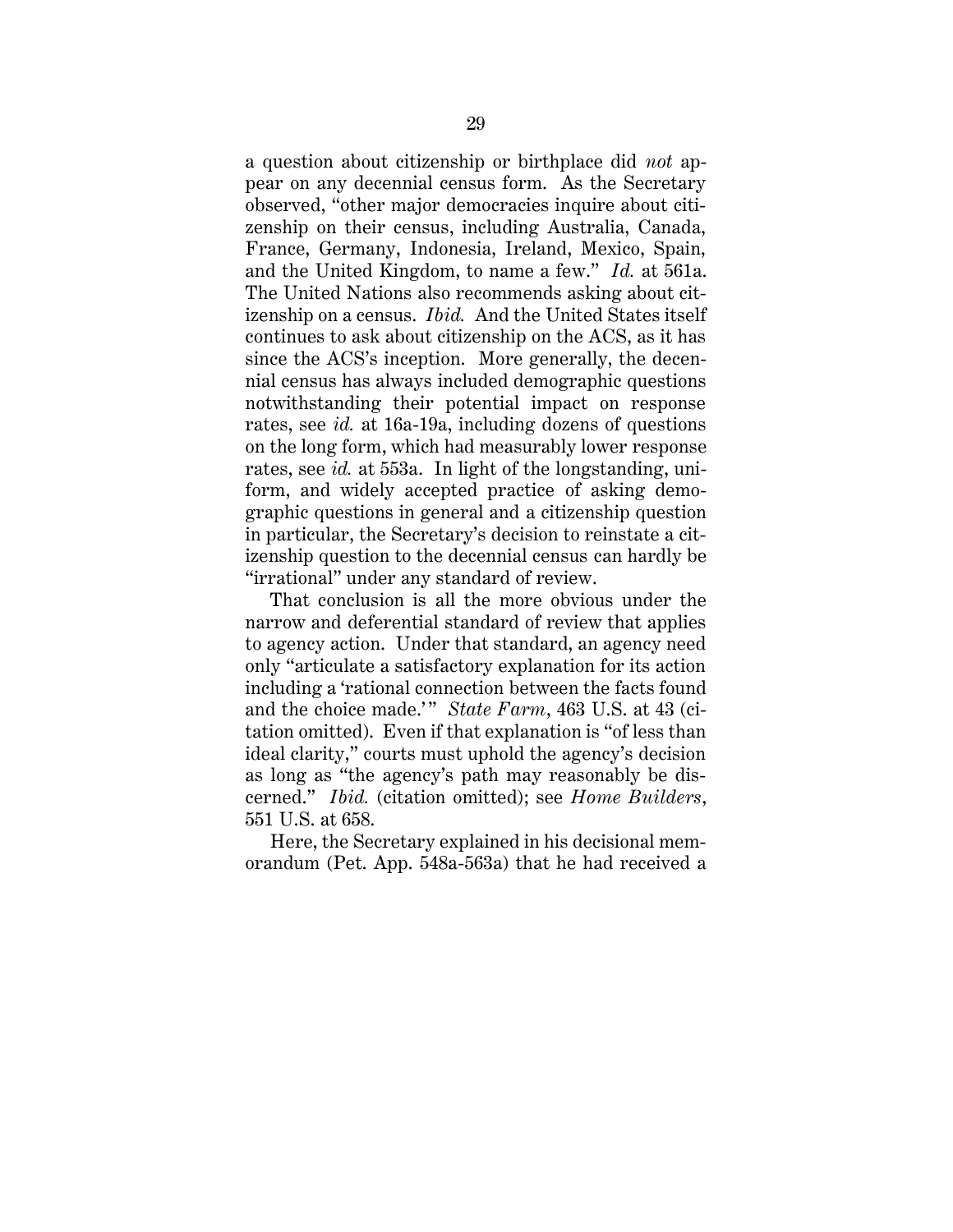formal request from DOJ to provide more granular citizenship data for VRA enforcement purposes; he evaluated the advantages and disadvantages of three options that Census Bureau personnel offered; he asked the Bureau to analyze a fourth option; and this fourth option using citizenship data from federal administrative records *and* reinstating the citizenship question to the decennial census—"will provide DOJ with the most complete and accurate [citizenship] data in response to its request." *Id.* at 556a. That explanation was of more than sufficient clarity to reasonably discern the rationale on which the Secretary chose to rest his decision. *Home Builders*, 551 U.S. at 658.

Nor did the Secretary overlook the potential downsides of reinstating the citizenship question to the decennial census. The Secretary expressly acknowledged the risk that reinstating the question would depress response rates and increase the costs of follow-up operations. Pet. App. 552a-554a, 556a-561a. Yet he also observed that "limited empirical evidence exists about whether adding a citizenship question would decrease response rates materially." *Id.* at 557a. Undertaking a "comparative analysis" between response rates to the ACS (which has always included a citizenship question) and the census is "challenging" because the ACS is so much longer than the census questionnaire. *Id.* at 553a. Even looking at the ACS alone, differential nonresponse rates to the citizenship question are "comparable to nonresponse rates for other questions." *Ibid.* And a comparison of the relative response rates to the 2000 decennial census "short form" (which did not include a citizenship question) and long form (which did) was inconclusive. *Id.* at 554a. In sum, the existing data simply "did not provide definitive, empirical support for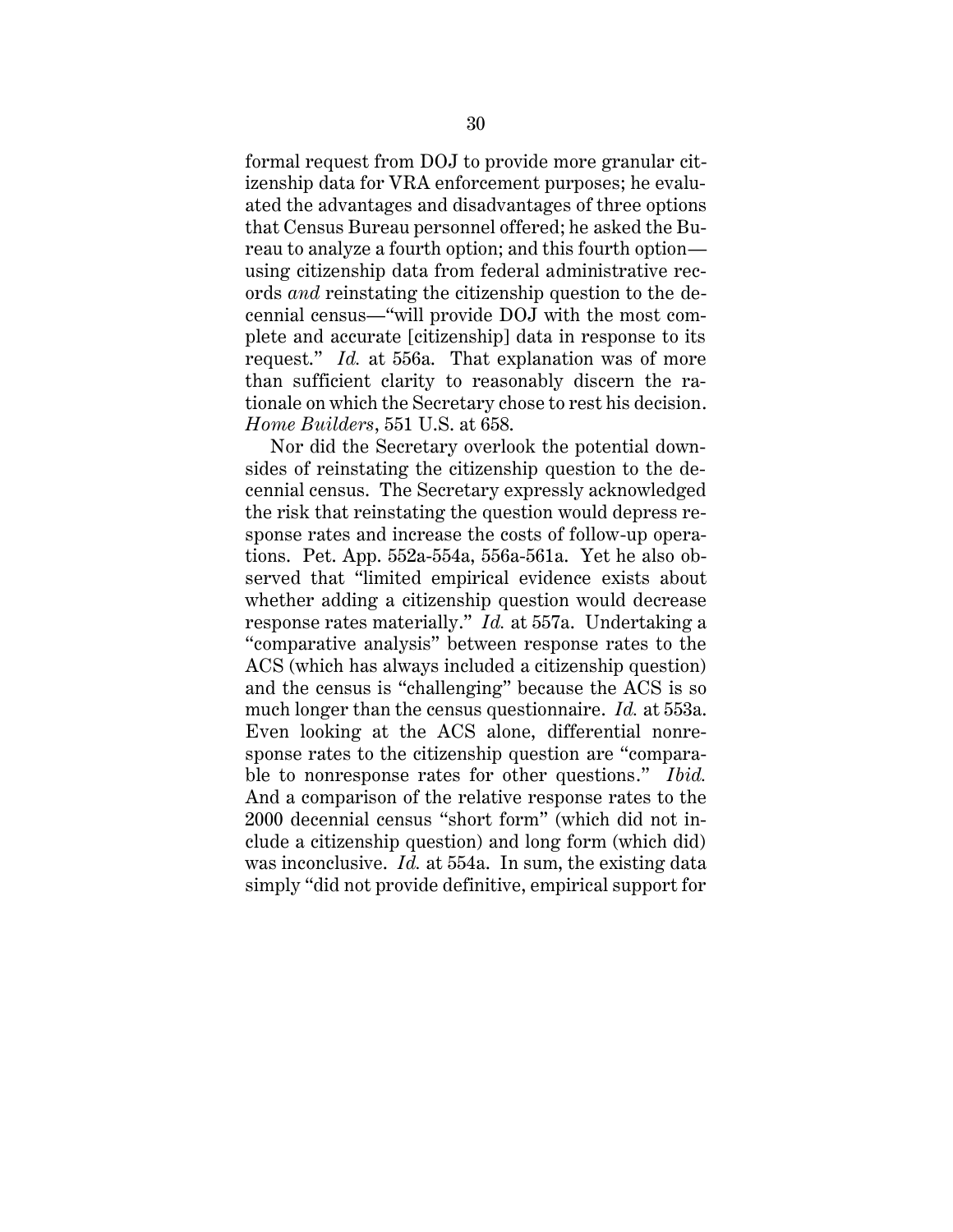th[e] belief" that "adding a citizenship question could reduce response rates." *Ibid.* That was particularly so, the Secretary concluded, for individuals "who generally distrusted government and government information collection efforts, disliked the current administration, or feared law enforcement," as they would be unlikely to answer the census "regardless of whether [it] includes a citizenship question." *Id.* at 557a.

All that said, the Secretary concluded that "even if there is some impact on responses, the value of more complete and accurate data derived from surveying the entire population outweighs such concerns." Pet. App. 562a. "The citizenship data provided to DOJ will be more accurate with the question than without it, which is of greater importance than any adverse effect that may result from people violating their legal duty to respond." *Ibid.* That policy-laden balancing was a quintessential exercise of the Secretary's "virtually unlimited discretion" to conduct the census, *Wisconsin*, 517 U.S. at 19, and plainly was "the product of reasoned decisionmaking," *State Farm*, 463 U.S. at 52.

2. In concluding otherwise, the district court improperly "substitute[d] its judgment for that of the agency." *Fox Television*, 556 U.S. at 513 (citation omitted).

a. The district court found "most significant" the fact that "Secretary Ross's own stated 'priority' was to 'obtain *complete and accurate data*'" on citizenship. Pet. App. 289a (brackets and citation omitted). Importantly, the court did not purport either to question this priority or to hold that the Secretary's decision to pursue it (even at the cost of a lower self-response rate) would be arbitrary and capricious. Instead, the court attacked the premise, concluding that "all of the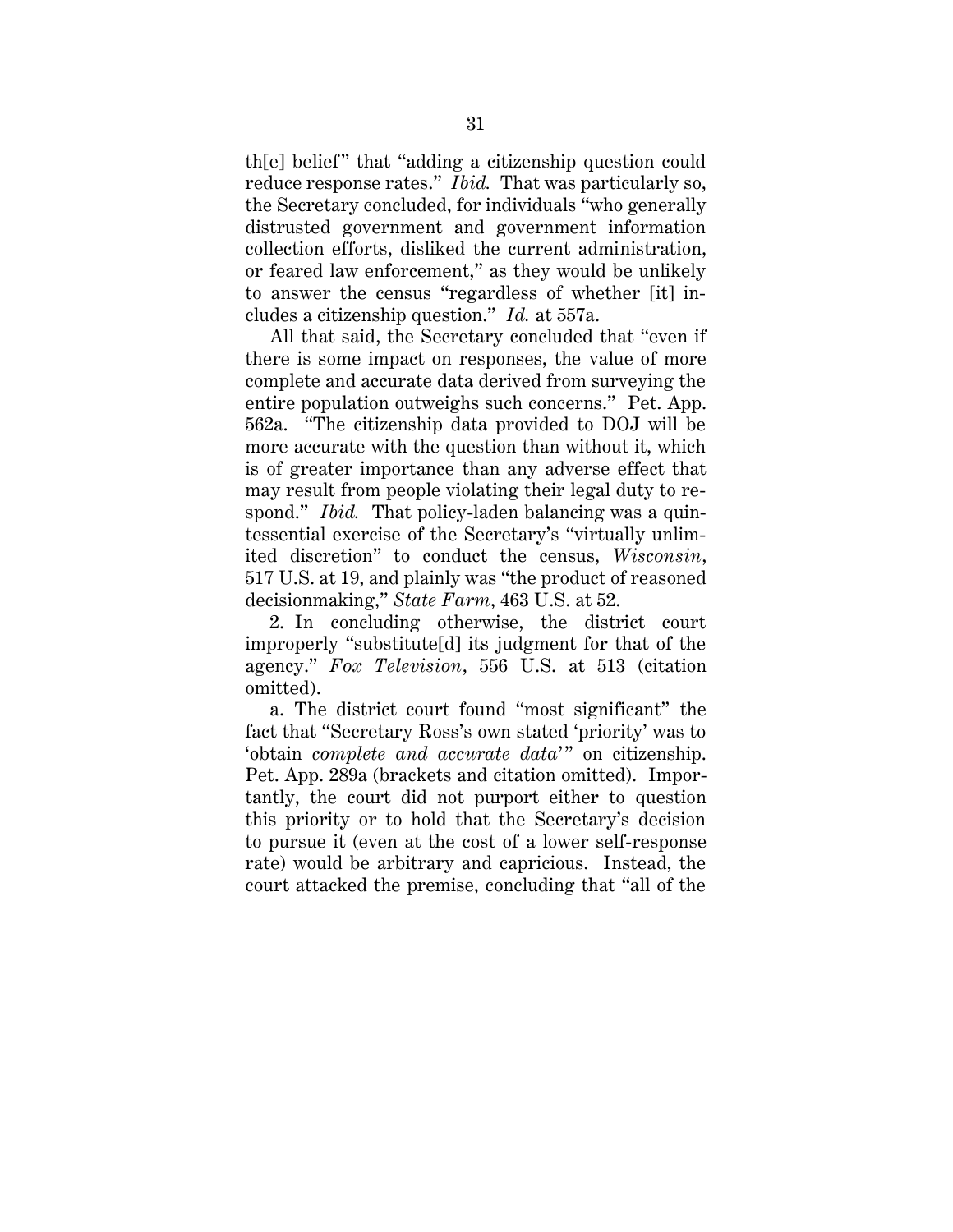relevant evidence before Secretary Ross—*all* of it demonstrated that using administrative records" alone "would actually produce more accurate" citizenship data than *both* using administrative records *and* asking a citizenship question, as Secretary Ross chose to do. *Id.* at 290a. That conclusion not only defies logic, but betrays the court's fundamental misunderstanding of the evidence before the Secretary—principally, a handful of internal pre-decisional memoranda from the Census Bureau to the Secretary, J.A. 104-159, on which the court "relie[d] heavily," Pet. App. 285a n.65; see *id.* at 290a-293a; see also *id.* at 54a-58a (summarizing some of these materials). Those memoranda make clear that adding the citizenship question would, as the Secretary concluded, yield more accurate and complete citizenship data for the United States population.

According to those memoranda, citizenship information for approximately 295 million people is currently available in federal administrative records, so without a census citizenship question, the Bureau would have to "model" or impute citizenship information for some 35 million people. See Pet. App. 55a; cf. *Utah* v. *Evans*, 536 U.S. 452, 457-458 (2002) (describing older methods of imputation). With the question, the Bureau estimates that the number of people whose citizenship information cannot be "linked" to federal administrative records would increase from 35 million to 36 million, largely because some people will not return the form or not fill out the citizenship question. Pet. App. 55a-56a; see J.A. 146-147. That is why the district court concluded that citizenship data in federal administrative records alone would be more complete and accurate. See *ibid.*; *id.* at 290a-292a.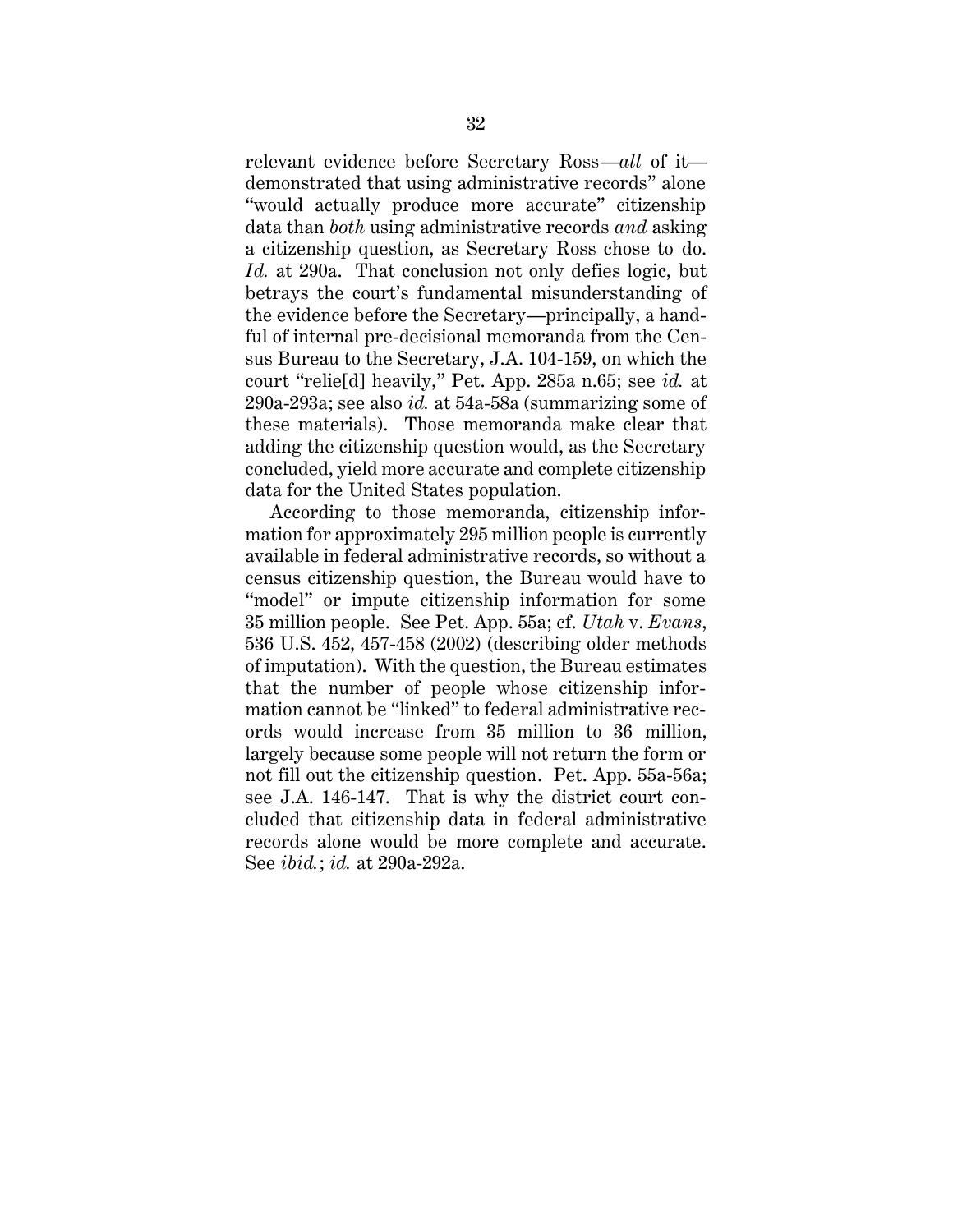But the district court ignored evidence in those memoranda describing the advantages of reinstating the citizenship question—principally, the fact that hundreds of millions of people will answer the citizenship question, including some *22 million people* for whom citizenship information would otherwise be unavailable. See Pet. App. 55a-56a; J.A. 145-150. That means the number of people for whom the Bureau would need to "model" citizenship information would reduce from 35 million to 13.8 million—an obvious improvement in data completeness and quality. Pet. App. 55a-56a. And adding the citizenship question would concomitantly increase the number of individuals for whom the government has *actual* (not modeled or imputed) citizenship information from 295 million to roughly 316 million another clear benefit. See *ibid.* Moreover, that larger figure includes roughly 272 million people whose citizenship data is linked to administrative records, see *id.* at 56a, thereby providing valuable "compar[ison]" data that the Bureau can use to improve the quality of imputation "for that small percentage of cases where [imputation] is necessary," *id.* at 556a. The court overlooked this additional benefit, too.

The district court noted that of the 22 million additional responses, "just under 500,000" (or roughly 2%) will be inaccurate. Pet. App. 56a. The court inexplicably deemed this a "high rate" of error. *Ibid.* But whether it is high or low is beside the point: the Secretary acknowledged that errors would exist, see *id.* at 555a, but judged the benefits to outweigh the costs, see *id.* at 562a. The court's rejecting that conclusion because the error rate would (in its view) be too "high" is a classic case of "substitut[ing] its judgment for that of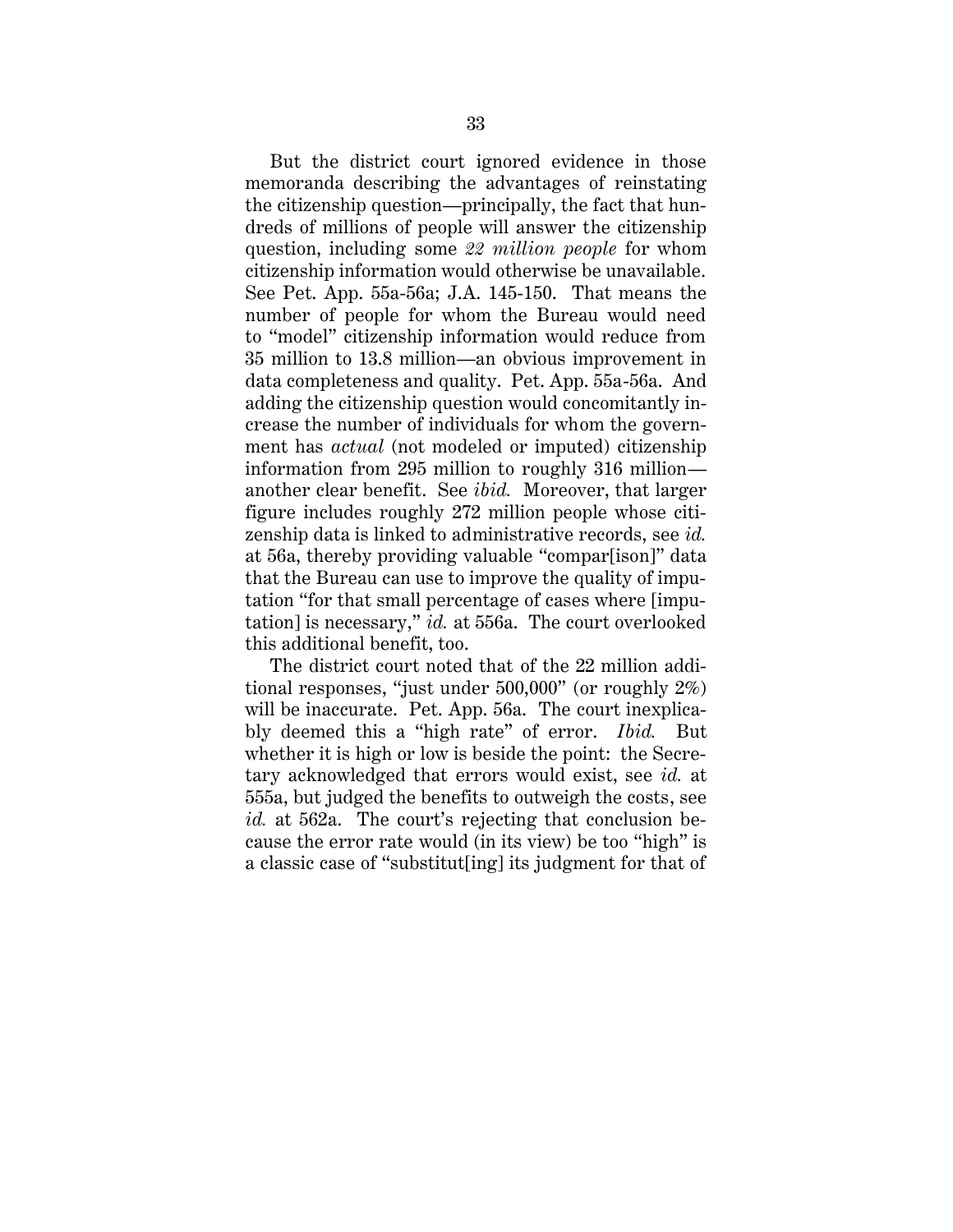the agency." *Fox Television*, 556 U.S. at 513 (citation omitted).

So too the district court's observation that 9.5 million responses to the citizenship question will conflict with data in administrative records. Pet. App. 56a. If the administrative records truly are more accurate than self-responses, nothing prevents the Census Bureau, in the event of such conflicts, from providing DOJ the data in those records instead of the self-response data. Regardless, that is a decision about what to do with census data that already has been collected—not a reason to prohibit asking the citizenship question in the first place. In giving dispositive weight to these estimated 9.5 million records, the court once again "substitute[d] its judgment for that of the agency." *Fox Television*, 556 U.S. at 513 (citation omitted).

To be sure, Census Bureau personnel also believed that using administrative records alone would be preferable because the modeling or imputation process (for those individuals for whom citizenship data is missing) will in the aggregate be less accurate if the citizenship question is asked. See Pet. App. 291a, 319a. Yet if the citizenship question is asked, imputation will be required for substantially fewer people—13.8 million instead of 35 million. See *id.* at 55a-56a. Whether to prefer an option that requires substantially less imputation over one that requires substantially more (albeit higherquality) imputation is ultimately a policy choice—one that is left to the Secretary's discretion. And as this Court has emphasized—in the context of the census, no less—"that the Secretary's decision overruled the views of some of his subordinates is by itself of no moment in any judicial review of his decision." *Wisconsin*, 517 U.S.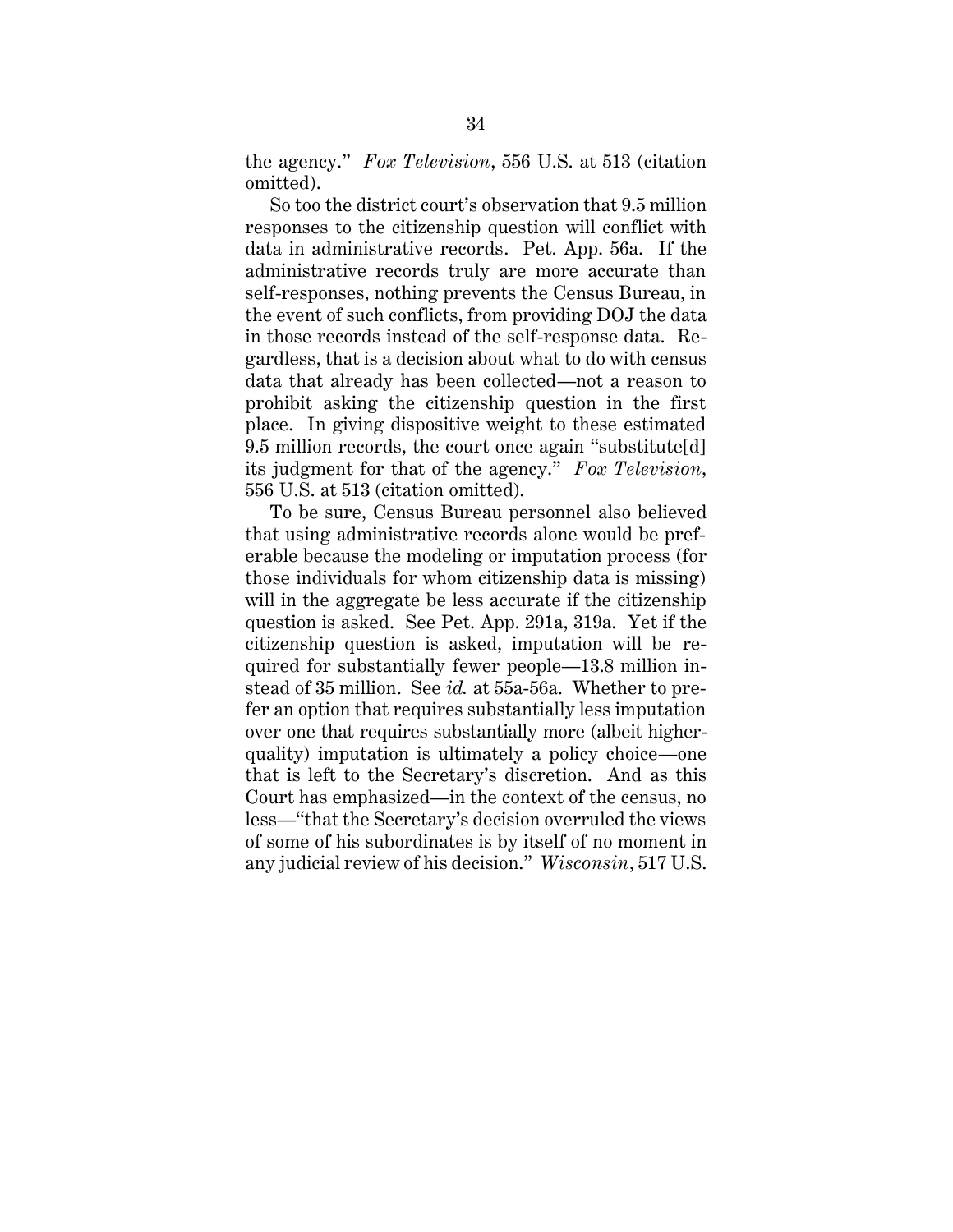at 23. At a minimum, given the lack of definitive empirical data on the issue, it was not arbitrary and capricious for the Secretary to reject the pessimistic views of the Bureau (and of the district court) and instead make the policy judgment that obtaining more complete and accurate citizenship data "is of greater importance than any adverse effect that may result from people violating their legal duty to respond" to the census. Pet. App. 562a.

The district court's remaining criticisms lack force. The court disputed the Secretary's statements that the citizenship question would be "no additional imposition" on most people; that placing the question last on the questionnaire would "minimize any impact" on response rates; and that it was "difficult to assess" the cost of increased follow-up procedures. Pet. App. 286a-289a (citations omitted). These are insubstantial quibbles. Nothing in the record indicates that a single additional question will substantially burden census respondents, and logic dictates that placing a question last will minimize (even if not eliminate) the risk that individuals will refuse to fill out the questionnaire altogether. And although the Secretary found questionable the Bureau's estimate of follow-up costs, he concluded that "even assuming that estimate is correct," it was within the margin of error of the allocated budget and thus not of significant concern. *Id.* at 561a. None of these conclusions is incorrect; and in any event all of them easily satisfy the narrow and deferential "arbitrary and capricious" standard of review under the APA, especially given the exceptionally broad discretion the Secretary wields over the census. *Wisconsin*, 517 U.S. at 19; *State Farm*, 463 U.S. at 43.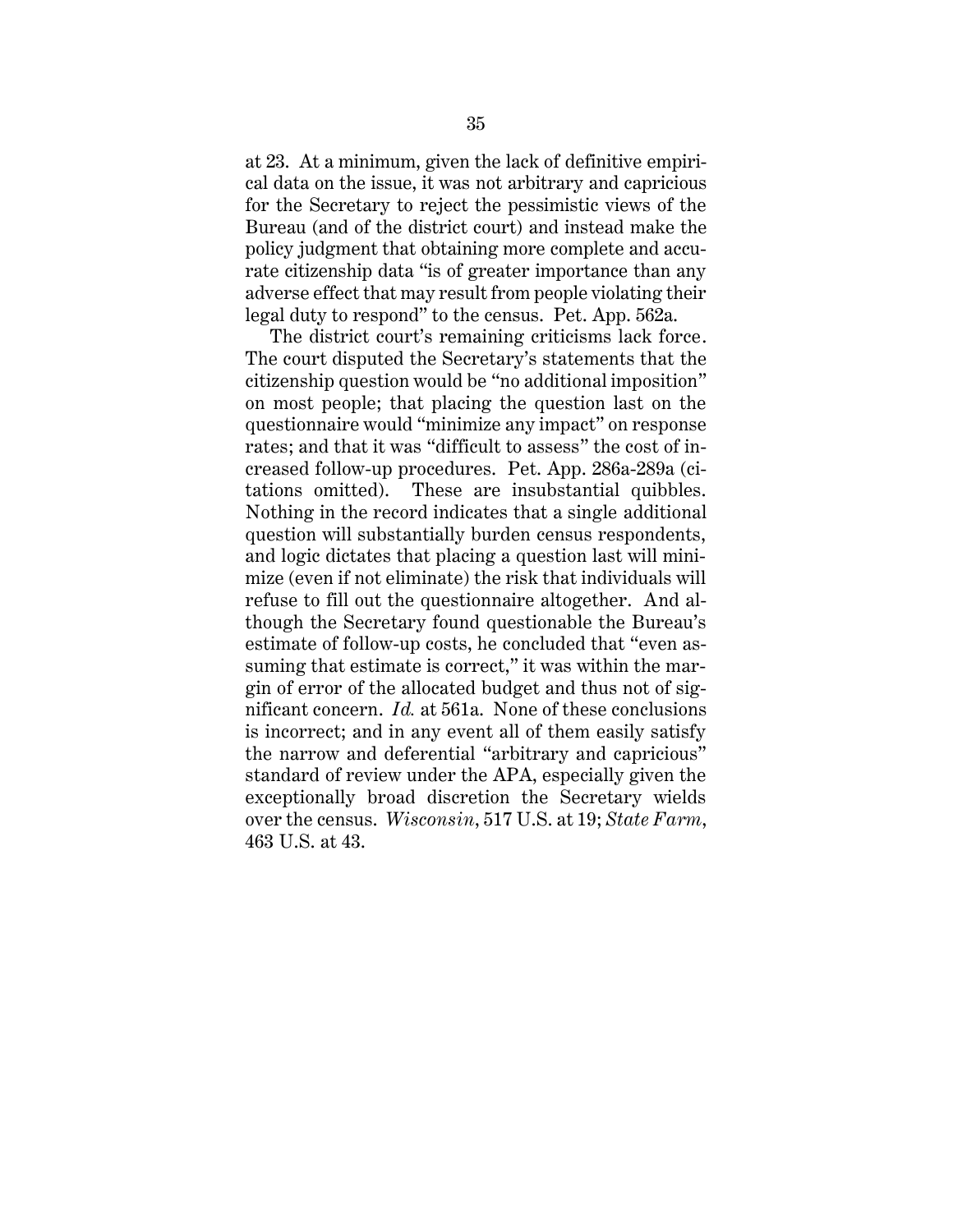b. The district court likewise erred in concluding (Pet. App. 294a-300a) that the Secretary failed to consider important aspects of the problem.

The district court first criticized the Secretary for failing to consider "whether it was necessary to respond to DOJ's request at all." Pet. App. 294a. But a Cabinet Secretary does not lightly ignore a formal request from another department. And it is hardly unusual for one department to rely on the expertise of the other. See, *e.g.*, *City of Tacoma* v. *FERC*, 460 F.3d 53, 75 (D.C. Cir. 2006); cf. *Home Builders*, 551 U.S. at 662; *Massachusetts* v. *EPA*, 549 U.S. 497, 530 (2007); *Bennett*, 520 U.S. at 169-170. It cannot possibly be arbitrary and capricious for a Cabinet Secretary to pay respectful attention to such formal requests.

The district court also criticized the Secretary for failing to consider whether "more granular [citizenship] data is 'necessary' for [VRA] enforcement." Pet. App. 295a. Yet DOJ provided four reasons why more granular citizenship data from the census would aid its VRA enforcement efforts, including that the currently available data from the ACS did not align in time or scope with the census population data used for redistricting efforts. *Id.* at 567a-568a. The Secretary was entitled to rely on DOJ's analysis; for under the APA, "the critical question is whether the action agency's *reliance* was arbitrary and capricious, not whether the [other agency's analysis] is somehow flawed." *City of Tacoma*, 460 F.3d at 75. Yet the district court did not directly address any of DOJ's reasons in its own analysis, let alone explain why they were so flawed that it was arbitrary and capricious to rely on them. See Pet. App. 295a-297a. Nor did the court even acknowledge the many submissions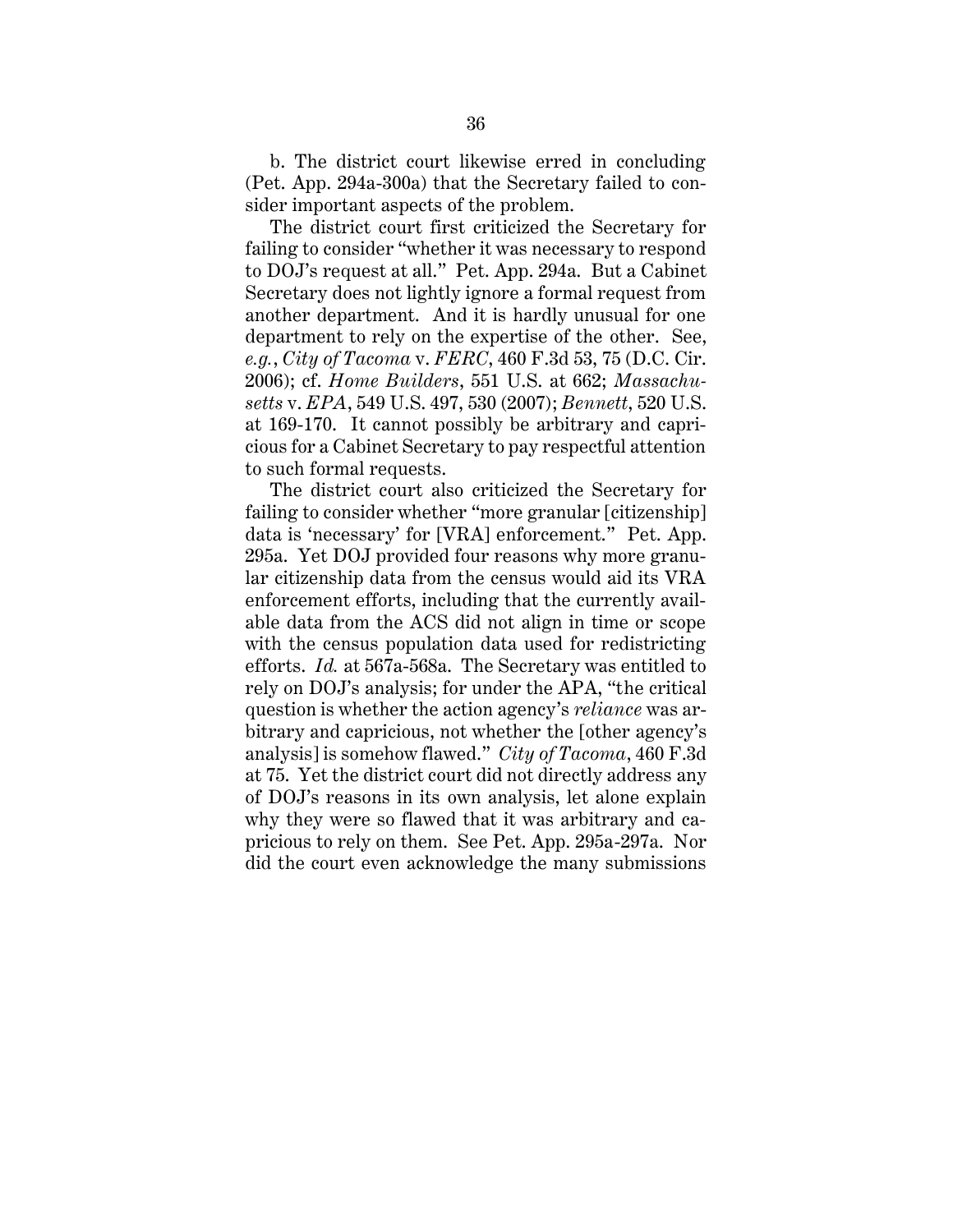of States confirming that citizenship data from the census would be useful for their own VRA and redistricting efforts. See, *e.g.*, Administrative Record (AR) 1079- 1080 (Louisiana), 1155-1157 (Texas), 1161-1162 (Alabama), 1210-1212 (Oklahoma, Kansas, Michigan, Indiana, Nebraska, South Carolina, Arkansas, Georgia, Kentucky, Tennessee, Mississippi, Florida, and West Virginia). $^2$ 

Instead, the district court second-guessed the necessity of DOJ's request for the sole reason that a citizenship question had not been on the short form since the VRA's enactment in 1965. Pet. App. 295a-297a. But under that logic, the Secretary could never ask *any* additional questions on the census to aid VRA enforcement efforts, no matter how helpful they might be. The APA does not ossify the census form or curtail the Secretary's discretion in that manner. Just because DOJ and the States have managed to overcome the limitations of ACS citizenship data for VRA enforcement and redistricting thus far does not mean that the APA, the Census Act, or the Constitution *requires* the perpetuation of that state of affairs.

Finally, the district court criticized the Secretary for supposedly failing to consider "the effect of the Census Bureau's confidentiality obligations and disclosure avoidance practices on the fitness of decennial census citizenship data for DOJ's stated purposes." Pet. App. 297a. To avoid disclosing personally identifiable census data, see 13 U.S.C. 9(a), the Bureau uses statistical techniques to anonymize the data, and the court speculated that these techniques would prevent the generation of accurate census-block-level citizenship data for

 $\overline{a}$ 

 $2 \text{ A link to this portion of the administrative record, which is pub-}$ licly available, is in 18-cv-2921 D. Ct. Doc. 173 (June 8, 2018).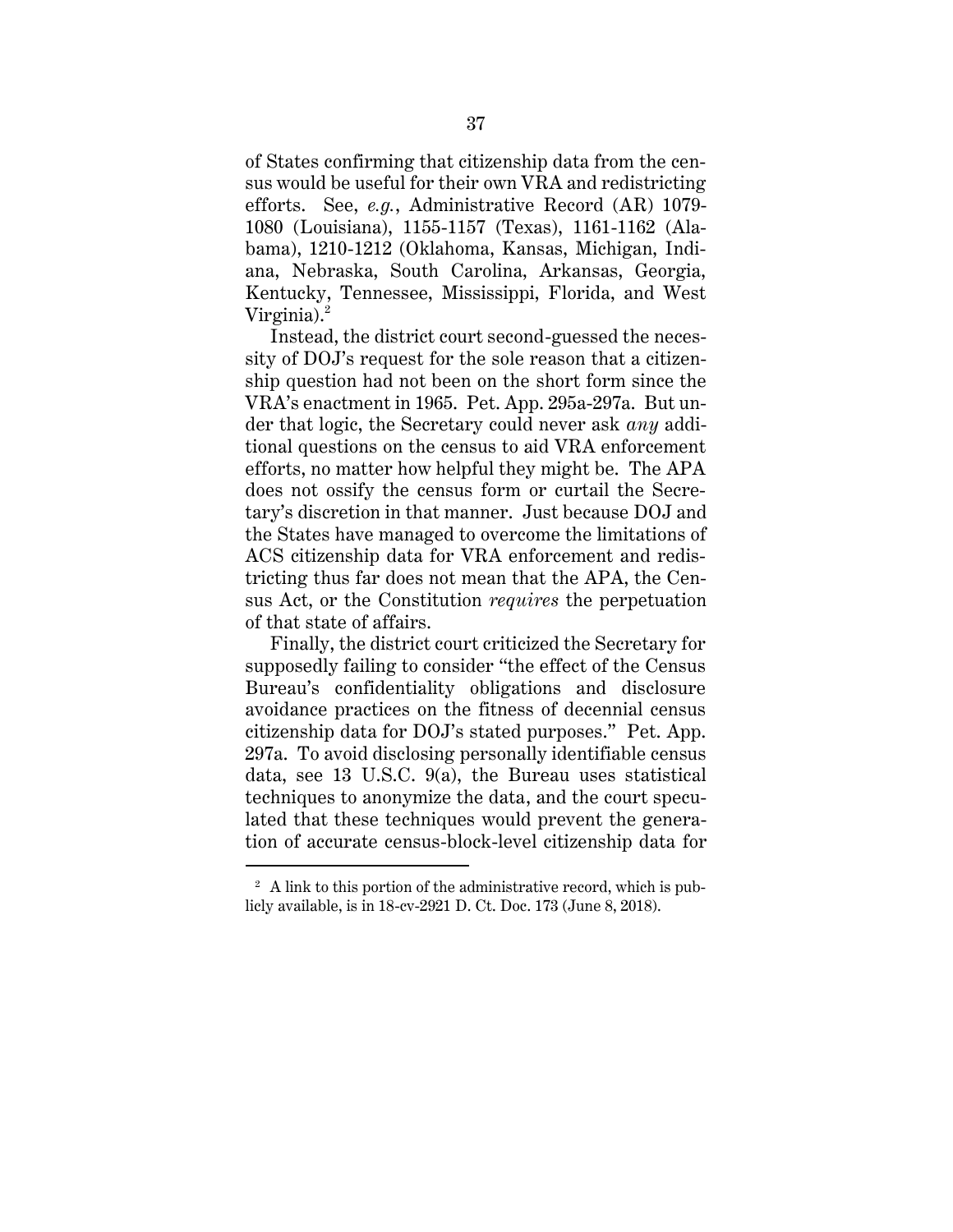DOJ. See Pet. App. 298a-299a. But the Secretary plainly was aware of the agency's disclosure-avoidance obligations. See, *e.g.*, *id.* at 556a (recognizing that "census responses by law may only be used anonymously and for statistical purposes"), 562a (remarking that individual census responses "are protected by law"). And nothing in the administrative record even hints that anonymization will be an obstacle to providing DOJ the citizenship data it requested. To the contrary, as the Bureau explained, anonymization is designed to shield "person-level microdata," J.A. 135—not to prevent the generation of usable census-block-level citizenship data.

With nothing in the administrative record to support its speculation, the district court instead relied on extrarecord evidence. See Pet. App. 298a-299a (citing trial transcripts and deposition excerpts). That was improper. See pp. 55-56, *infra*. It also was incorrect: the same expert whose testimony the court relied on (Pet. App. 298a-299a) and found "credible and persuasive," *id.* at 293a n.68, testified—in response to a question from the court itself—that the Bureau's disclosure-avoidance practices will *not* prevent it from providing DOJ with "accurate citizen voting-age population for within [a block-level] area." 11/13/2018 Tr. 1037 (18-cv-2921 D. Ct. Doc. 560); see 11/14/2018 Tr. 1245 (18-cv-2921 D. Ct. Doc. 562) (opining that "disclosure avoidance at the block level" would not "impair" DOJ's ability to use the data).

c. The district court further erred in concluding that the Secretary's decision was arbitrary and capricious because "it represented a dramatic departure from the standards and practices that have long governed administration of the census." Pet. App. 300a. Specifically,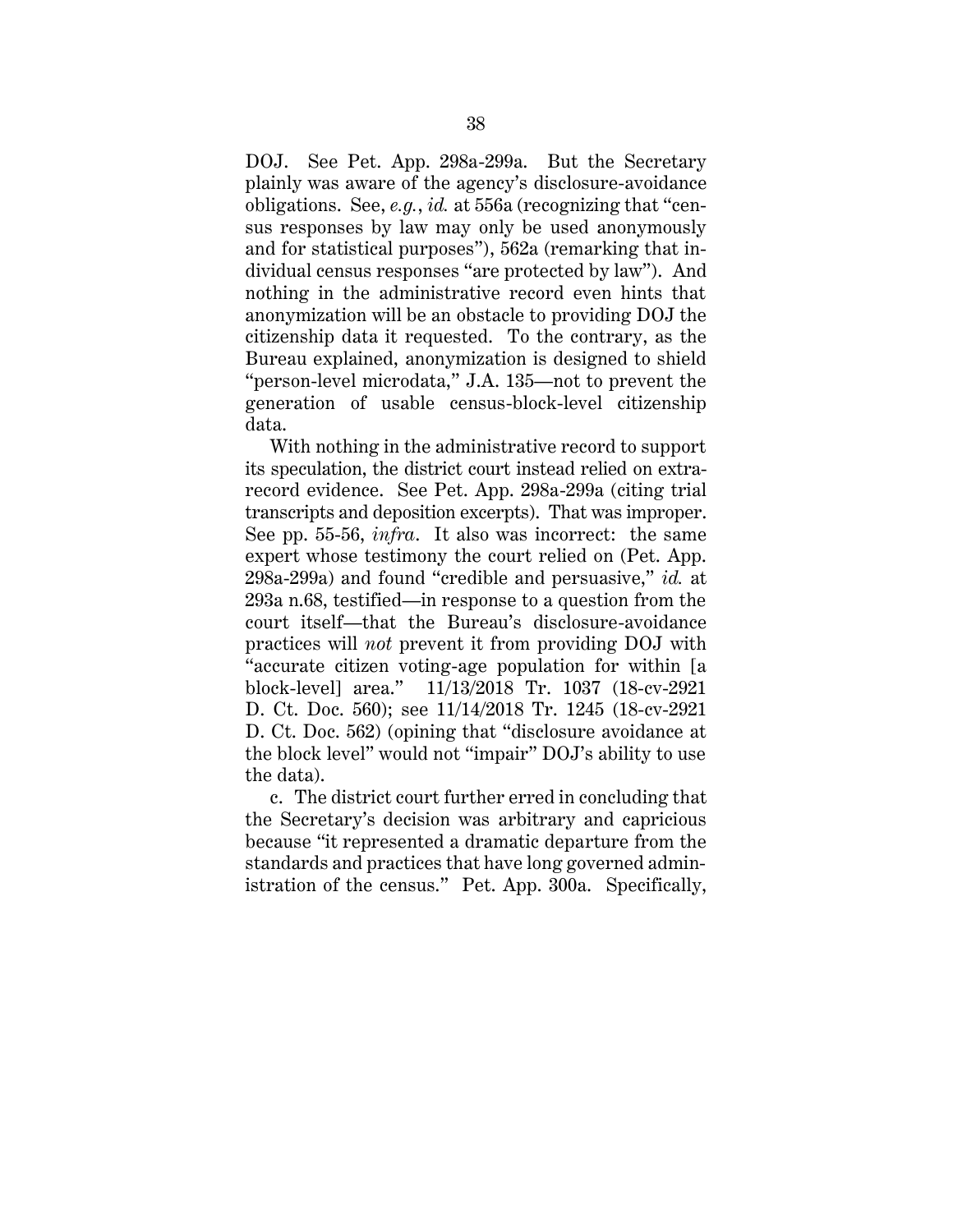the court determined that the Secretary violated OMB statistical directives and the Bureau's internal statistical quality standards. *Id.* at 302a-310a. As an initial matter, the court's conclusion is wrong on its face: questions about citizenship or place of birth (or both) have a long pedigree on the decennial census dating back to 1820 and have been part of the ACS every year since its inception in 2005, so reinstating a citizenship question to the 2020 decennial census is not a "dramatic departure" from census "practices" at all. If anything, it represents a return to the traditional status quo. Regardless, the statistical standards the district court cited do not provide judicially manageable standards and the Secretary did not run afoul of them anyway.

The OMB directives provide no judicially manageable standards because they state only that governmental data-collection efforts should "achieve[] the best balance between maximizing data quality and controlling measurement error while minimizing respondent burden and cost," Pet. App. 303a (citation omitted), and leave to the relevant agency the task of designing and implementing specific "policies, practices, and procedures" based on the "particular data needs, forms of data, and information technology" required or available at the time, 79 Fed. Reg. 71,610, 71,613 (Dec. 2, 2014). A court could not possibly police compliance with the directives without both second-guessing the agency's judgment about what constitutes the "best balance" of the competing factors and micromanaging the agency's choices of policies and practices to achieve that balance. And even if it could, the Secretary did not arbitrarily depart from those directives here. As discussed earlier, pp. 28-35, *supra*, the Secretary reasonably concluded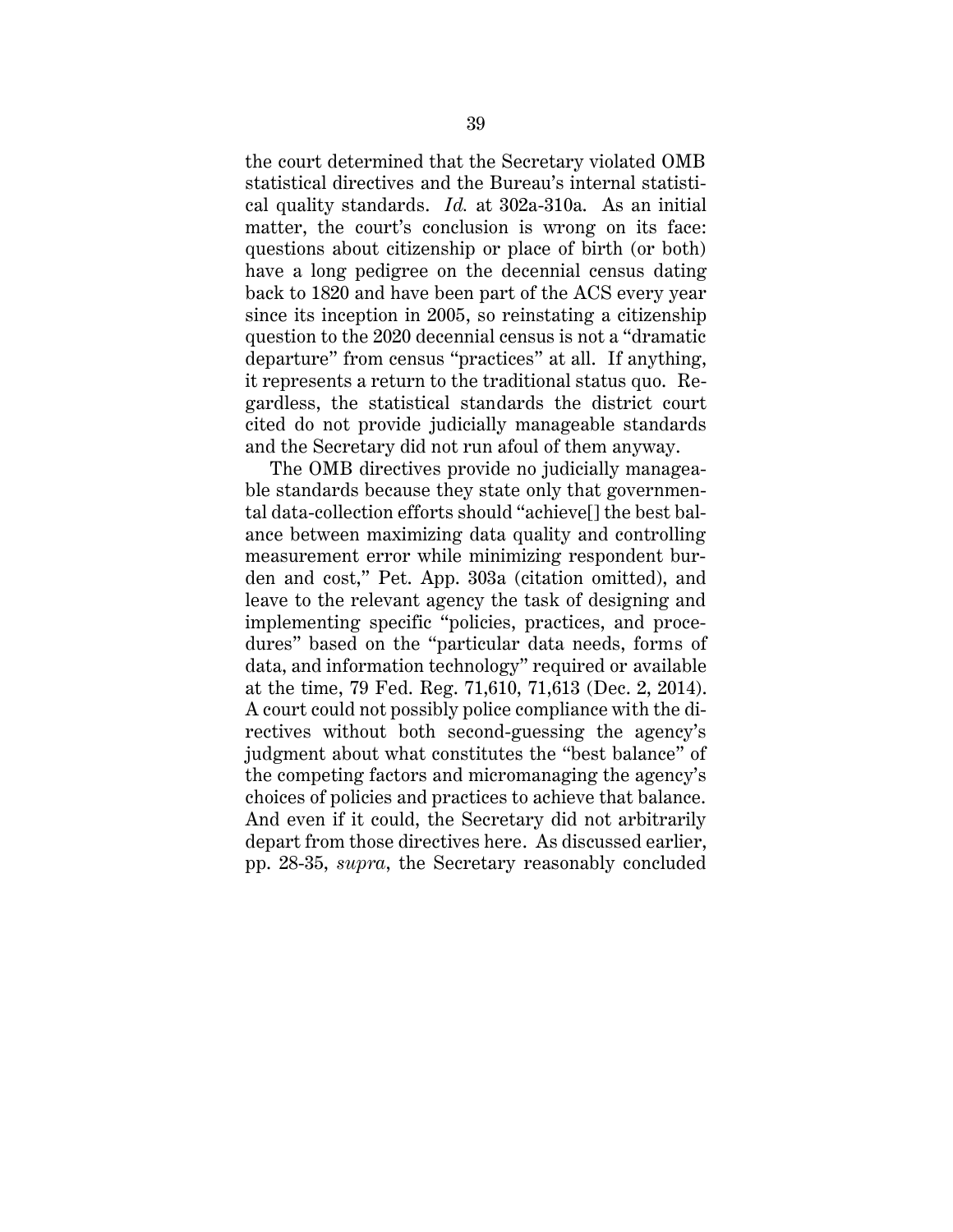that combining existing citizenship data in federal administrative records with new citizenship data from the decennial census would provide the most complete and accurate data to DOJ at an acceptable cost. See Pet. App. 548a-562a. That conclusion was amply supported by the administrative record and well within the Secretary's "virtually unlimited discretion" to conduct the decennial census. *Wisconsin*, 517 U.S. at 19.

Similarly flawed was the district court's conclusion that the Secretary unreasonably deviated from the Bureau's internal statistical quality standards by failing to pretest the citizenship question without first obtaining a waiver. Pet. App. 305a-306a. The Bureau's pretesting standards do not and cannot bind *the Secretary*, so it does not matter whether *the Bureau* applied for a waiver. See *id.* at 305a. As the Senate-confirmed head of the agency, the Secretary need not seek a waiver from his subordinates. Besides, the standards do not require pretesting when the question has "performed adequately in another survey." *Ibid.* (citation omitted). Here, the Census Bureau informed the Secretary that pretesting the citizenship question was unnecessary: "Since the question is already asked on the [ACS], we would accept the cognitive research and questionnaire testing from the ACS instead of independently retesting the citizenship question." AR 1279. It was plainly not arbitrary and capricious for the Secretary to rely on that expert assessment, particularly given the long history of the question on the decennial census and the ACS.

## **D. The Secretary's Stated Rationale Cannot Be Set Aside As Pretextual**

The district court found that the Secretary's decision flunked APA review for the further reason that his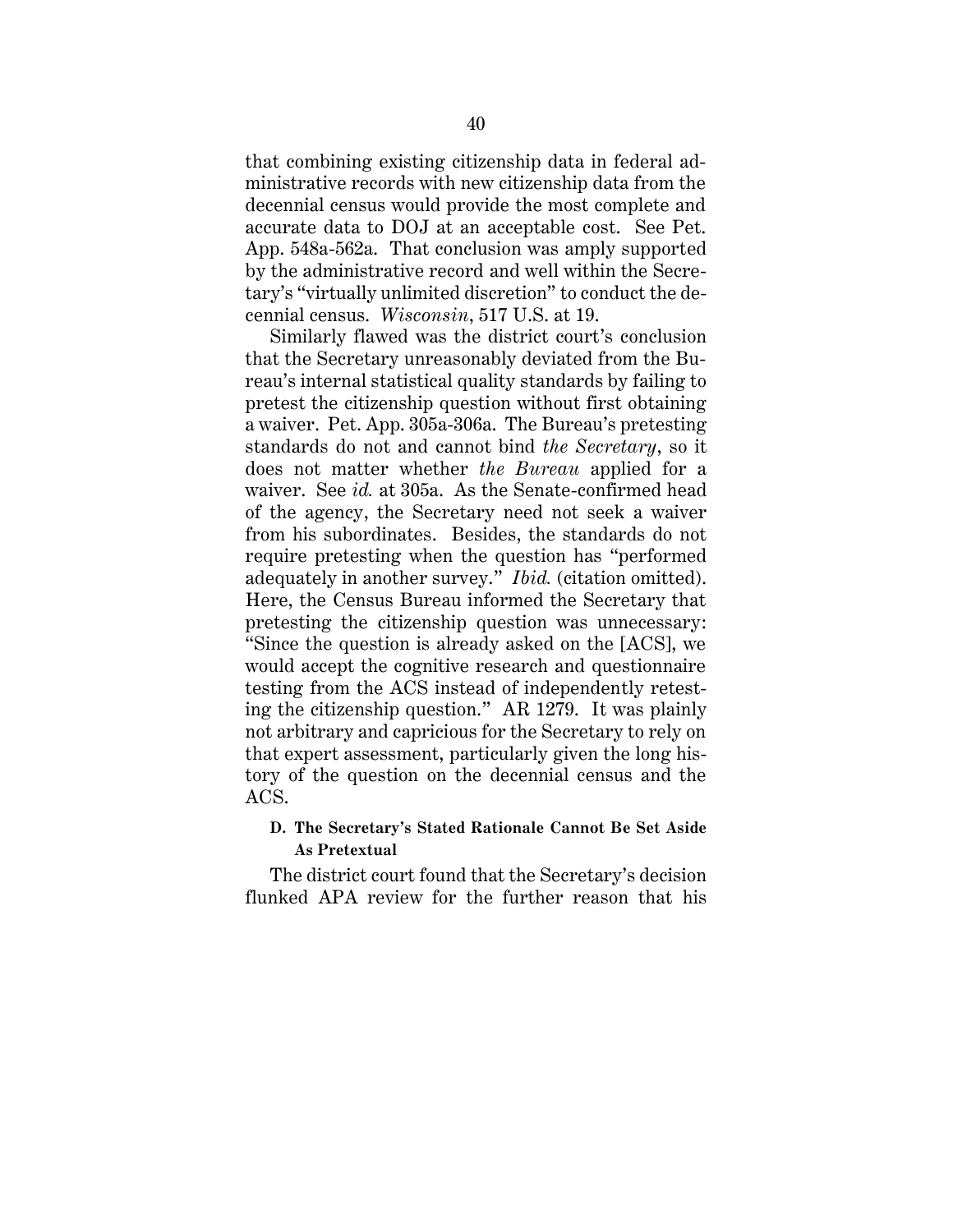stated rationale was allegedly "pretextual"—by which the court meant "the real reason for his decision was something other than the sole reason he put forward in his Memorandum, namely enhancement of DOJ's VRA enforcement efforts." Pet. App. 311a. Without identifying what that "real reason" supposedly was, the court concluded that the Secretary "made the decision to add a citizenship question well before he received DOJ's request and for reasons unrelated to the VRA." *Id.* at 313a.

The district court's reasoning defies fundamental principles governing APA review of agency action. This Court has long recognized that "judicial inquiries into legislative or executive motivation represent a substantial intrusion into the workings of other branches of government." *Village of Arlington Heights* v. *Metropolitan Hous. Dev. Corp.*, 429 U.S. 252, 268 n.18 (1977). In part for that reason, this Court has "made it abundantly clear" that APA review must focus only on the "contemporaneous explanation of the agency decision" that the agency chooses to rest upon, *Vermont Yankee Nuclear Power Corp.* v. *Natural Res. Def. Council, Inc.*, 435 U.S. 519, 549 (1978), and that explanation must be upheld if the record reveals a "rational" basis supporting it. *State Farm*, 463 U.S. at 42-43. As explained above, the Secretary's decision was amply supported by the administrative record and his memorandum is of more than sufficient "clarity" that the grounds on which he rested his decision "may reasonably be discerned." *Id.* at 43 (citation omitted); *Home Builders*, 551 U.S. at 658.

The district court erred in concluding that, notwithstanding the Secretary's rational contemporaneous explanation, his decision must be set aside because he had additional reasons for pursuing it. Agency action does not fail APA review merely because, as is often the case,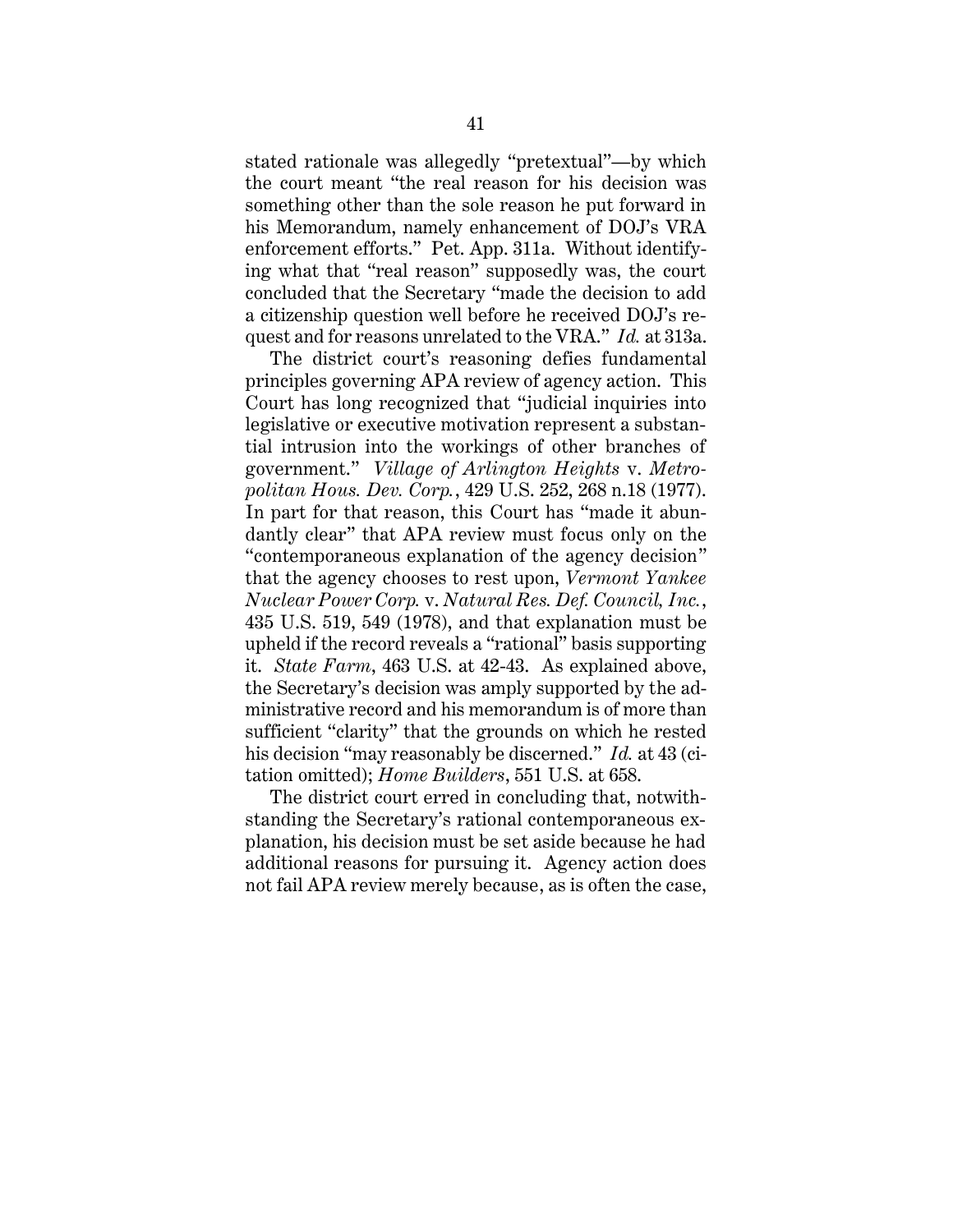the agency decisionmaker had unstated reasons for supporting a policy decision in addition to a stated reason that is both rational and supported by the record. See *Jagers* v. *Federal Crop Ins. Corp.*, 758 F.3d 1179, 1186 (10th Cir. 2014) (rejecting argument that "the agency's subjective desire to reach a particular result must necessarily invalidate the result, regardless of the objective evidence supporting the agency's conclusion"). It "would eviscerate the proper evolution of policymaking were [courts] to disqualify every administrator who has opinions on the correct course of his agency's future actions." *Air Transp. Ass'n of Am., Inc.* v. *National Mediation Bd.*, 663 F.3d 476, 488 (D.C. Cir. 2011); see *Jagers*, 758 F.3d at 1185. Accordingly, to set aside an agency action that is supported by a rational justification, a court must find that the decisionmaker did not believe the stated grounds on which he ultimately based his decision, irreversibly prejudged the decision, or otherwise acted on a legally forbidden basis. See *Mississippi Comm'n on Envtl. Quality* v. *EPA*, 790 F.3d 138, 183 (D.C. Cir. 2015) (per curiam); *Jagers*, 758 F.3d at 1185; *Air Transp. Ass'n*, 663 F.3d at 488.

The district court resisted application of this legal standard by attempting to distinguish this case on its facts. The Secretary's decision here, the court surmised, was not "supported by 'objective scientific evidence'" and might have been subject to "improper 'external political pressures.'" Pet. App. 320a (citation omitted). But deferential APA review is not limited to agency decisions resting on "objective scientific evidence," and the court cited no contrary authority. Nor is there any evidence here of "improper external political pressures"; at most, the court found that the Secre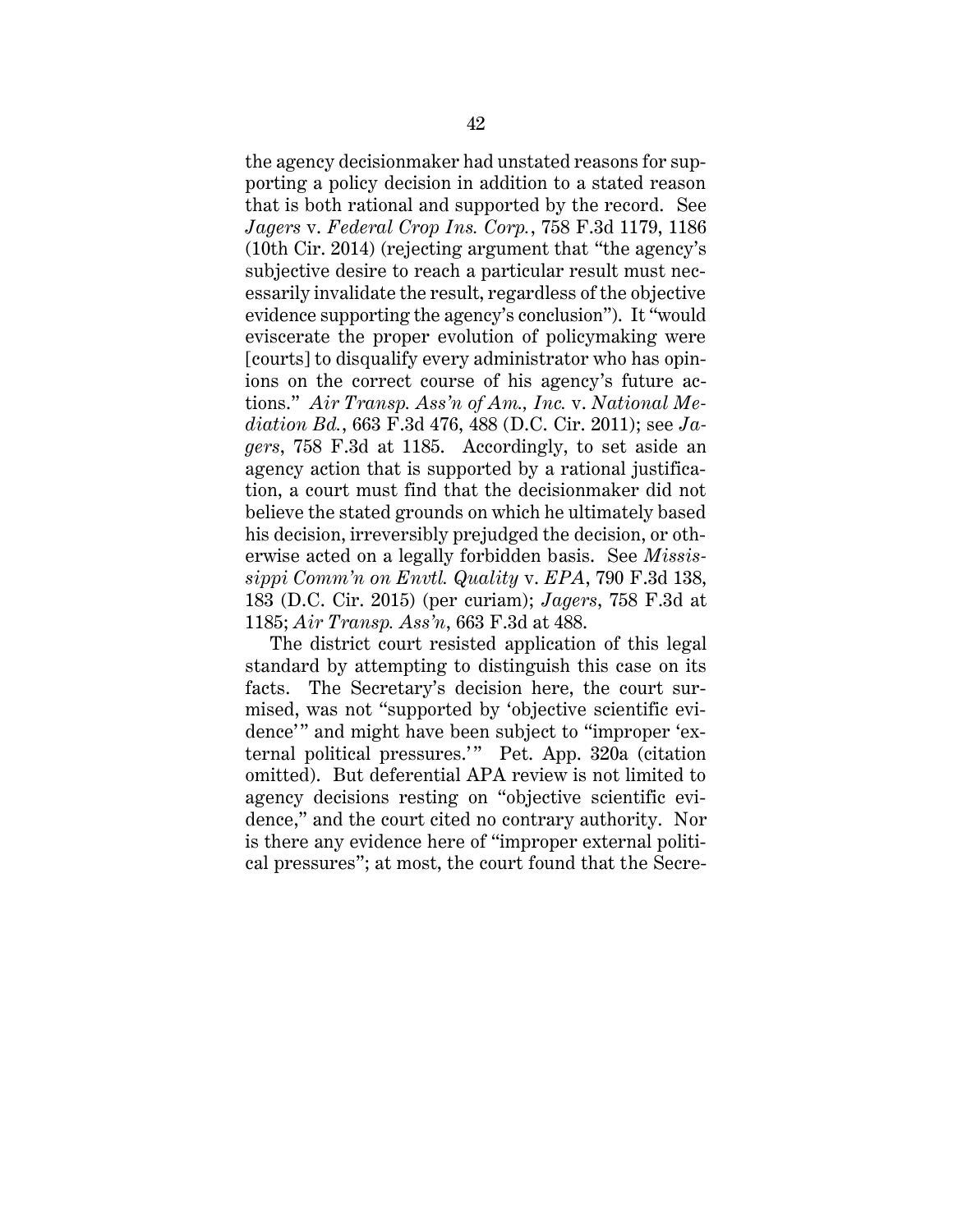tary communicated with various stakeholders, including a White House official, before making his decision. See *id.* at 77a, 79a. But such communications are perfectly commonplace and, outside certain narrow circumstances not applicable here (such as in on-the-record hearings), are not grounds to set aside agency action under the APA. *Sierra Club* v. *Costle*, 657 F.2d 298, 408- 410 (D.C. Cir. 1981).

In the alternative, the district court found that the Secretary did not in fact believe his stated rationale for reinstating a citizenship question. Pet. App. 320a. Yet the court cited no evidence (much less "solid" evidence, *ibid.*) that the Secretary disbelieved DOJ's letter and, instead, secretly thought that reinstating the citizenship question to the census would *not* be useful for VRA enforcement. The court's finding thus has no basis in the record, let alone the compelling support necessary for a court to overcome the presumption of regularity and level a charge of deceit against a Cabinet Secretary who has taken an oath to obey the law. See *United States* v. *Armstrong*, 517 U.S. 456, 464 (1996).

Likewise, the record does not support the district court's conclusion that the Secretary acted with an "unalterably closed mind." Pet. App. 318a (citation omitted). The mere fact that the Secretary was inclined towards a certain policy position and reached out to DOJ to ask if it would support that policy does not establish that he was unwilling to rationally consider counterarguments. See *Jagers*, 758 F.3d at 1185 ("subjective hope" that factfinding would support a desired outcome does not "demonstrate improper bias on the part of agency decisionmakers")*.* "[T]here's nothing unusual about a new cabinet secretary coming to office inclined to favor a different policy direction, soliciting support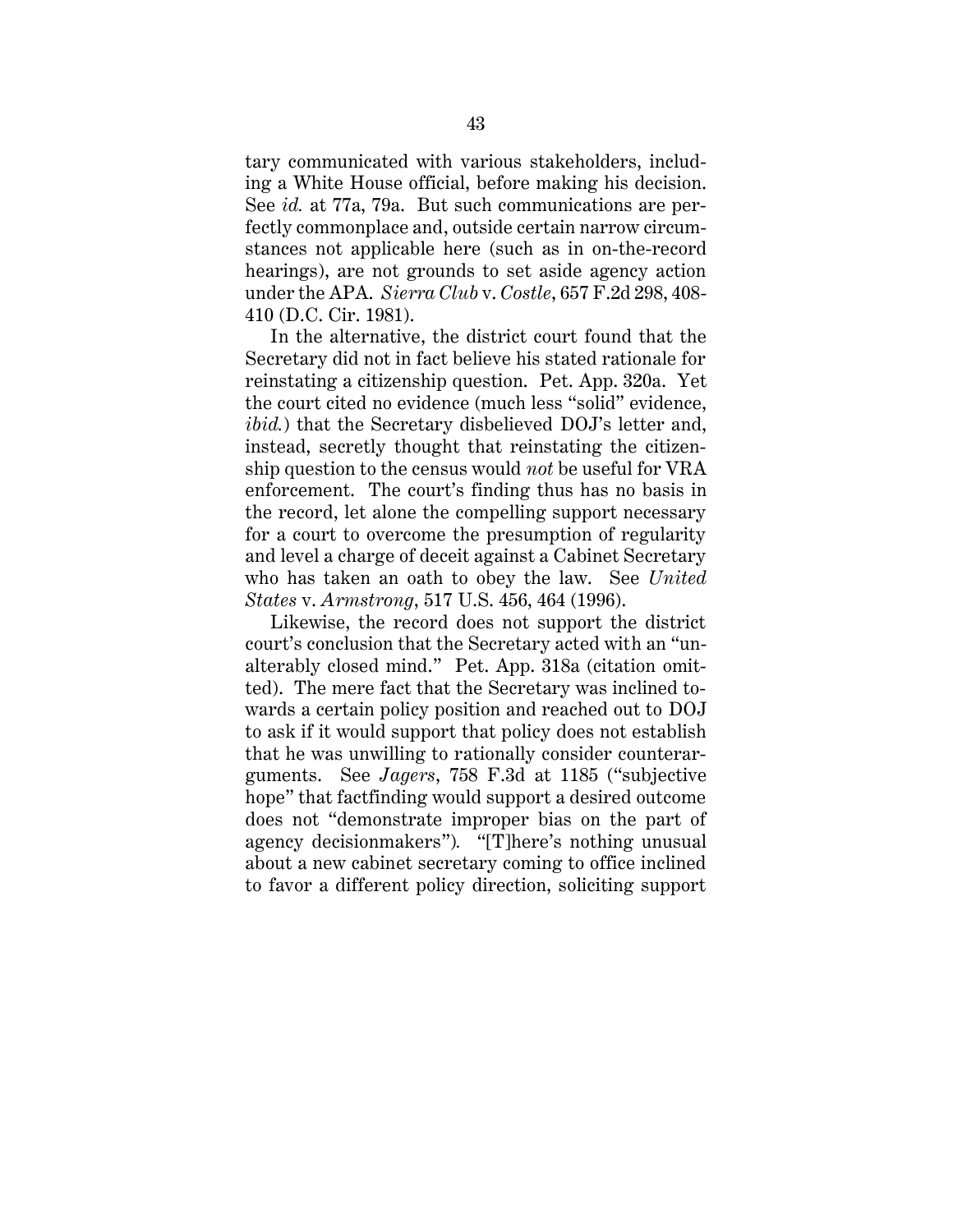from other agencies to bolster his views, [and] disagreeing with staff." *In re Department of Commerce*, 139 S. Ct. 16, 17 (2018) (opinion of Gorsuch, J.).

Nothing in the Secretary's memoranda (or any other document) suggests that the Secretary would have asserted the VRA-enforcement rationale had DOJ disagreed or, conversely, that DOJ's request made the Secretary's decision a *fait accompli*. And the court's "extraordinary" accusation that a Cabinet Secretary intentionally misled Congress, the judiciary, and the public about his decisionmaking process is unfounded. *Department of Commerce*, 139 S. Ct. at 17 (opinion of Gorsuch, J.). In deeming the Secretary's explanation of his decisionmaking process "false or misleading," and in supposedly cataloging "the many ways in which Secretary Ross and his aides sought to conceal aspects of the process," Pet. App. 314a, the court strained to construe the Secretary's remarks and actions in the most uncharitable manner possible, in defiance of the presumption of regularity that courts must apply to Executive Branch action. *Armstrong*, 517 U.S. at 464.

For example, as evidence that the Secretary purportedly concealed that he had asked DOJ if it would request that a citizenship question be reinstated, the district court cited the Secretary's March 20, 2018 statement to Congress that the Commerce Department was "responding 'solely' to the Department of Justice's request." Pet. App. 128a; see *id.* at 126a-129a. But that statement was in response to questions asking whether the Commerce Department acted in response to requests from political campaigns or parties. See 2018 WLNR 8815056.<sup>3</sup> Secretary Ross's disavowal cannot

 $\overline{a}$ 

<sup>3</sup> *Hearing to Consider FY2019 Budget Request for Department of Commerce Programs Before the Subcomm. on Commerce, Justice,*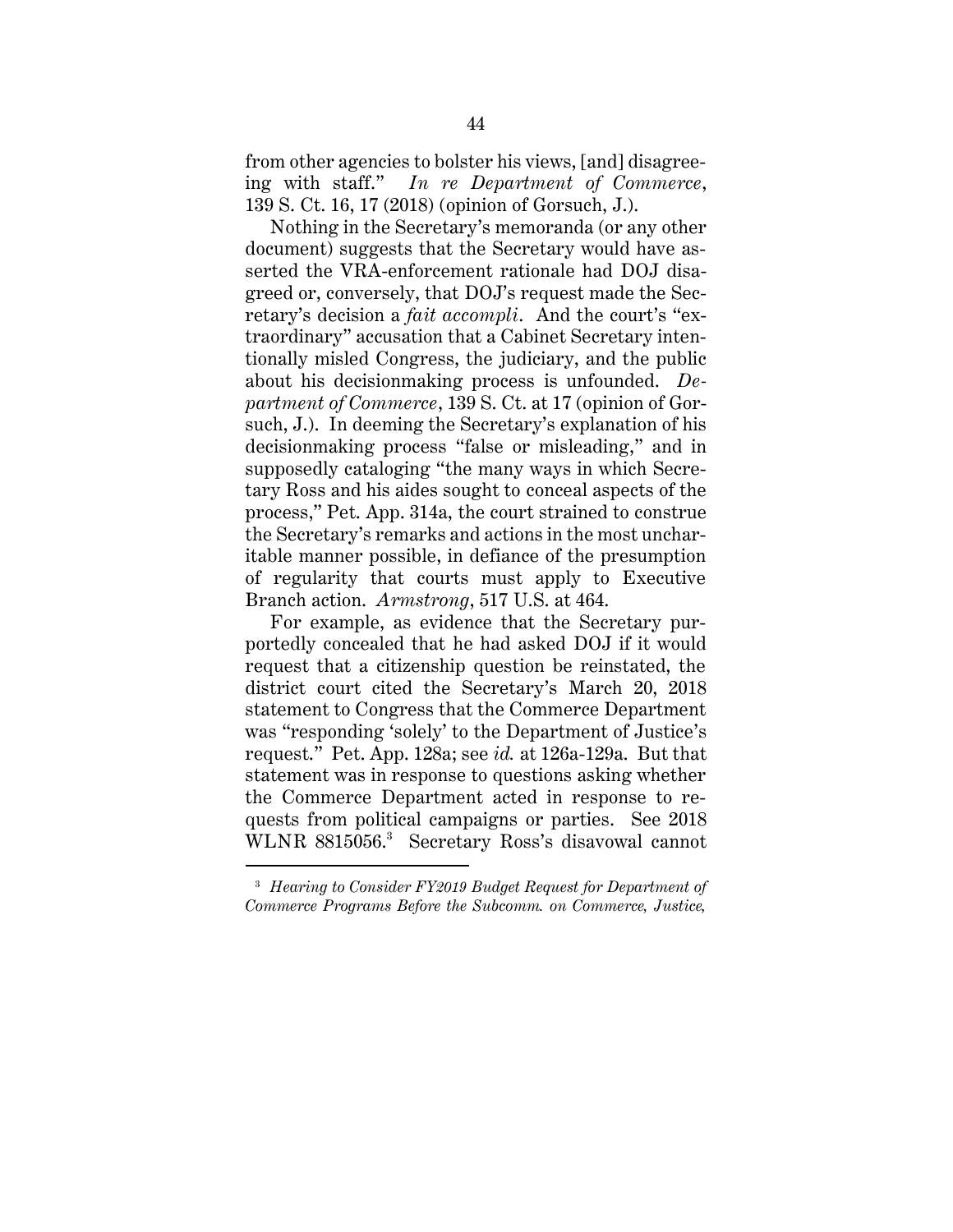reasonably be interpreted as additionally claiming that he had not previously considered the issue or spoken to others within the Administration about it. The court's other examples are of a piece; viewed in context, none is false or misleading. See 18-557 Gov't Br. at 25-37 (refuting each example). In concluding otherwise, the court plucked snippets of dialogue out of context, see Pet. App. 124a-129a, and turned the presumption of regularity on its head by viewing each of the Secretary's statements and acts in the worst possible light, rather than the best. *Armstrong*, 517 U.S. at 464.

#### **E. The Secretary's Decision Was In Accordance With Law**

The district court erroneously concluded that reinstating the citizenship question to the decennial census was "not in accordance with law," 5 U.S.C. 706(2)(A), because the Secretary purportedly violated two provisions of the Census Act: 13 U.S.C. 6(c) and 141(f ). Pet. App. 261a-284a.

## *1. Section 6(c) of the Census Act does not support setting aside the Secretary's decision*

The district court erroneously concluded (Pet. App. 261a-272a) that the Secretary violated Section 6(c) of the Census Act. That provision states: "To the maximum extent possible and consistent with the kind, timeliness, quality and scope of the statistics required, the Secretary shall acquire and use information available from [administrative records] instead of conducting direct inquiries." 13 U.S.C. 6(c).

At the threshold, Section 6(c) contains no judicially manageable standards to evaluate compliance with its

 $\overline{a}$ 

*Science, and Related Agencies of the House Comm. on Appropriations*, 115th Cong., 2d Sess. (2018), available at 2018 WLNR 8815056.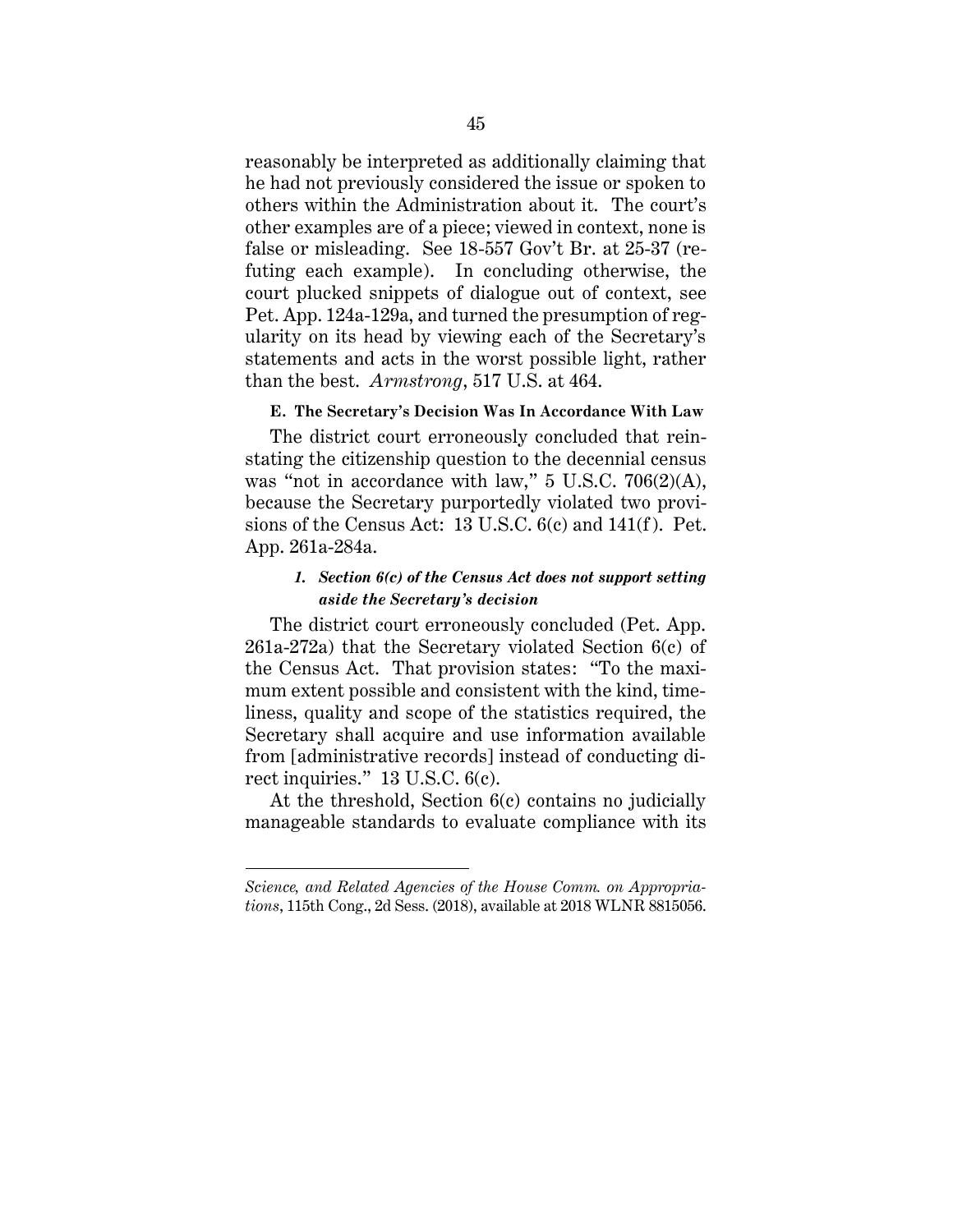terms. The district court's conclusion that administrative records alone were sufficient to satisfy the "kind, timeliness, quality and scope" of citizenship data the Secretary required, 13 U.S.C. 6(c), rests on the premise that the Secretary should have chosen to fill in the undisputed gaps in that data—*i.e.*, the tens of millions of individuals whose citizenship information cannot be linked to administrative records—by imputation and statistical techniques, rather than by reinstating a longstanding citizenship question to the decennial census. See Pet. App. 269a-270a. But Section 6(c) does not supply any standard by which a court could evaluate that policy choice. To be sure, Section 6(c) might require the Secretary to use administrative records when they are readily available and comprehensive. Yet nothing in that provision purports to curtail the Secretary's discretion to make "direct inquiries" when, as here, the data in those records is concededly incomplete, or to provide any standards by which a court could determine when a dataset is incomplete enough to permit direct inquiries.

It is particularly odd to conclude, as the district court did, that Section 6(c) curtails the Secretary's discretion to ask *a citizenship question*. When Section 6(c) was added to the Census Act, see Act of Oct. 17, 1976, Pub. L. No. 94-521, § 5(a), 90 Stat. 2460, a citizenship question had long been included on the decennial census for some or all of the population, even though administrative records were available for the Secretary's use, see Act of Aug. 28, 1957, Pub. L. No. 85-207, § 3, 71 Stat. 481 (enacting 13 U.S.C. 6(a) and (b)). In enacting Section 6(c), Congress gave no hint that it disapproved of the citizenship (or any other demographic) question or wanted to eliminate it from the census questionnaire in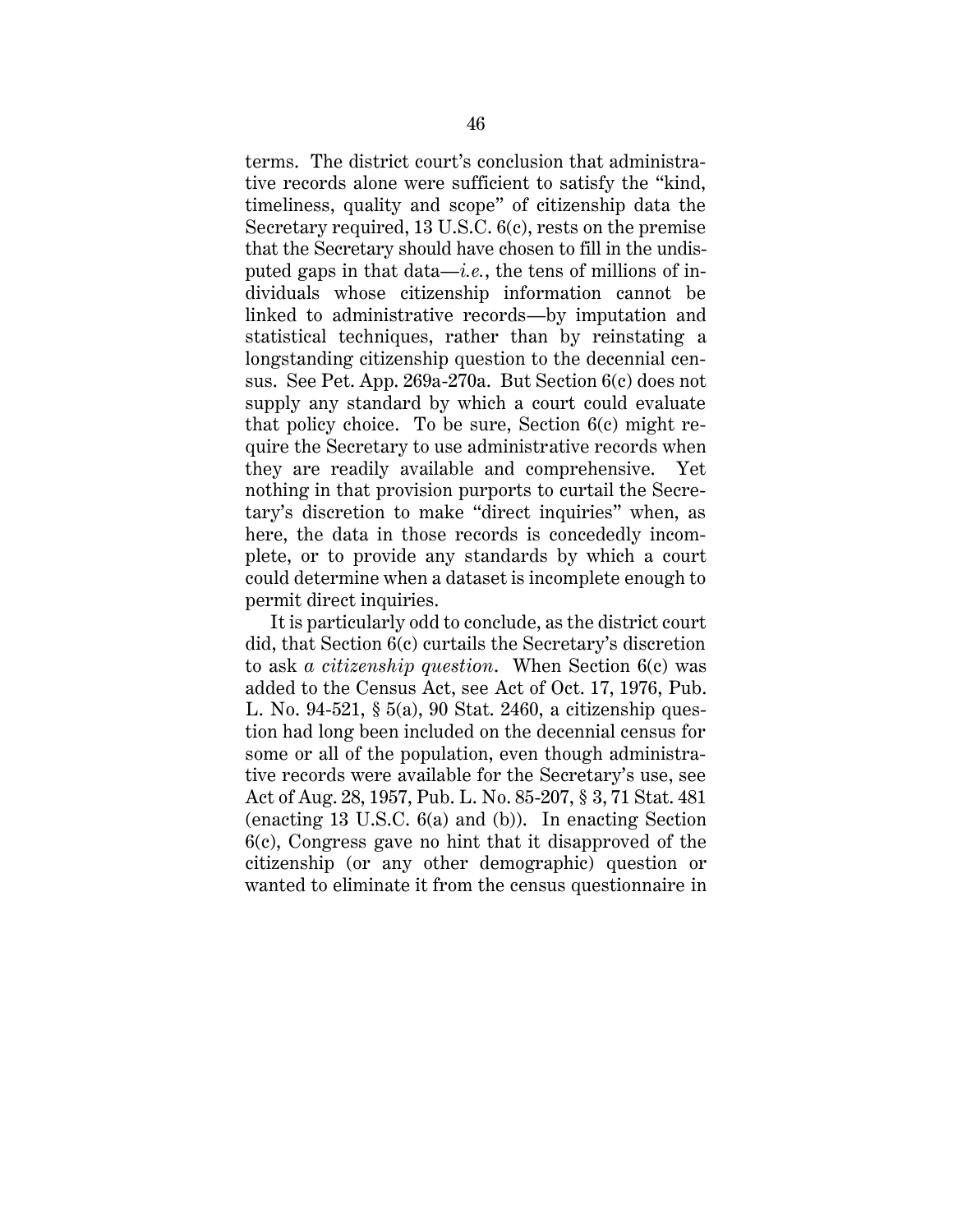favor of relying solely on those administrative records, with imputation to fill in the gaps. Yet taken to its logical conclusion, the court's contrary reasoning likely would mean that *every* demographic question on the decennial census violates Section 6(c), for the Secretary can always use administrative records to collect data about age, sex, race, or Hispanic origin and then fill in any gaps in that data through modeling or imputation rather than by asking questions on the census. Even the court seemed to recognize that its reasoning in this way proved too much. Pet. App. 271a.

Regardless, the Secretary's decision fully complied with Section 6(c). Even if acquired and used "[t]o the maximum extent possible," 13 U.S.C. 6(c), federal administrative records do not contain citizenship data for a large swath of residents—35 million people, according to the Bureau's estimates. See Pet. App. 55a-56a. Given the "kind, timeliness, quality and scope" of citizenship data the Secretary understood DOJ to be requesting for its VRA enforcement efforts, 13 U.S.C. 6(c), the Secretary reasonably determined that supplementing the data in the administrative records with data from the decennial census would "provide DOJ with the most complete and accurate [citizenship] data in response to its request," Pet. App. 556a. That is more than sufficient to satisfy Section 6(c).

The district court's contrary conclusion rested on the mistaken belief that combining citizenship data from administrative records with that from the decennial census "would produce *less accurate citizenship data* than" using the administrative records alone. Pet. App. 270a. For the reasons already discussed, see pp. 31-35, *supra*, that belief was erroneous; in fact census citizen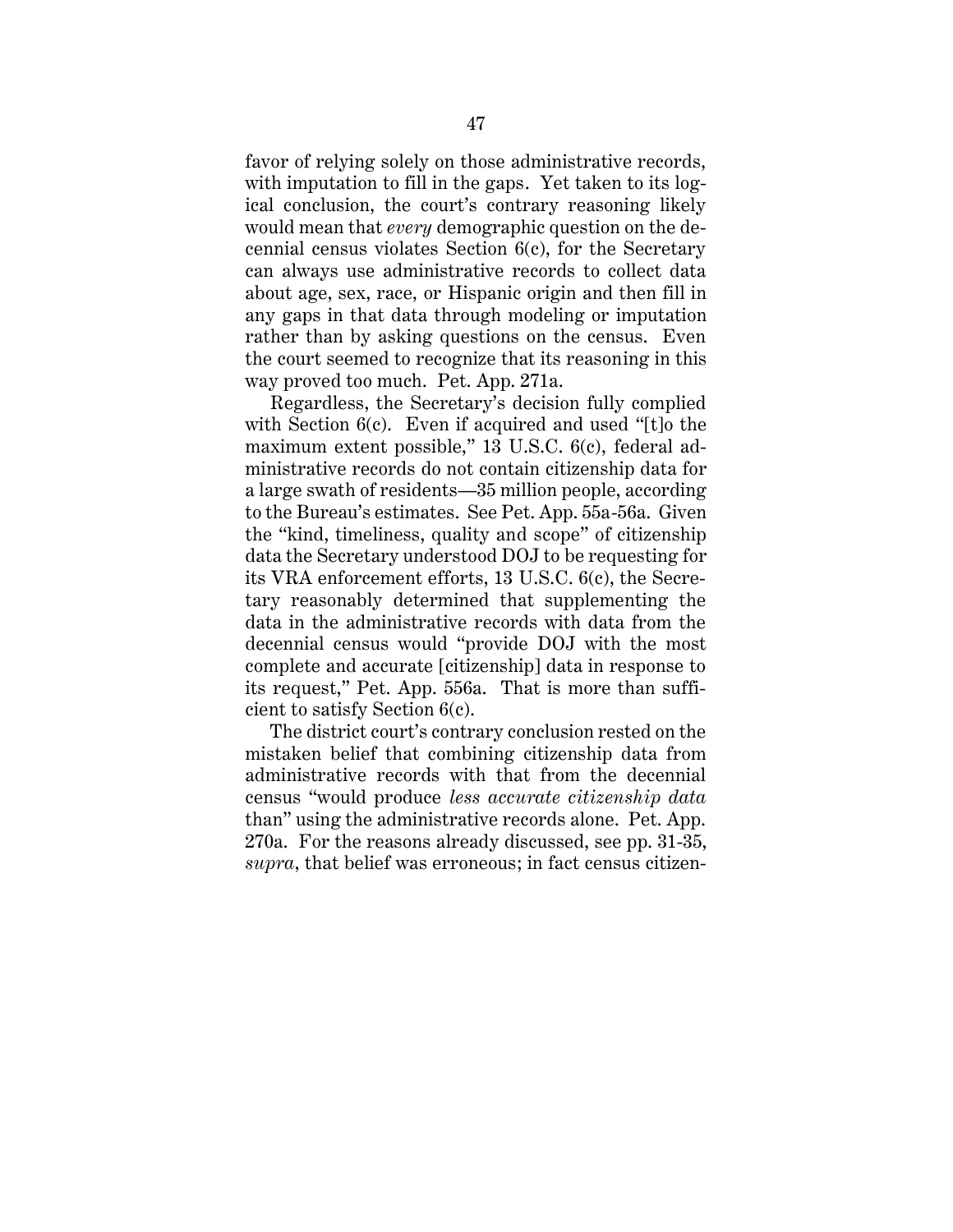ship data would improve both completeness and accuracy. The court also was mistaken to suggest that Section 6(c) prohibits asking demographic questions on the census unless the demographic information is "*required*—as opposed to merely desired." Pet. App. 267a. Demographic questions of all sorts have been present on every decennial census in the Nation's history, see *id.* at 16a-20a, and, as noted, Congress has never suggested that it disapproves.

Finally, the district court observed that the Secretary's decisional memorandum "nowhere mentions, considers, or analyzes his statutory obligation" under Section 6(c), and "[a]gency action taken in ignorance of applicable law is arbitrary and capricious." Pet. App. 266a. But this Court has never held that an agency's mere failure to cite a statutory provision, even while providing an explanation demonstrating that the provision has been satisfied, renders the agency action arbitrary and capricious under the APA. Nor do the lowercourt cases on which the district court relied (*id.* at 266a-267a) so hold; instead, those cases merely reiterate the unremarkable principle that an agency may not "apply the wrong law," *Caring Hearts Pers. Home Servs., Inc.* v. *Burwell*, 824 F.3d 968, 970 (10th Cir. 2016), or act in contravention of the "plain language of the [relevant] statute," *Friends of Richards-Gebaur Airport* v. *FAA*, 251 F.3d 1178, 1195 (8th Cir. 2001), cert. denied, 535 U.S. 927 (2002).

## *2. Section 141(f) of the Census Act does not support setting aside the Secretary's decision*

The district court further erred in concluding (Pet. App. 272a-284a) that the Secretary violated 13 U.S.C. 141(f). That provision establishes a congressional re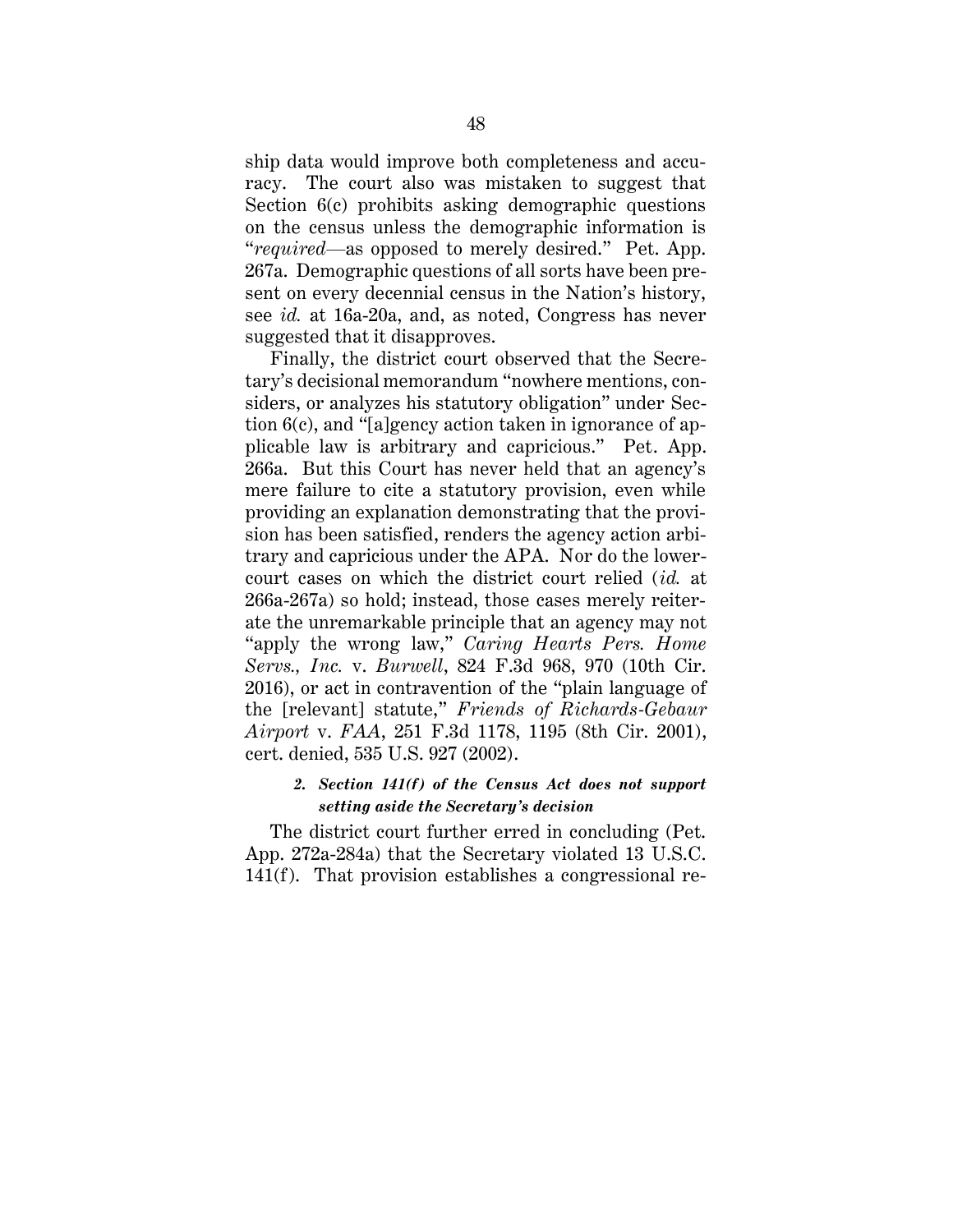porting scheme for the census questionnaire. Paragraph (1) requires the Secretary to submit a report to Congress containing "the subjects" to be included on the census at least three years before the census date. 13 U.S.C. 141(f)(1). Paragraph (2) requires the Secretary to submit a report to Congress containing the "questions" to be included not less than two years before the census date. 13 U.S.C.  $141(f)(2)$ . Paragraph (3) then provides that, "after submission of a report under paragraph (1) or (2) of this subsection and before the appropriate census date, if the Secretary finds new circumstances exist which necessitate" modifying the subjects or questions previously submitted, the Secretary shall submit a report to Congress identifying the modified subjects or questions. 13 U.S.C. 141(f)(3).

It is undisputed that the Secretary timely submitted the required Section  $141(f)(1)$  and (2) reports to Congress in March 2017 and March 2018, respectively. Pet. App. 274a. It also is undisputed that the Secretary informed Congress he intended to include a citizenship question on the census in his (f)(2) report. *Ibid.* The district court nonetheless concluded that the Secretary violated Section  $141(f)$  because the earlier  $(f)(1)$  report did not include citizenship as a "subject." *Id.* at 275a-276a. That was erroneous for several reasons.

a. Most important, if the Secretary's reports were deficient, it is a matter for Congress to address—not the courts. As the D.C. Circuit has explained, the adequacy of "[e]xecutive responses to congressional reporting requirements" generally is not judicially reviewable because "it is most logically for the recipient of the report to make that judgment and take what it deems to be the appropriate action." *Natural Res. Def. Council, Inc.* v. *Hodel*, 865 F.2d 288, 318-319 (1988). Other lower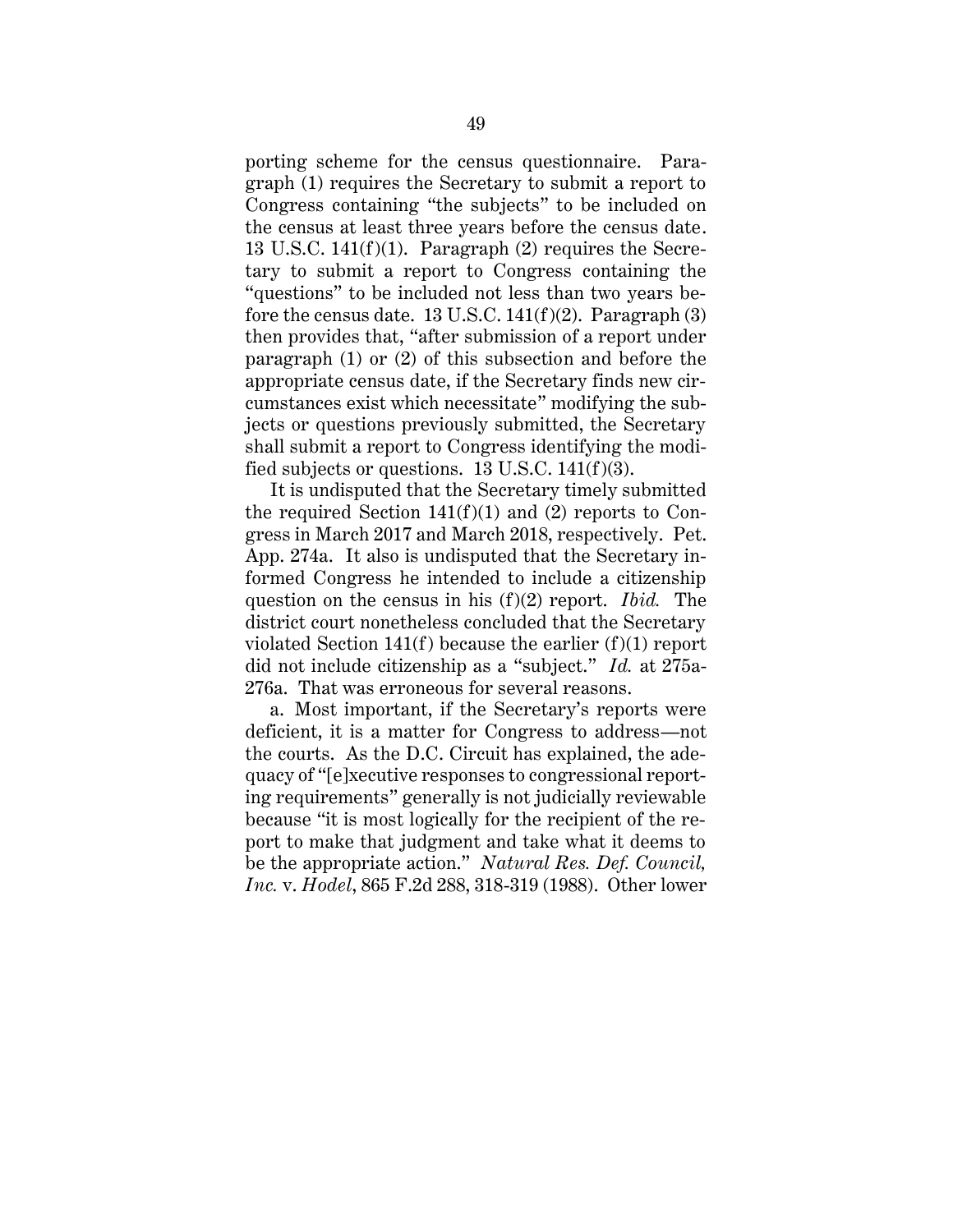courts agree. *E.g.*, *Guerrero* v. *Clinton*, 157 F.3d 1190, 1197 (9th Cir. 1998) (adequacy of statutorily required report to Congress from the Office of Insular Affairs not judicially reviewable); *Taylor Bay Protective Ass'n* v. *Administrator*, 884 F.2d 1073, 1080 (8th Cir. 1989) (Army Corps of Engineers flood-control report); *United States* v. *White*, 869 F.2d 822, 829 (5th Cir. 1989) (Sentencing Commission report). The district court cited no authority for its contrary approach.

The apparent unanimity is not surprising. Reporting requirements are "by [their] nature \* \* \* singularly committed to *congressional* discretion in measuring the fidelity of the Executive Branch actor to legislatively mandated requirements." *Hodel*, 865 F.2d at 318. Thus, "in the absence of a congressional directive for judicial review of claims by non-congressional parties, th[e] issue [is] quintessentially within the province of the political branches to resolve as part of their ongoing relationships." *Id.* at 319.

Indeed, judicial review of the Secretary's compliance with Section 141(f)'s reporting requirements is neither "necessary [n]or advisable." *Taylor Bay*, 884 F.2d at 1080. The Secretary informed Congress of his intent to include a citizenship question on the census in March 2018, and Congress has questioned the Secretary about his decision in public hearings on several occasions since. See Pet. App. 71a-73a; 18-557 Gov't Br. at 25-31 (describing some of the testimony). Congress is thus well aware of the Secretary's intent to add a citizenship question to the census and could enact legislation if it disapproved.

The district court purported to find "two critical distinctions" that would make the congressional reporting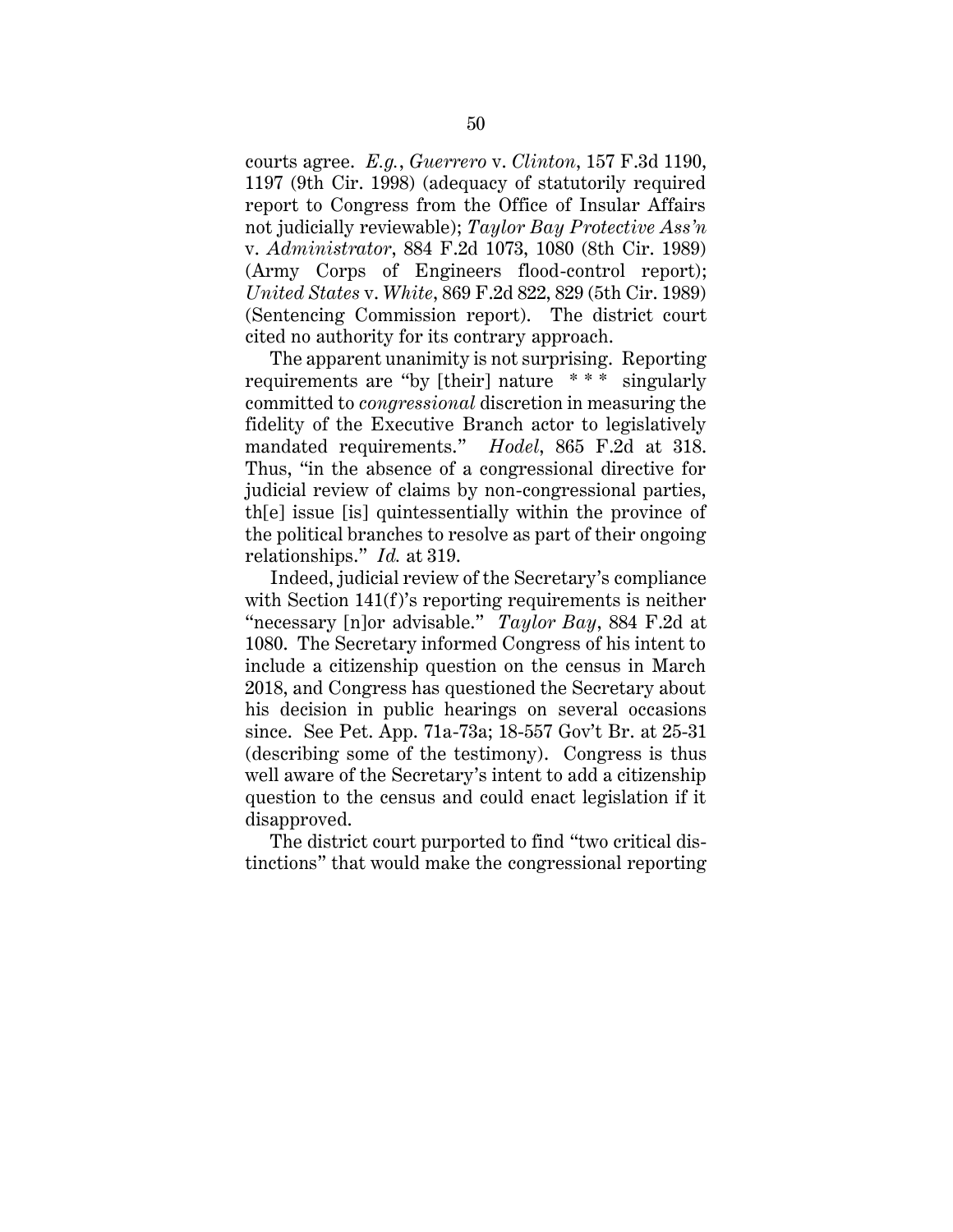requirements in Section 141(f) judicially reviewable. Pet. App. 280a. Neither is availing.

First, the court reasoned that the Section 141(f) reports are "conditions precedent to some other agency action subject to judicial review." Pet. App. 280a. That is incorrect. Neither Section 141(f) nor any other provision of the Census Act conditions the Secretary's exercise of discretion to ask a particular question on the adequacy or even the submission of the Secretary's reports to Congress. Congress knows how to condition agency action on the filing of a report, *e.g.*, 10 U.S.C. 2687(b); 25 U.S.C. 1631(b)(1); 50 U.S.C. 1703—yet did not do so in the Census Act. The Section 141(f) informational reports are indistinguishable in that respect from the informational reports in *Hodel* and other cases. See, *e.g.*, 865 F.2d at 316 n.27.

Second, the district court asserted that even if the contents of the Section 141(f) reports are not judicially reviewable, here the Secretary "failed entirely" to submit an  $(f)(3)$  report containing an updated list of the "subjects" to be included on the census. Pet. App. 282a (citation omitted). But that is just another way of subjecting the contents of the informational reports to judicial review; for the only way to conclude that the Secretary was required to (but then did not) file an  $(f)(3)$ report is to find that the  $(f)(1)$  report did not adequately disclose the subjects to be asked on the census. See *Hodel*, 865 F.2d at 318; *Guerrero*, 157 F.3d at 1193. It also is just another way of saying that the reports are preconditions to the Secretary's exercise of discretion to determine the contents of the census form; otherwise, there would be no warrant to enjoin the asking of the citizenship question as a remedy for failing to file the report.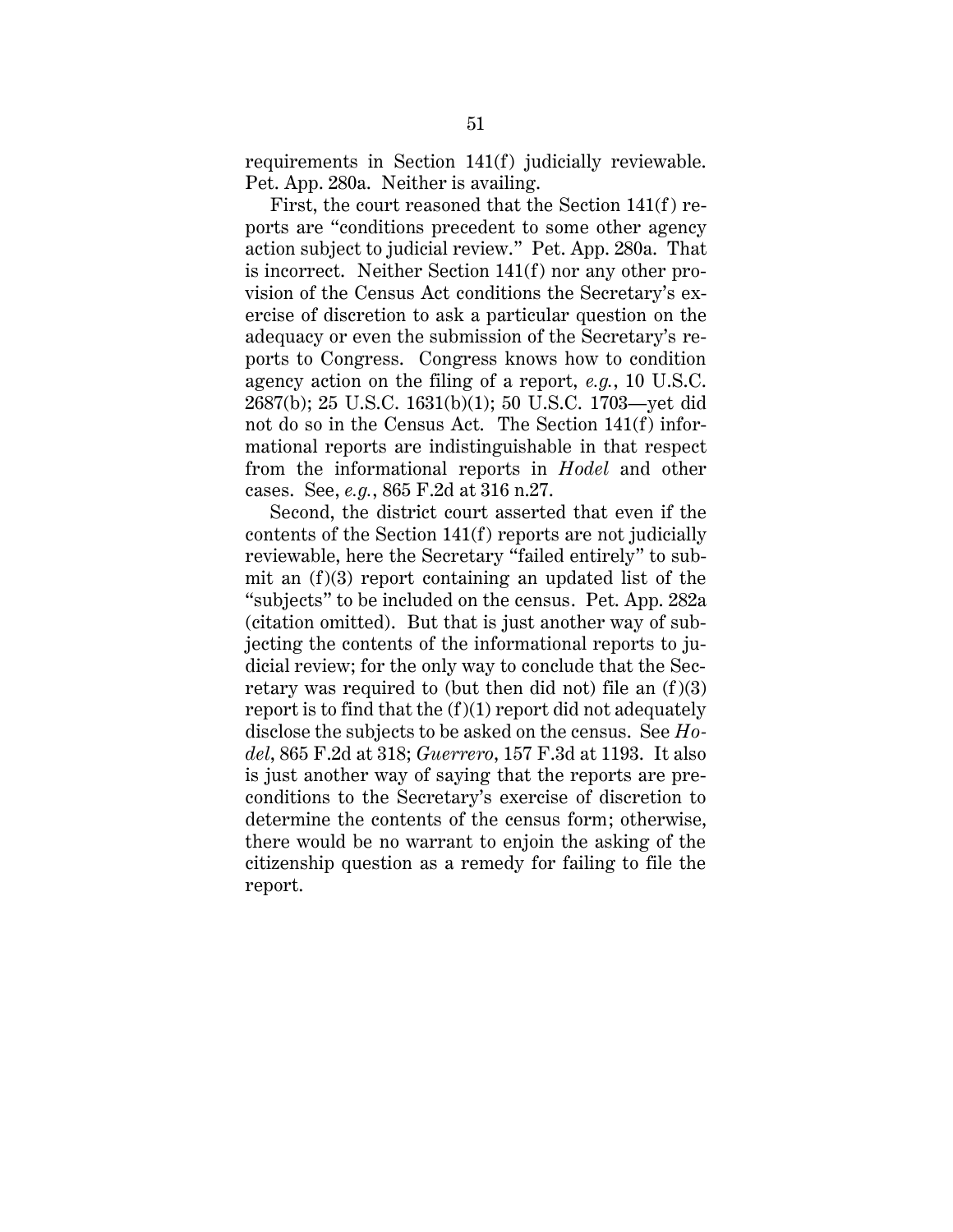b. In any event, even if the issue were judicially reviewable, the Secretary complied with Section 141(f). He timely submitted the  $(f)(1)$  and  $(f)(2)$  reports, and though the  $(f)(1)$  report did not identify citizenship as a *subject* to be asked, the (f)(2) report identified the citizenship *question*. As a result, that report effectively served as an  $(f)(3)$  report modifying the earlier  $(f)(1)$ report—for by identifying citizenship as a *question*, the Secretary necessarily alerted Congress that citizenship also would be a *subject*. No reasonable reader could conclude otherwise.

The district court rejected that straightforward observation for two reasons, neither of which has merit. First, the court thought that Section  $141(f)(3)$  "conditions the belated addition of a new subject or question on a 'finding' by the Secretary that 'new circumstances exist'" and, in the court's view, the Secretary did not make such a "finding." Pet. App. 275a-276a (brackets and citation omitted). That is incorrect. Under the plain text of Section 141(f)(3), the Secretary's report need not contain his "findings"; it need only contain his "determination of the subjects, types of information, or questions as proposed to be modified." 13 U.S.C. 141(f)(3). The Secretary's report here indisputably does that. And even if the Secretary were required to describe his findings of "new circumstances" to Congress, he did so in his decisional memorandum, which explains that DOJ's formal request arrived in December 2017, many months after the initial (f)(1) report. See Pet. App. 548a.

Second, the district court thought that "if the Section  $141(f)(2)$  report could satisfy Section  $141(f)(3)$  when the Section  $141(f)(1)$  report was to be modified," it would render "Section 141(f)(3)'s reference to 'paragraph (1)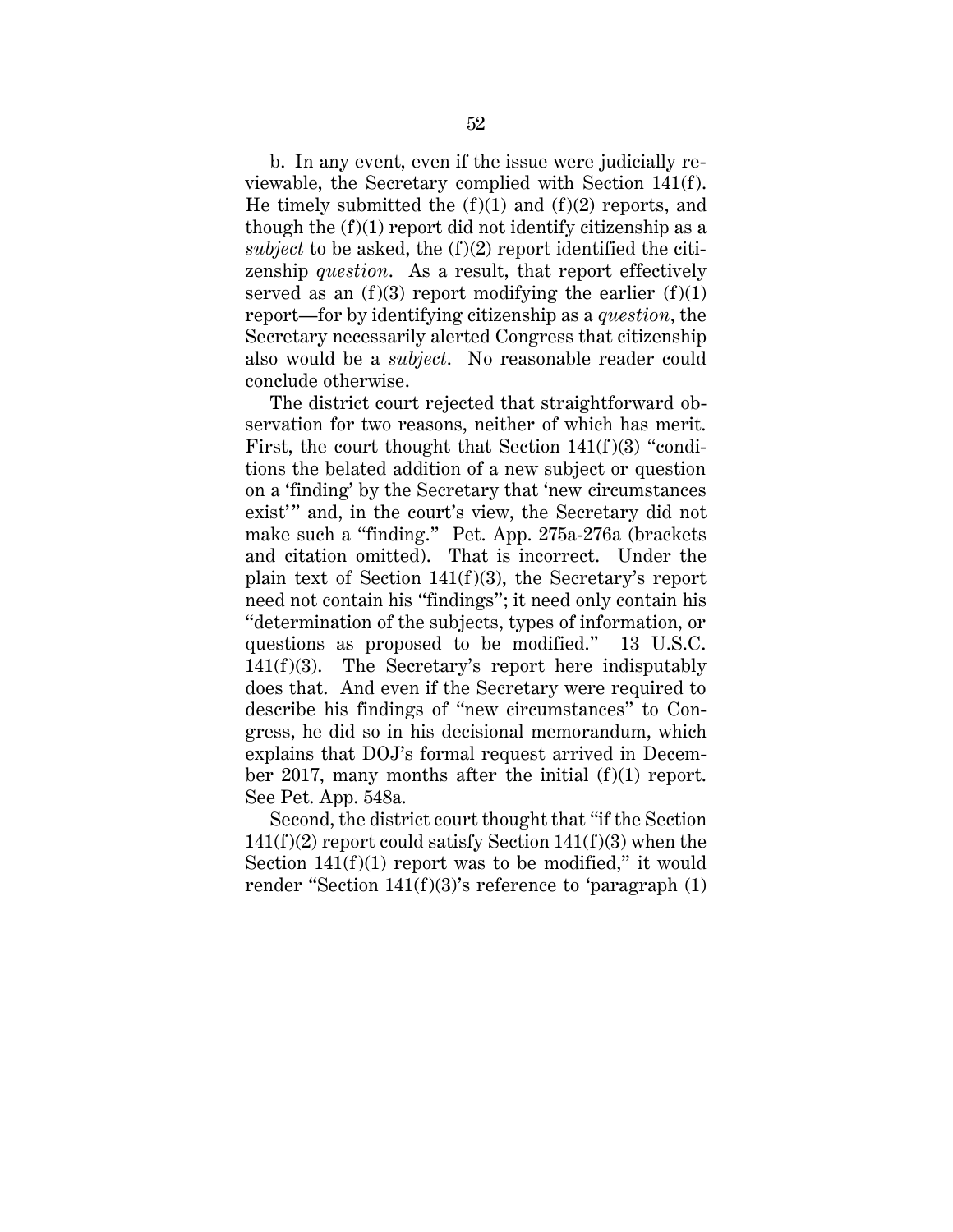. . . of this subsection' superfluous." Pet. App. 276a. That, too, is incorrect. Section  $141(f)(3)$  states that the Secretary may submit his additional report(s) at any time "after submission of a report under paragraph (1)  $or (2)$  of this subsection." 13 U.S.C. 141(f)(3) (emphasis added). The disjunctive reference to "paragraph (1)" is not superfluous; it makes clear that if the Secretary needs to update the "subjects" in an earlier  $(f)(1)$  report, he need not wait until after he has submitted his  $(f)(2)$  report; he may submit an  $(f)(3)$  report any time after submitting the  $(f)(1)$  report. And of course nothing in Section 141(f) prevents the Secretary from submitting such an  $(f)(3)$  report at the same time as indeed, in the same document as—his (f)(2) report. That is precisely what the Secretary in effect did here. The court's determination that doing so was improper not only lacks a basis in the statutory text, but elevates form over substance, enjoining the Secretary from asking the citizenship question simply because he submitted his Section  $141(f)(2)$  and  $(f)(3)$  reports, which indisputably provided Congress with all requisite information, in one document instead of two.

## **F. Respondents' Constitutional Claims Do Not Provide Alternative Grounds For Affirmance**

The district court rejected respondents' constitutional claims under the Enumeration Clause and the equal-protection component of the Fifth Amendment's Due Process Clause. See Pet. App. 321a-335a, 408a-424a. Neither provides an alternative basis to affirm the judgment below. Although respondents did not raise either claim as an alternative basis to affirm in their briefs in opposition, other plaintiffs have brought similar claims in federal courts in California and Mary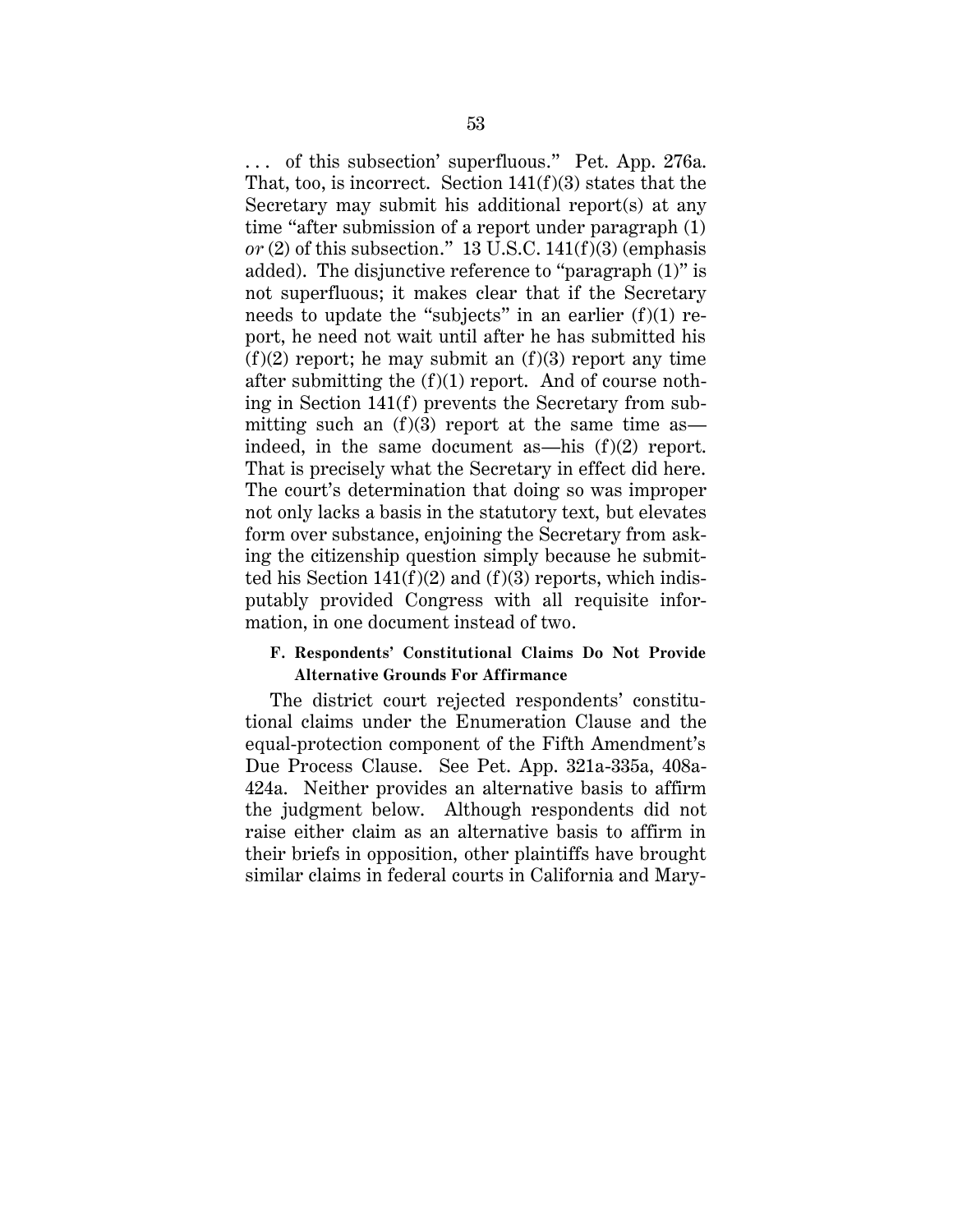land, see p. 5 n.1, *supra*, and the district courts overseeing that litigation have declined the government's requests to stay those cases following this Court's grant of certiorari before judgment here. The government therefore addresses the constitutional claims in the event respondents or other district courts attempt to rely on those claims as a basis for enjoining reinstatement of the citizenship question.

As the district court correctly observed, questions "unrelated to the 'actual Enumeration'" have a long history on the decennial census, Pet. App. 413a, including "a nearly unbroken practice" over "two centuries" of "including a question concerning citizenship on the census," *id.* at 418a; see *id.* at 417a-419a. In light of that history and the Secretary's "virtually unlimited discretion" to conduct the census, *Wisconsin*, 517 U.S. at 19, the court rejected respondents' contention that "each and every question on the census must bear a 'reasonable relationship' to the goal of an actual enumeration." Pet. App. 420a. If respondents' position were correct, the court observed, "each and every census—from the Founding through the present—has been conducted in violation of the Enumeration Clause. That would, of course, be absurd." *Id.* at 421a-422a.

The district court also correctly rejected respondents' equal-protection claim because neither the administrative record nor the extensive "extra-record discovery" "reveal[s] discriminatory animus on the part of Secretary Ross." Pet. App. 332a. Accordingly, respondents "failed to prove \* \* \* that a discriminatory purpose motivated [the] decision to reinstate the citizenship question [to] the 2020 census questionnaire." *Id.* at 334a. Indeed, respondents "all but admit[ted]" as much. *Id.* at 332a.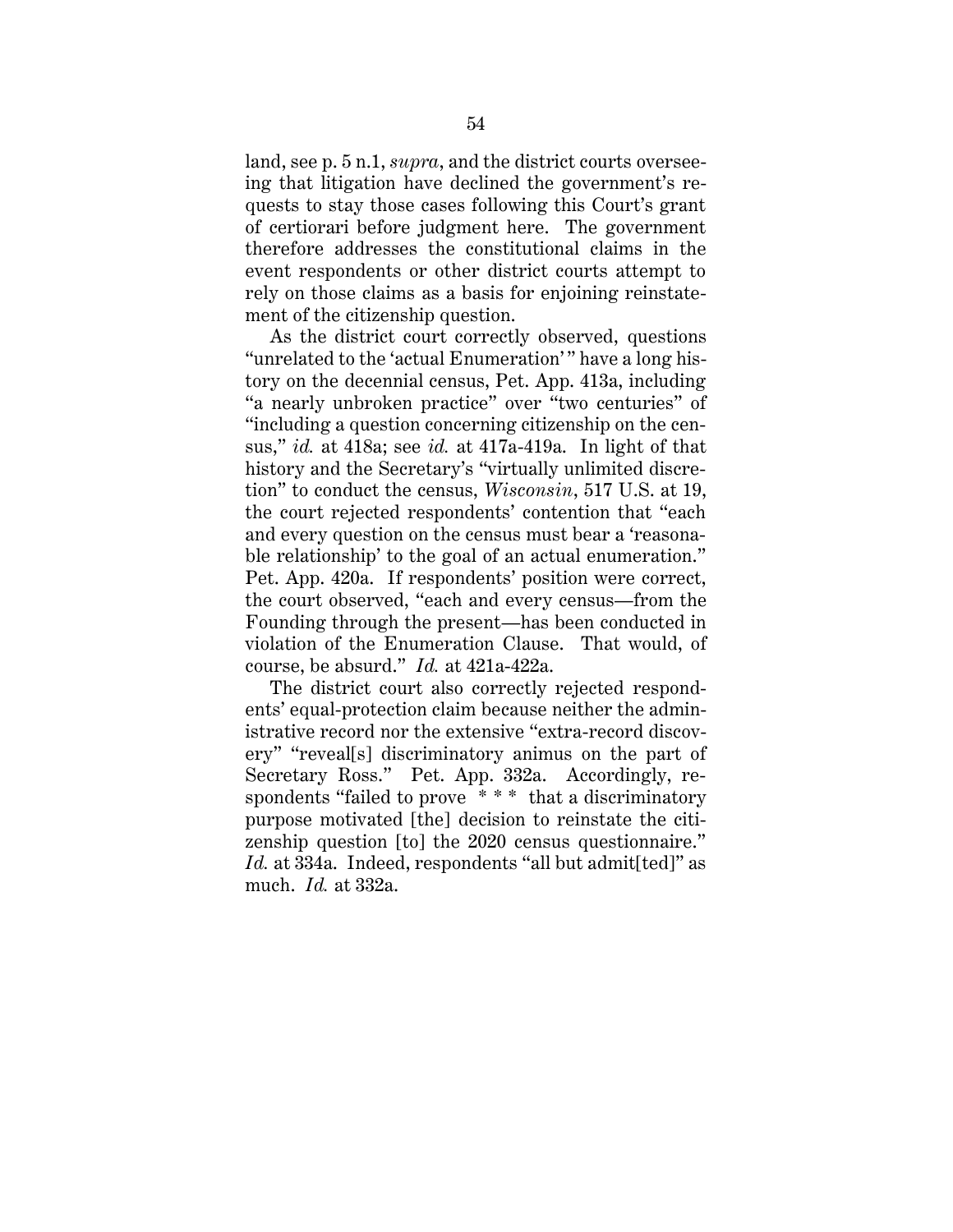# **II. THE DISTRICT COURT ERRED IN AUTHORIZING DISCOVERY BEYOND THE ADMINISTRATIVE RECORD TO PROBE THE SECRETARY'S MENTAL PROCESSES**

The district court erred in allowing and considering extra-record discovery. In evaluating a challenge to agency action under the APA, "the focal point for judicial review should be the administrative record already in existence, not some new record made initially in the reviewing court." *Camp* v. *Pitts*, 411 U.S. 138, 142 (1973) (per curiam); see *Florida Power & Light Co.* v. *Lorion*, 470 U.S. 729, 744 (1985). A narrow exception to this rule exists if there is "a strong showing of bad faith or improper behavior" on the part of the agency decisionmakers, *Overton Park*, 401 U.S. at 420, but respondents did not make that requisite showing here.

In concluding otherwise, the district court relied on five alleged circumstances that it thought demonstrated the Secretary's bad faith: (1) the Secretary did not reveal his true reasons for wanting to reinstate the citizenship question; (2) he made up his mind to add the question before reaching out to DOJ; (3) he overruled his subordinates; (4) he deviated from standard operating procedures; and (5) his reasons were pretextual because DOJ had never previously suggested that it needed census citizenship data for VRA enforcement. Pet. App. 524a-528a; see *id.* at 443a-444a.

As discussed above, these are the same findings that the district court used to bolster its conclusions that the Secretary's decision was arbitrary and capricious and pretextual. See pp. 36-45, *supra*. Accordingly, they are unavailing for the same reasons. See *ibid.*; see also 18-557 Gov't Br. at 18-37. Because the Secretary's decision was neither pretextual nor arbitrary and capricious, *a fortiori* it was not made in bad faith.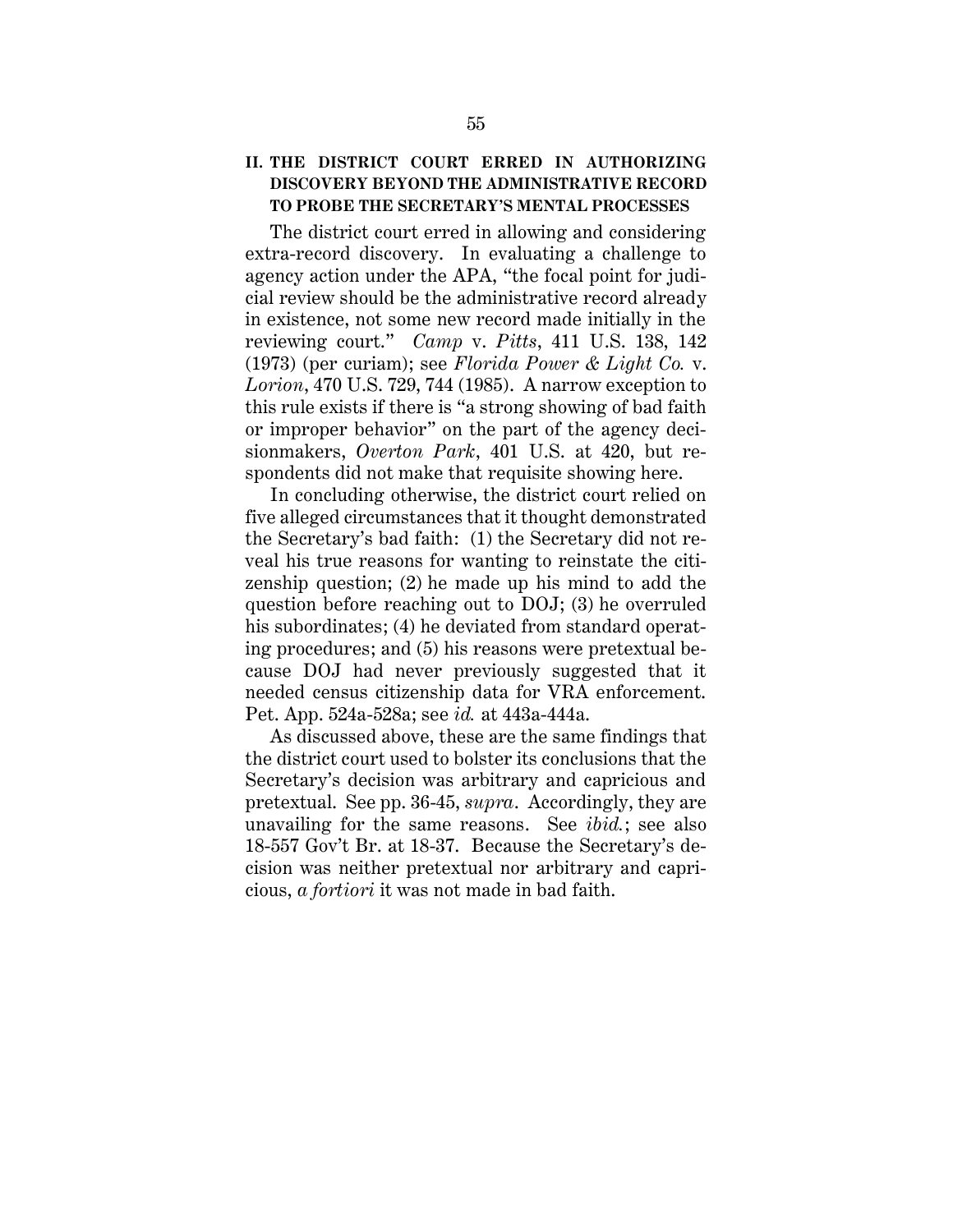#### **CONCLUSION**

The judgment of the district court should be reversed.

Respectfully submitted.

NOEL J. FRANCISCO *Solicitor General* JOSEPH H. HUNT *Assistant Attorney General* JEFFREY B. WALL *Deputy Solicitor General* HASHIM M. MOOPPAN *Deputy Assistant Attorney General* SOPAN JOSHI *Assistant to the Solicitor General* MARK B. STERN GERARD J. SINZDAK *Attorneys*

PETER B. DAVIDSON *General Counsel*  DAVID DEWHIRST *Senior Counsel to the General Counsel Department of Commerce* 

MARCH 2019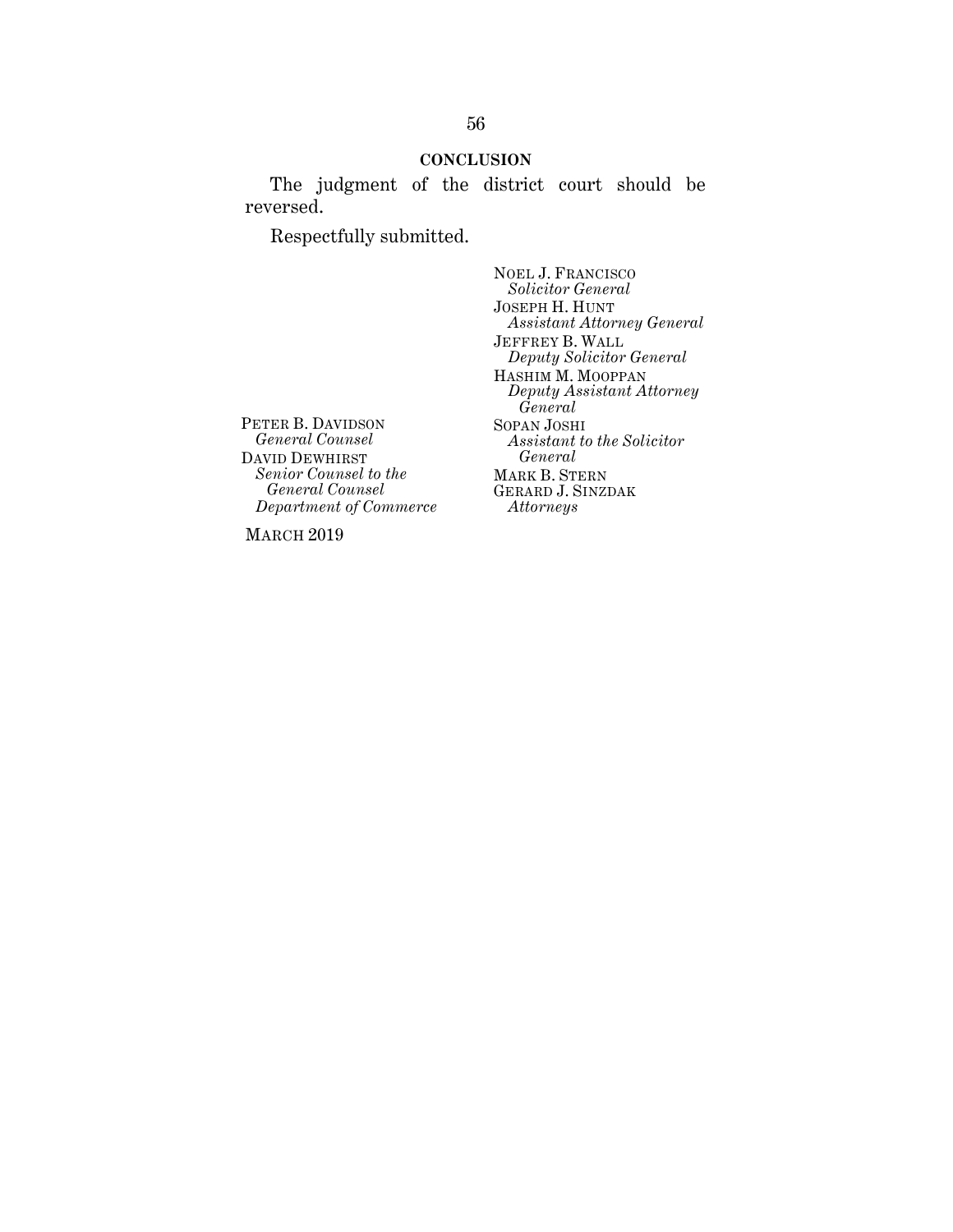#### **APPENDIX**

1. U.S. Const. Art. I, § 2, Cl. 3 provides in pertinent part:

Representatives and direct Taxes shall be apportioned among the several States which may be included within this Union, according to their respective Numbers \* \* \* . The actual Enumeration shall be made within three Years after the first Meeting of the Congress of the United States, and within every subsequent Term of ten Years, in such Manner as they shall by Law direct.

\* \* \* \* \*

2. 5 U.S.C. 706 provides:

## **Scope of review**

To the extent necessary to decision and when presented, the reviewing court shall decide all relevant questions of law, interpret constitutional and statutory provisions, and determine the meaning or applicability of the terms of an agency action. The reviewing court shall—

(1) compel agency action unlawfully withheld or unreasonably delayed; and

(2) hold unlawful and set aside agency action, findings, and conclusions found to be—

(A) arbitrary, capricious, an abuse of discretion, or otherwise not in accordance with law;

(B) contrary to constitutional right, power, privilege, or immunity;

(1a)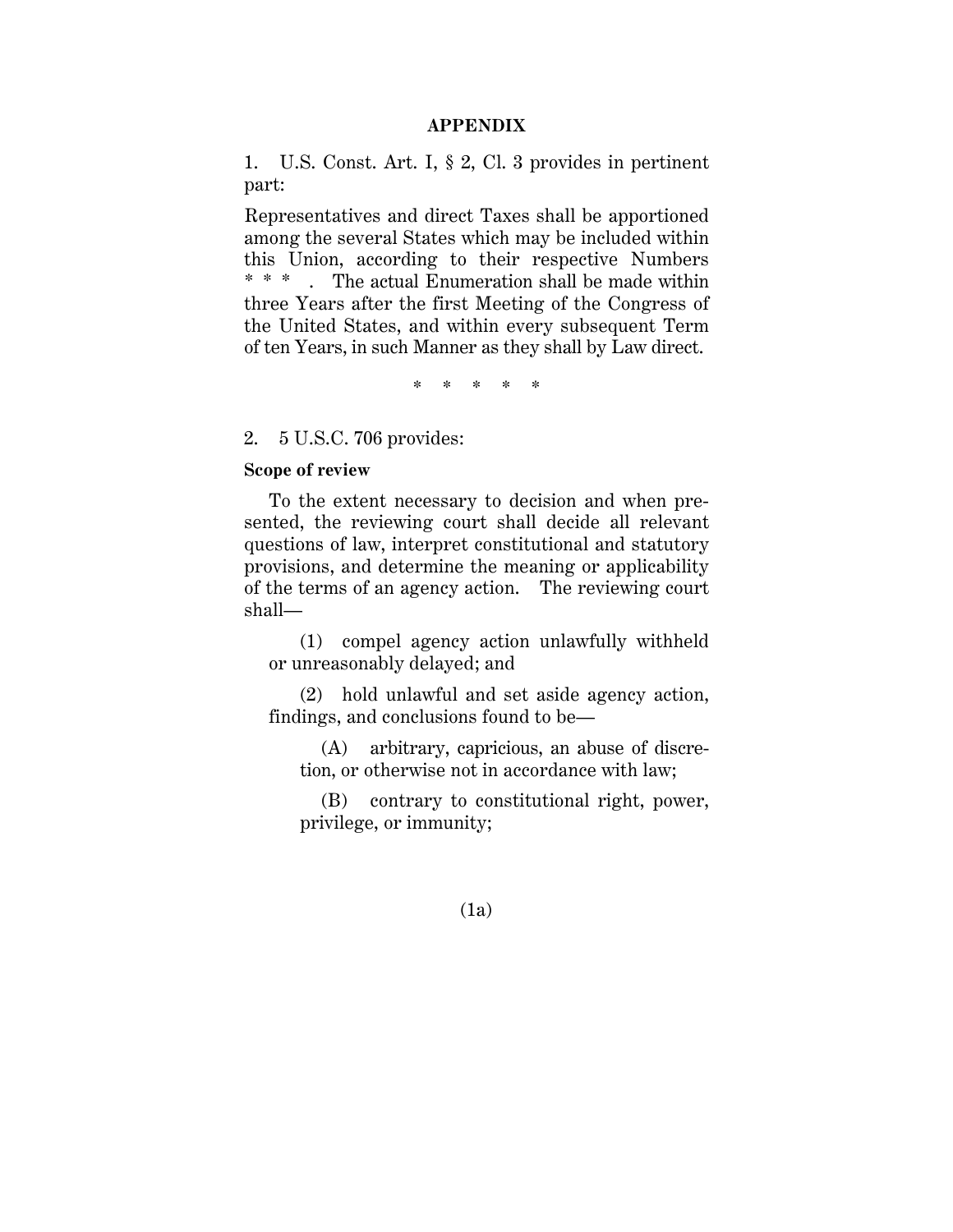(C) in excess of statutory jurisdiction, authority, or limitations, or short of statutory right;

(D) without observance of procedure required by law;

(E) unsupported by substantial evidence in a case subject to sections 556 and 557 of this title or otherwise reviewed on the record of an agency hearing provided by statute; or

(F) unwarranted by the facts to the extent that the facts are subject to trial de novo by the reviewing court.

In making the foregoing determinations, the court shall review the whole record or those parts of it cited by a party, and due account shall be taken of the rule of prejudicial error.

### 3. 13 U.S.C. 2 provides:

## **Bureau of the Census**

The Bureau is continued as an agency within, and under the jurisdiction of, the Department of Commerce.

#### 4. 13 U.S.C. 4 provides:

## **Functions of Secretary; regulations; delegation**

The Secretary shall perform the functions and duties imposed upon him by this title, may issue such rules and regulations as he deems necessary to carry out such functions and duties, and may delegate the performance of such functions and duties and the authority to issue such rules and regulations to such officers and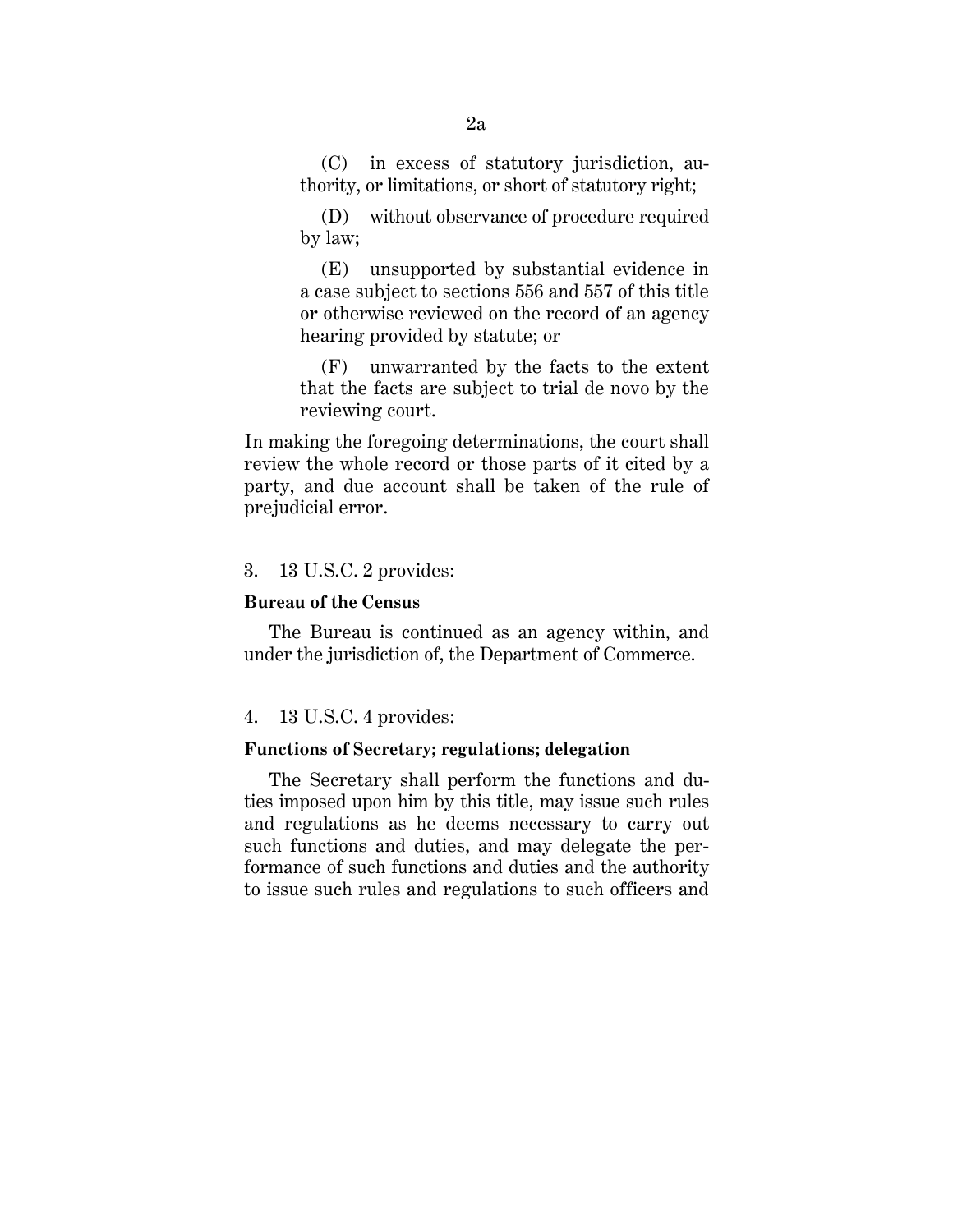employees of the Department of Commerce as he may designate.

## 5. 13 U.S.C. 5 provides:

## **Questionnaires; number, form, and scope of inquiries**

The Secretary shall prepare questionnaires, and shall determine the inquiries, and the number, form, and subdivisions thereof, for the statistics, surveys, and censuses provided for in this title.

## 6. 13 U.S.C. 6 provides:

**Information from other Federal departments and agencies; acquisition of reports from other governmental and private sources**

(a) The Secretary, whenever he considers it advisable, may call upon any other department, agency, or establishment of the Federal Government, or of the government of the District of Columbia, for information pertinent to the work provided for in this title.

(b) The Secretary may acquire, by purchase or otherwise, from States, counties, cities, or other units of government, or their instrumentalities, or from private persons and agencies, such copies of records, reports, and other material as may be required for the efficient and economical conduct of the censuses and surveys provided for in this title.

(c) To the maximum extent possible and consistent with the kind, timeliness, quality and scope of the statistics required, the Secretary shall acquire and use information available from any source referred to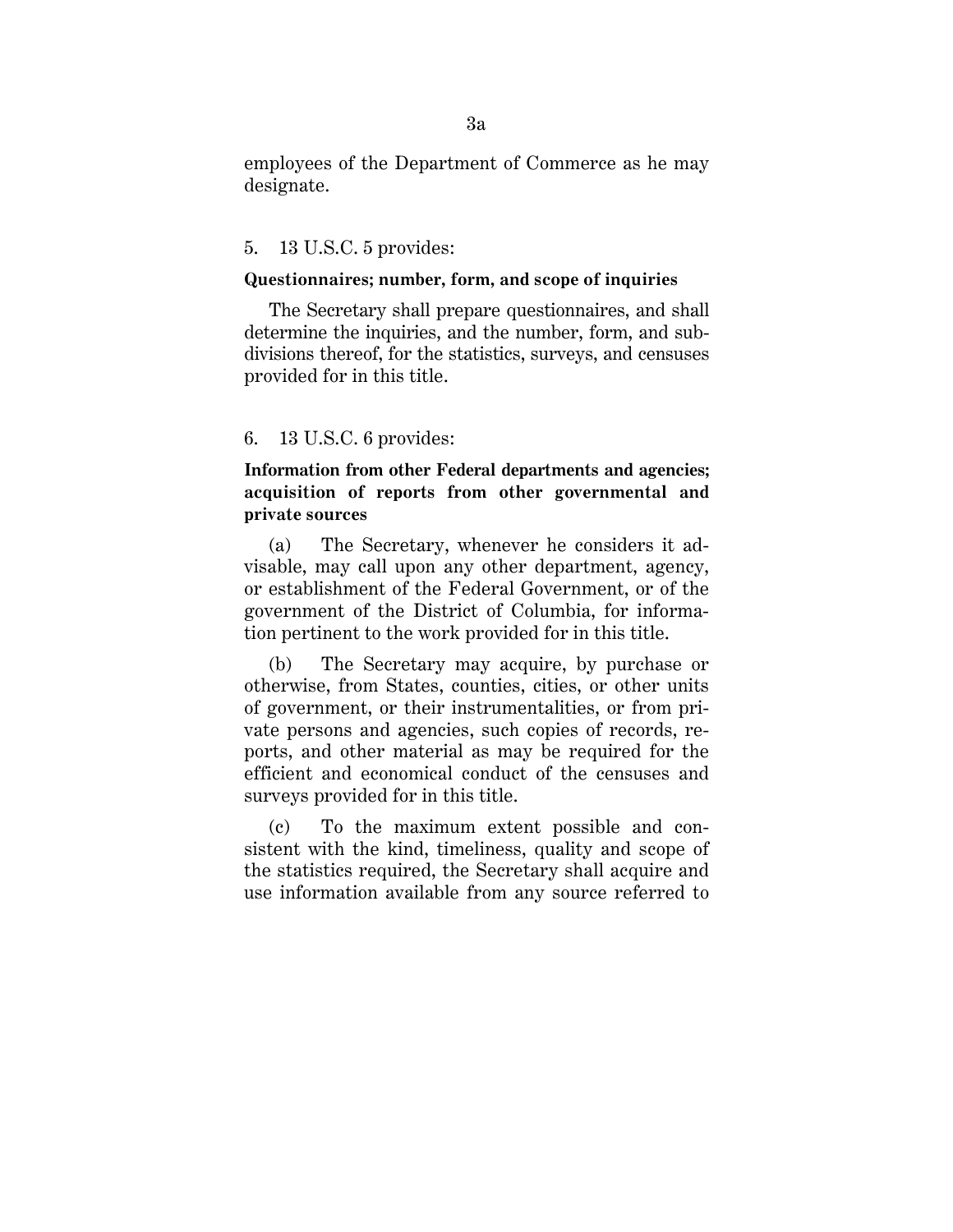in subsection (a) or (b) of this section instead of conducting direct inquiries.

## 7. 13 U.S.C. 141 provides in pertinent part:

#### **Population and other census information**

(a) The Secretary shall, in the year 1980 and every 10 years thereafter, take a decennial census of population as of the first day of April of such year, which date shall be known as the "decennial census date", in such form and content as he may determine, including the use of sampling procedures and special surveys. In connection with any such census, the Secretary is authorized to obtain such other census information as necessary.

\* \* \* \* \*

(f) With respect to each decennial and mid-decade census conducted under subsection (a) or (d) of this section, the Secretary shall submit to the committees of Congress having legislative jurisdiction over the census—

(1) not later than 3 years before the appropriate census date, a report containing the Secretary's determination of the subjects proposed to be included, and the types of information to be compiled, in such census;

(2) not later than 2 years before the appropriate census date, a report containing the Secretary's determination of the questions proposed to be included in such census; and

(3) after submission of a report under paragraph (1) or (2) of this subsection and before the appropriate census date, if the Secretary finds new